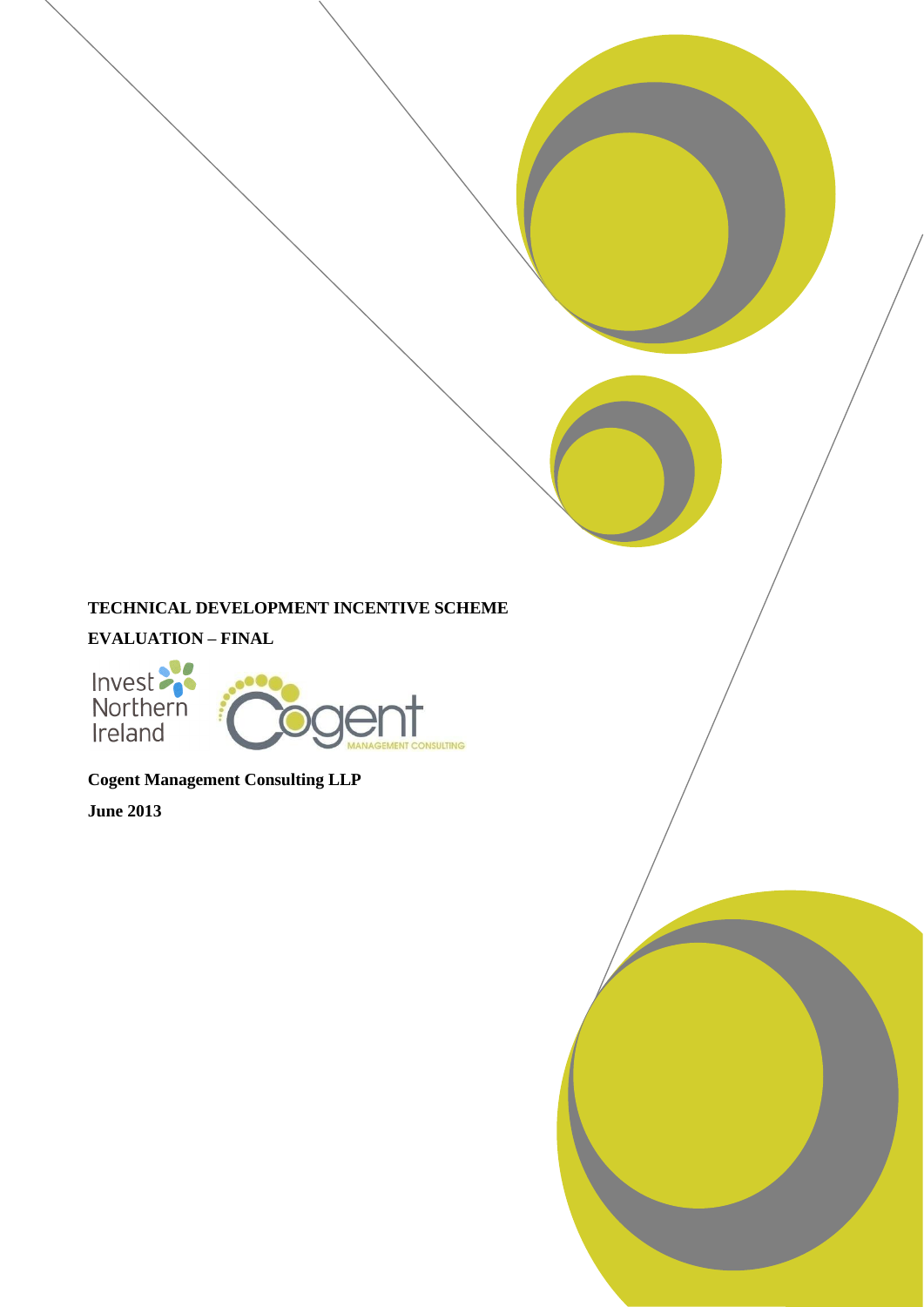## TECHNICAL DEVELOPMENT INCENTIVE SCHEME

# **EVALUATION**

## **CONTENTS**

Page

|              | <b>EXECUTIVE SUMMARY</b>                                       | I |
|--------------|----------------------------------------------------------------|---|
| 1.           |                                                                |   |
| 1.1          |                                                                |   |
| 1.2          |                                                                |   |
| 1.3          |                                                                |   |
| 1.4          |                                                                |   |
| 1.5          |                                                                |   |
| 1.6          |                                                                |   |
| 2.           |                                                                |   |
| 2.1          |                                                                |   |
| 2.2          |                                                                |   |
| 2.3          |                                                                |   |
| 3.           |                                                                |   |
| 3.1          |                                                                |   |
| 3.2          |                                                                |   |
| 3.3          |                                                                |   |
| 3.4          |                                                                |   |
| 3.5          |                                                                |   |
| 3.6          |                                                                |   |
| 3.7          |                                                                |   |
| $\mathbf{4}$ | STAKEHOLDERS' SATISFACTION WITH, & VIEWS OF, THE TDI SCHEME 15 |   |
| 4.1          |                                                                |   |
| 4.2          |                                                                |   |
| 4.3          |                                                                |   |
| 4.4          |                                                                |   |
| 4.5          |                                                                |   |
| 4.6          |                                                                |   |
| 4.7          |                                                                |   |
| 4.8          |                                                                |   |
| 5.           |                                                                |   |
| 5.1          |                                                                |   |
| 5.2          |                                                                |   |
| 5.3          |                                                                |   |
| 5.4          |                                                                |   |
| 5.5          |                                                                |   |
| 5.6          |                                                                |   |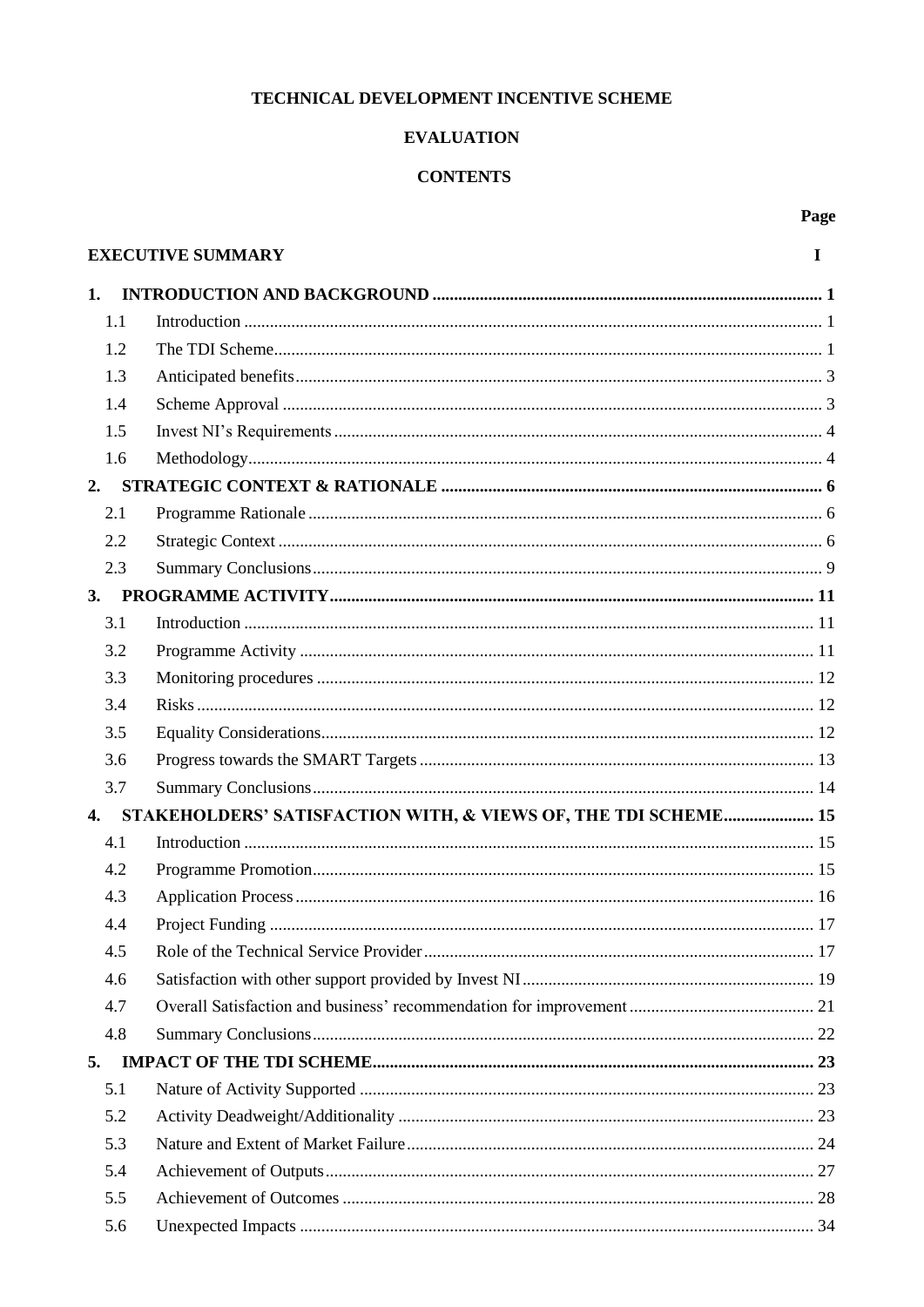| 5.7 |  |
|-----|--|
| 5.8 |  |
| 5.9 |  |
| 6.  |  |
| 6.1 |  |
| 6.2 |  |
| 6.3 |  |
| 6.4 |  |
| 6.5 |  |
| 6.6 |  |
| 6.7 |  |
| 6.8 |  |
| 7.  |  |
| 7.1 |  |
| 7.2 |  |
| 7.3 |  |

# **APPENDICES**

- I TDI Process
- II Invest NI's Requirements<br>III Consultees participating in
- Consultees participating in the primary research process
- IV Impact analysis<br>V Multiple interve
- Multiple intervention activity additionality
- VI TDI Scheme staff costs

*This report has been prepared for, and only for Invest NI and for no other purpose. Cogent Management Consulting LLP does not accept or assume any liability or duty of care for any other purpose or to any other person to whom this report is shown or into whose hands it may come save where expressly agreed by our prior consent in writing.*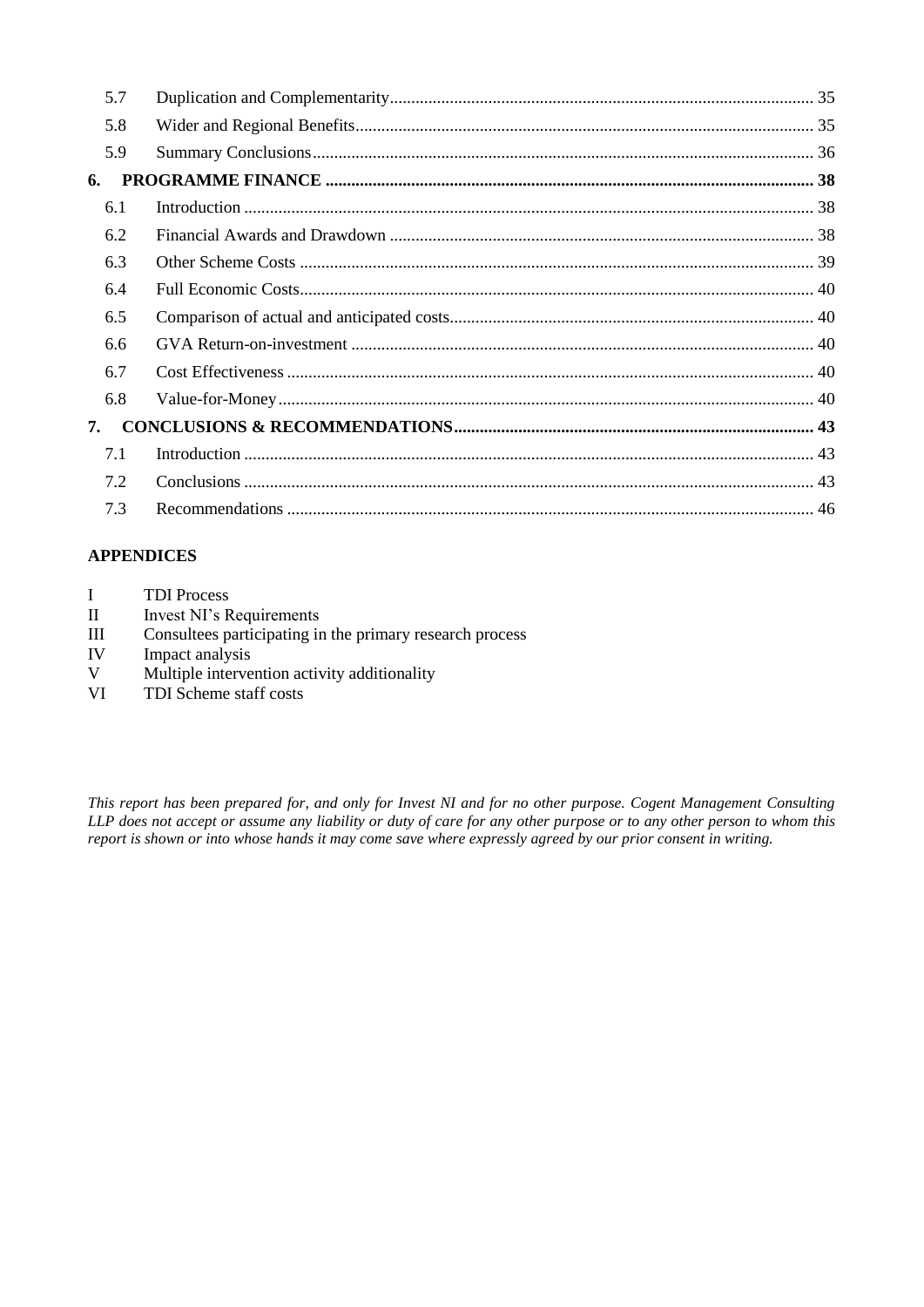## **List of Abbreviations**

| <b>Abbreviation</b> | <b>Definition</b>                                                            |
|---------------------|------------------------------------------------------------------------------|
| <b>CEs</b>          | <b>Client Executives</b>                                                     |
| EAM                 |                                                                              |
| <b>ERNI</b>         | Economic Appraisal Methodology<br>Employers National Insurance Contributions |
| <b>FTE</b>          | Full Time Employees                                                          |
| <b>GB</b>           | <b>Great Britain</b>                                                         |
| <b>GTC</b>          | Global Technical Compliance                                                  |
| <b>GVA</b>          | <b>Gross Value Added</b>                                                     |
| HM                  | Her Majesty's                                                                |
| HMT's               | Her Majesty's Treasury                                                       |
| <b>IAM</b>          | <b>Intellectual Asset Management</b>                                         |
| <b>Invest NI</b>    | <b>Invest Northern Ireland</b>                                               |
| IP                  | <b>Intellectual Property</b>                                                 |
| NI                  | Northern Ireland                                                             |
| <b>NIGEAE</b>       | Northern Ireland Guide to Expenditure Appraisal and Evaluation               |
| <b>NPV</b>          | Net Present Value                                                            |
| <b>PSA</b>          | Public Service Agreement                                                     |
| R&D                 | Research and Development                                                     |
| <b>QMS</b>          | <b>Quality Management System</b>                                             |
| <b>SMART</b>        | Specific, Measurable, Achievable, Realistic and Time-bound                   |
| <b>SMEs</b>         | Small and Medium Sized Enterprises                                           |
| <b>TAU</b>          | <b>Technical Advisory Unit</b>                                               |
| TDI                 | <b>Technical Development Incentive</b>                                       |
| <b>TSP</b>          | <b>Technical Service Provider</b>                                            |
| <b>UK</b>           | United Kingdom                                                               |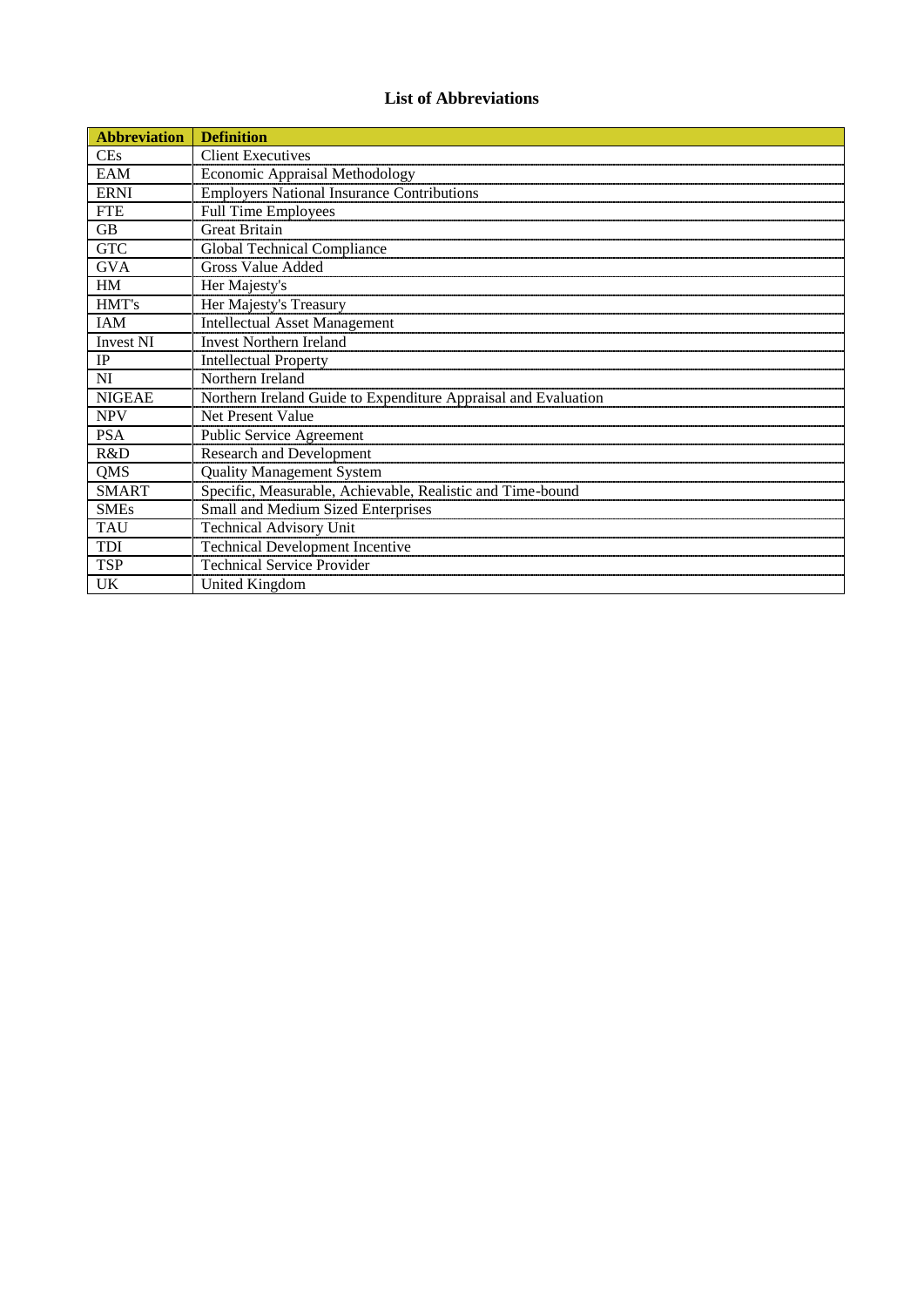



## **EXECUTIVE SUMMARY**

### **Introduction**

Invest NI has commissioned Cogent Management Consulting LLP ('Cogent' or the Evaluation Team) to undertake an independent evaluation of the Technical Development Incentive ('TDI') Scheme, covering the period April 2008 to March 2012.

The evaluation has been undertaken in line with national and regional requirements. It is compliant with Central Government guidance including:

- "The Green Book: Appraisal and Evaluation in Central Government", HM Treasury 2003;
- "The Northern Ireland Guide to Expenditure Appraisal and Evaluation (NIGEAE), Current Edition", Department of Finance and Personnel;
- "The Magenta Book: Guidance for Evaluation"; and
- Invest NI Economic Appraisal Methodology (EAM) guidance.

### **Strategic Context and Rationale**

During the period under review, the NI Government (including DETI and Invest NI) had placed a strong emphasis on encouraging NI businesses (particularly SMEs) to engage in R&D&I activities and embed a culture of innovation in order to move them up the value chain and deliver significant benefits to the NI economy. The model of support implemented by the TDI Scheme was aligned to providing support to NI's SMEs to deliver upon these strategic imperatives.

Moving forward, DETI and Invest NI's Corporate Plan continues to place focus on stimulating and embedding R&D&I within NI's business base so that they can realise their true potential, hence there continues to be clear alignment between the aims and objectives of the Scheme and the strategic imperatives of DETI and Invest NI.

In addition to the strategic need, the research suggests that there was a clearly defined market need for Invest NI to provide support to assist NI SMEs to address the technical issues that were inhibiting the achievement of their developmental and growth plans. Specifically, the barriers preventing businesses from engaging in similar business activities, independently from the TDI Scheme included a mixture of market failure (e.g. asymmetric information, risk aversion – suggested in relation to 46% of projects) and non-market failure factors (affordability, especially during the ongoing economic downturn). Based upon the feedback from businesses, the TDI Scheme was successful in responding to the technical and business challenges facing SMEs seeking to compete in global markets.

In terms of demand, the Evaluation Team's analysis suggests that Invest NI provided support to 340 businesses to undertake 447 TDI projects over the four year period. Whilst the vast majority (78% - N=340) of businesses received 1 intervention from the TDI Scheme during the period, just over one-fifth (22% - N=340) of businesses received multiple interventions. The most common focus of the TDI projects was to protect and/or exploit the Intellectual Property (IP) that had been developed by the business (41% - N=447). No further information is available to suggest that the level of latent demand was above that supported through the Scheme.

### **Operation and Delivery**

The Scheme was managed internally within Invest NI (by the TAU) with the availability of support promoted through awareness raising activities by Invest NI staff (i.e. Client Executives, Innovation, Technical and R&D Advisers). Businesses were provided with financial support to avail of the advice and expertise of a Technical Service Provider (TSP) to address the specific technical issue that was inhibiting them for realising their developmental and growth plans.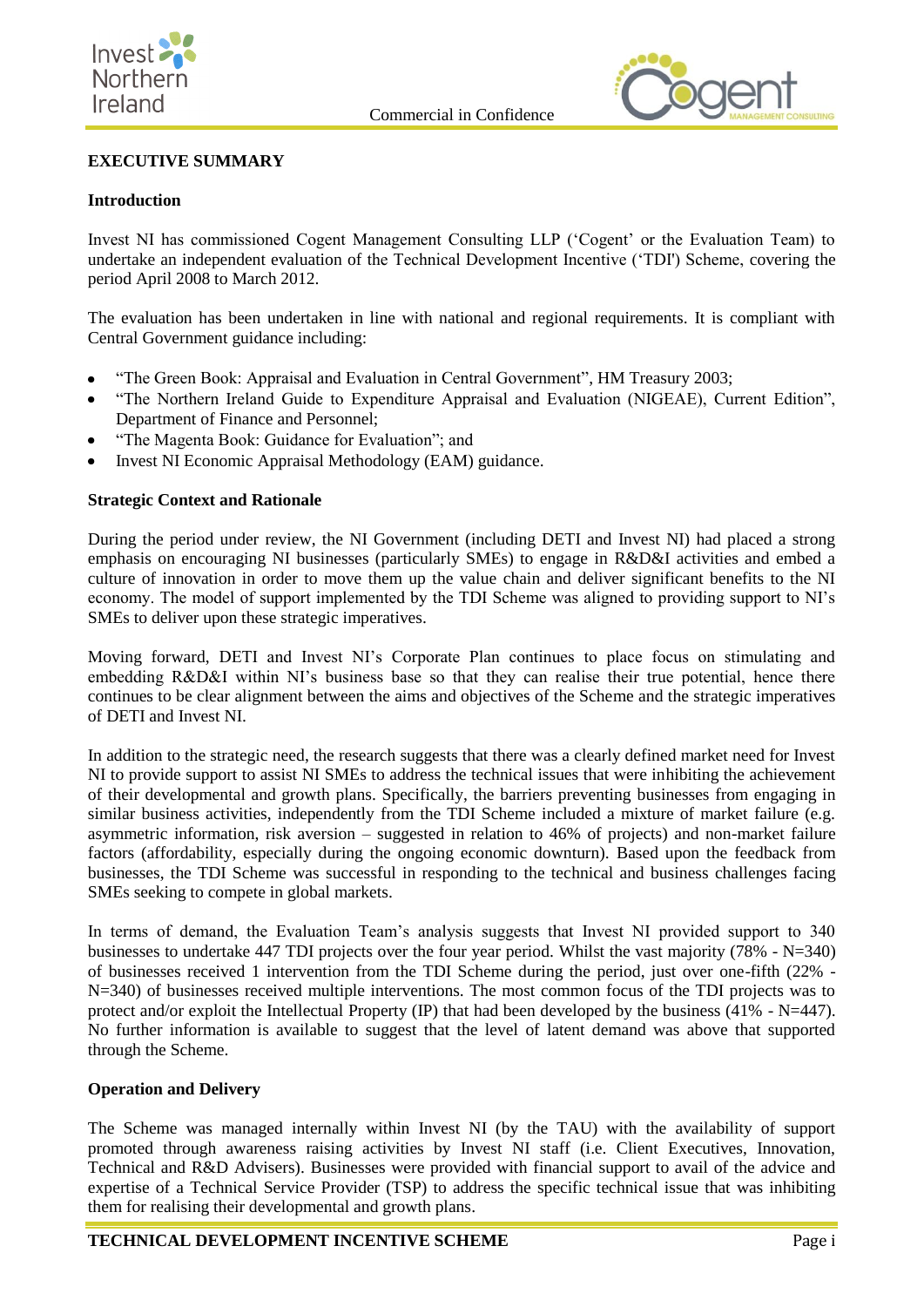



Based upon the feedback from businesses, we consider that the Scheme was, in general, managed in a proactive and efficient manner by Invest NI, utilising a streamlined application and appraisal process. This enabled support to be channelled in an effective and efficient manner to eligible projects. Similarly, the model of delivery adopted to address business' needs has been fit-for-purpose.

The feedback from businesses in receipt of TDI support during the period under review also suggests that (amongst other things):

- The support that was provided by the TSP was fit-for-purpose in terms of addressing businesses' needs;
- The Scheme was appropriate to address the technical issues facing NI's SME. As such we would  $\bullet$ conclude that the internal process to refer businesses to the intervention was appropriate;
- There is a high level of complementarity between the support provided through the TDI scheme and other Invest NI supports including the Innovation Voucher Programme. Specifically, the feedback suggests that the TDI Scheme plays a fundamental role in acting as a pump-primer to encourage businesses to avail of innovation support offerings further up the 'Innovation Escalator' which will support them in addressing their specific needs and increase the complexity of the innovation solutions which they embed within their business; and
- The Scheme's characteristics (in terms of the types of businesses supported, the levels and rates of funding, and types of costs eligible for funding) were appropriate.

We note that the 2008 Business Case did not identify any risks that could negatively impact upon the administration of the Scheme during the period under review. However, based on levels of demand for the Scheme, business' high levels of satisfaction with the Scheme and the positive contribution of the Scheme to the NI economy, the Evaluation Team would suggest that Invest NI's overall approach to risk management was robust and proportionate

The full economic cost of delivering the TDI scheme during the period under review was £1,021,380 (inclusive of all support drawn down by participant businesses, internal Invest NI staff costs and external Evaluation costs). It is the Evaluation Team's view that caution should be expressed in undertaking any comparison of actual and proposed costs. This relates to the fact that anticipated costs were only formally quantified and approved for a three-year period. However, due to ongoing demand for the Scheme's support, an internal decision was taken by Invest NI to extend the Scheme for an additional year (i.e. for a 4 year period). Withstanding this point, actual Scheme drawdown costs (i.e. £750k to date) were substantially in excess (c. three times more) of anticipated costs (£240k).

In terms of improving the management of the Scheme moving forward, the Evaluation Team has made a number of specific recommendations (see Section 7.3) relating to (amongst other things) approval and monitoring procedures, the setting of SMART targets, as well ensuring that an appropriate process is in place to robustly challenge the level of additionality/deadweight associated with providing TDI support at the application stage.

## **Performance and Impact**

The 2008 business case identified two SMART objectives for the TDI Scheme both of which were activityfocused targets (as opposed to outcome-focused). Whilst there is ambiguity with regards to the assumptions underpinning the objectives and they were not amended in light of Scheme's extension (into a fourth year), both targets were nonetheless achieved.

Based on the feedback from businesses in receipt of support, the following key conclusions can be drawn with regards to the monetary and non-monetary economic impact of the TDI Scheme during the period under review: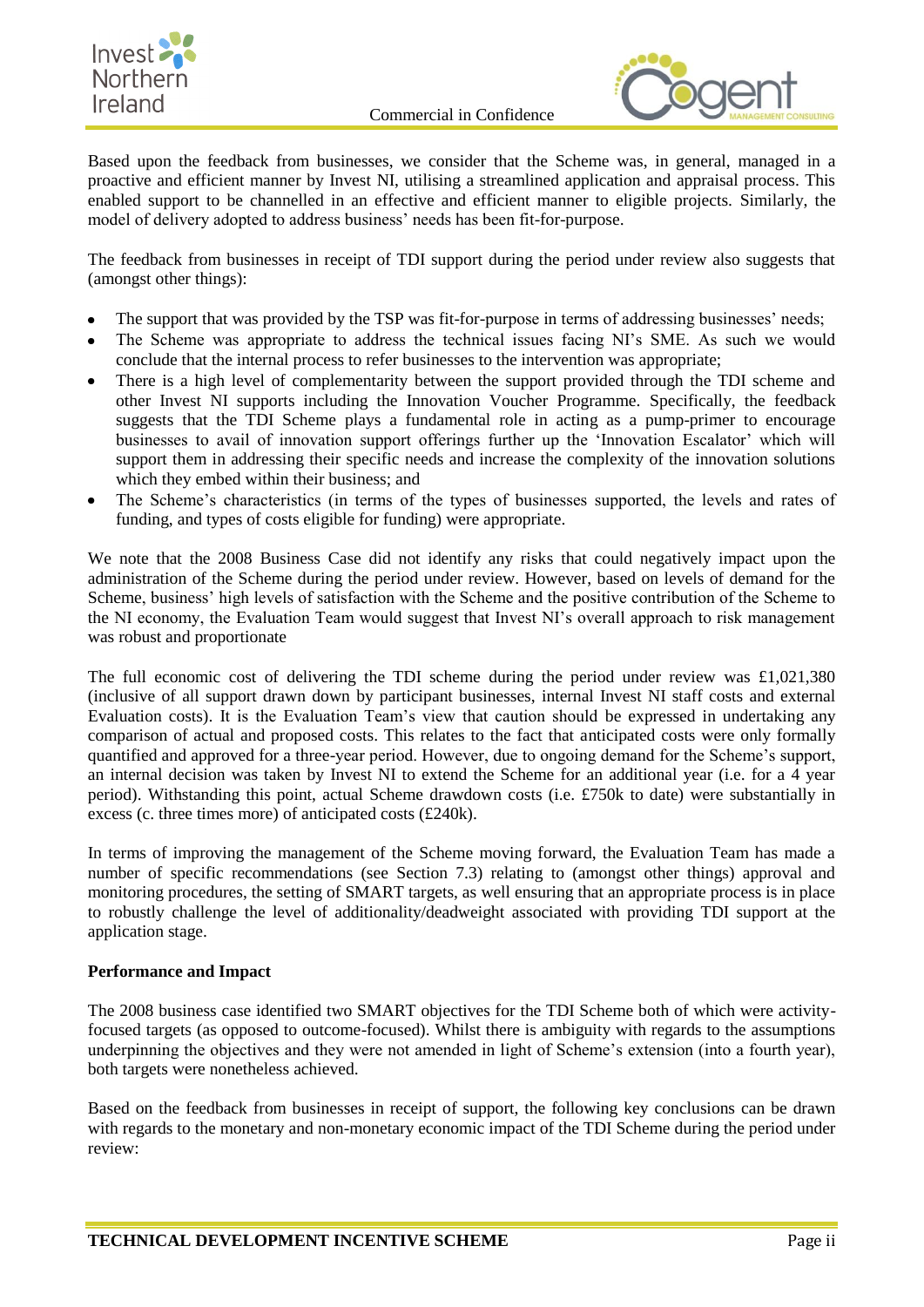





## **Monetary impact**

- The TDI Scheme contributed £4.6m in gross GVA and £2.1m in net additional GVA (£1.2m of which was in wages and the remainder (c. £900k) was in profits);
- The TDI Scheme directly created 42 jobs, all of which were above the NI median salary level. In addition to the creation of new FTE jobs, the Evaluation Team's analysis suggests that the TDI Scheme directly contributed to safeguarding 107 jobs;
- The derived level of productivity (£49,762) was 29% higher than the average private sector level of productivity (£38,580) for the period under review, suggesting that the Scheme has been successful in contributing to the closing of the productivity gap with the rest of the UK; and
- The Scheme also directly contributed to providing businesses with £594k of cost savings and encouraged business to undertake a further £6.3m in R&D.

### **Non-monetary impact**

- The Evaluation Team notes that 'impact additionality' (63%) is considerably higher than 'activity additionality' (46%) reflecting the fact that whilst some businesses may have undertaken similar development activities irrespective of the TDI Scheme, the support provided through the Scheme has played a vital role in businesses realising the outcomes and impact. Based on the feedback from businesses, it is the Evaluation Team's view that the high level of 'impacts additionality' is likely to reflect the high quality of support that has been delivered through the Scheme. Benchmarking of the Scheme's level of 'impact additionality' with other similar interventions shows that the Programme is performing significantly better than these;
- Levels of 'activity additionality' amongst business respondent's decrease with each additional TDI intervention provided. Specifically, the analysis suggests that activity additionality falls by 19% (i.e. from 48% to 29%) between the first and the third interventions;
- The Evaluation Team's analysis suggests that the displacement factor at the NI level is 27.5%; whilst at the UK level it is 31.9%;
- The feedback from the majority of businesses suggests that they would not have been able to get similar support elsewhere;
- Businesses reported deriving a number of other non-monetary benefits including increased understanding of technology and process development issues and greater awareness of how technology and process development can deliver business benefits. Businesses also suggested that the Scheme had helped their business to access new export markets and had contributed to increasing their business' desire to engage in new/enhanced levels of innovation; and
- The Scheme has contributed to providing the NI economy with a number of other wider (including knowledge transfers and skills development) and regional (including the innovative nature of the project) benefits.

### **Return-on-investment and Value-for-money**

Given the level of net additional GVA (i.e. £2,111,885) that has been provided by the Scheme and the full economic cost of delivering support (i.e. £1,021,380), then the GVA return on investment was £1:£2.07. Given the levels of support provided through the Scheme to businesses and the focus of the support (i.e. at a lower level on the 'Innovation Escalator'), it is the Appraisal Team's view that this return-on-investment level should be viewed positively.

It is the Evaluation Team's view, based upon all available evidence, that the TDI Scheme delivered VFM in respect of the costs incurred, during the period under review.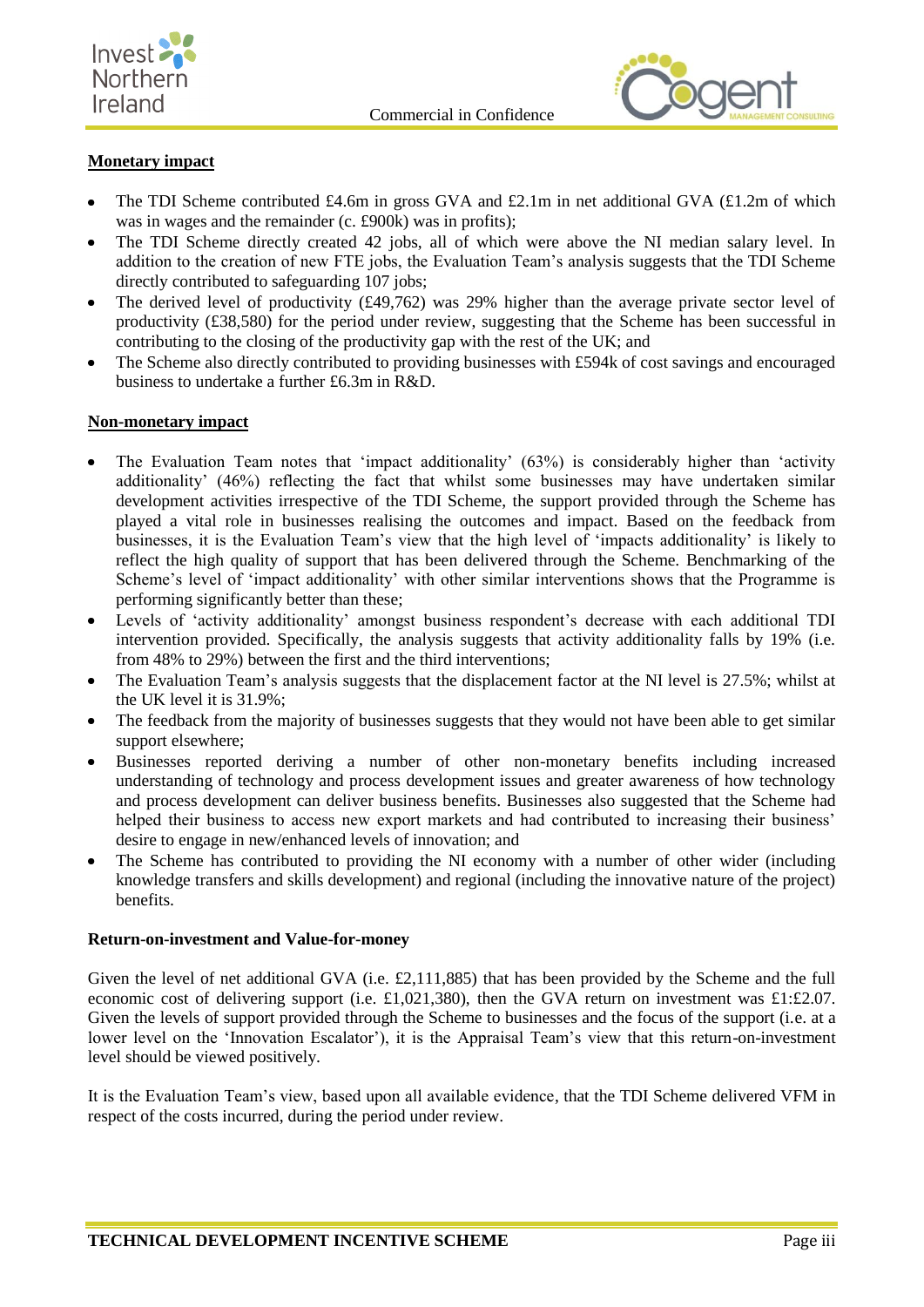



## **Equality Considerations**

The Evaluation Team has identified no negative equality impacts, and considers the Scheme to be accessible to all Section 75 groupings and people with disabilities.

## **Recommendations**

- 1. Given the reported positive impacts that the TDI Scheme has had on enabling businesses to address the technical issues inhibiting them from realising their developmental and growth plans, the positive impact that the Scheme has made to the NI economy and evidence of continued need for support, Invest NI should continue to provide support through its TDI Scheme. In doing so all appropriate approvals should be sought in a timely manner to ensure the continuity in the provision of support to NI's business base. Any changes to the budget, through the duration of the Scheme, should be appropriately documented and approved;
- 2. Given the potential levels of support that would be provided to any future phase of the TDI Scheme, Invest NI should give consideration to undertaking an independent Economic Appraisal of the Scheme in-line with all relevant standards.
- 3. Allied to Recommendation 2, whilst the Evaluation Team acknowledges that levels of demand outputs, impacts and outcomes from providing TDI support would have been largely unknown at the time of funding (on the basis that it was a new Scheme), the Evaluation Team recommends that emphasis is placed on developing a broader range of activity and output/outcome SMART objectives for any future phase of the Scheme. The nature and quantification of these objectives should be developed based upon the findings of the current Evaluation.
- 4. Invest NI should continue to robustly challenge the level of additionality/deadweight associated with providing TDI support at the application stage. In order to better inform that investment decision making process, this should include the utilisation of DETI's methodology to calculate the level of activity additionality.
- 5. Allied to Recommendation 4, given the decrease in levels of 'activity additionality' associated with repeat interventions, Invest NI should give consideration to decreasing levels of support (both on an overall basis and as a percentage of total project costs) for multiple interventions.
- 6. By way of assisting the effective monitoring of the Scheme and any subsequent Evaluation, Invest NI should undertake a review of its monitoring and information storage procedures. At a minimum, the monitoring information retained should clearly be able to articulate the number of businesses receiving support, levels of support provided, contact details for all recipients and the key focus of the TDI project.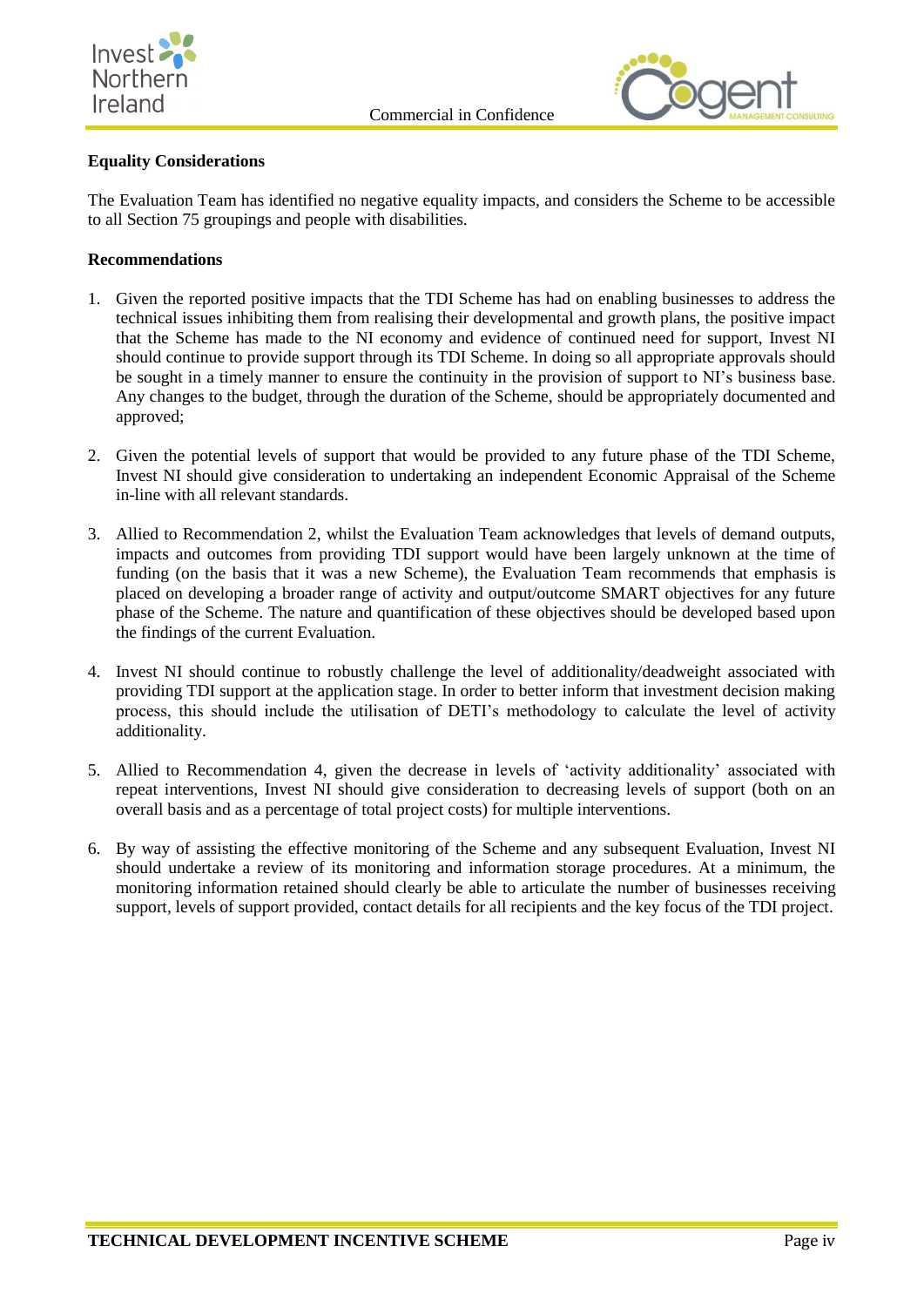



## <span id="page-8-0"></span>1. **INTRODUCTION AND BACKGROUND**

#### <span id="page-8-1"></span>1.1 **Introduction**

Invest NI has commissioned Cogent Management Consulting LLP ('Cogent' or the Evaluation Team) to undertake an independent evaluation of the Technical Development Incentive ('TDI') Scheme, covering the period April 2008 to March 2012.

The evaluation has been undertaken in line with national and regional requirements. It is compliant with Central Government guidance including:

- "The Green Book: Appraisal and Evaluation in Central Government", HM Treasury 2003;
- "The Northern Ireland Guide to Expenditure Appraisal and Evaluation (NIGEAE), Current Edition", Department of Finance and Personnel;
- "The Magenta Book: Guidance for Evaluation"; and
- Invest NI Economic Appraisal Methodology (EAM) guidance.

### <span id="page-8-2"></span>1.2 **The TDI Scheme**

#### *1.2.1 Programme Overview*

The TDI was introduced, initially as a one-year pilot in April 2007, to provide financial support to small enterprises in respect of technical, process and product development, aiming to solve problems or address those issues preventing companies from fully realising their development plans. The Scheme seeks to support businesses to overcome these technical issues by providing financial support towards the costs of an external Technical Service Provider (TSP).

The Scheme seeks to complement the advisory services of Invest NI's Technical Advisory Unit (TAU) by enabling Invest NI to offer a complete technical solution based package where advice and guidance could be backed up by a tailored financial support scheme.

### *1.2.2 Eligible and ineligible costs*

Specific areas that can be supported (subject to TAU eligibility assessment) include:

Protections and exploitation of Intellectual Investigating new technologies or processes;  $\bullet$  $\bullet$ Property (IP); and

 $\bullet$ 

- Product & process problem resolution;  $\bullet$
- Product approval/global technical compliance; k.
- Implementation of process and quality management schemes

Costs not eligible for support include:

- Testing or consultancy for routine legislative compliance;
- Purchase of materials and equipment other than for research (not production/sales)
- $\bullet$ Areas that were already covered by other Invest NI mainstream support programmes/initiatives; and
- $\bullet$ Other costs not deemed eligible by the TAU/TDI managers.

Improved product design & performance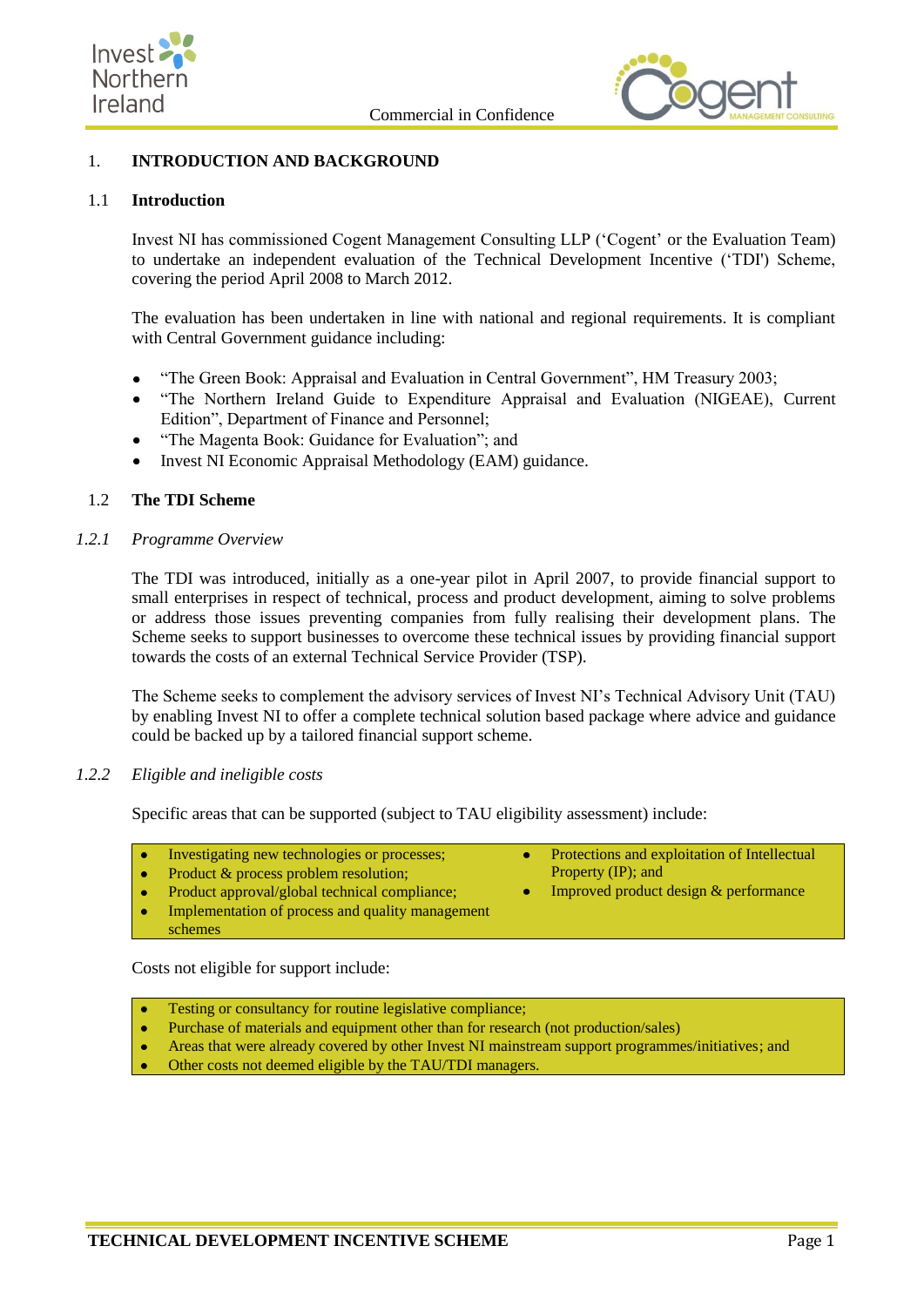



## *1.2.3 Business Eligibility*

At present the Scheme is open to small and medium sized enterprises (SMEs) i.e. those with less than 250 employees). The businesses must be an Invest NI client or have the potential to become an Invest NI client<sup>1</sup>.

## *1.2.4 Levels of support available*

At present<sup>2</sup>, businesses are typically able to claim up to £5,000 (or 50% of project costs, whichever is the lesser) towards a single TSP's costs. Normally projects with a cost of between £1,000 and £15,000 will be considered for support<sup>3</sup>.

Businesses can normally avail of up to three offers and these projects must be different in nature<sup>4</sup>. No more than 2 projects are normally allowed to operate at any given time. However, if one of the projects is nearing successful completion, support for a third will be considered providing the aforementioned project frequency limit is not exceeded.

## *1.2.5 The TDI process*

Typically, a business will engage in a 6-stage process between applying to Scheme for support and ultimately completing their TDI Project. An overview of each stage of the TDI process is provided below with further information provided in Appendix I.

| <b>Table 1.1: Overview of the TDI process</b>                      |                                                                                                                                                                                                                                                                                                                                                                                                                                                                                                                                                                                   |  |  |  |
|--------------------------------------------------------------------|-----------------------------------------------------------------------------------------------------------------------------------------------------------------------------------------------------------------------------------------------------------------------------------------------------------------------------------------------------------------------------------------------------------------------------------------------------------------------------------------------------------------------------------------------------------------------------------|--|--|--|
| <b>Stage</b>                                                       | <b>Overview of activities undertaken</b>                                                                                                                                                                                                                                                                                                                                                                                                                                                                                                                                          |  |  |  |
| Stage 1 - Enquiry<br>Initiation                                    | The business discusses the proposed project with an Invest NI Client Executive who then<br>discusses its suitability with the TAU. A Technical Advisor then undertakes a technical<br>appraisal interview at which the project is discussed in more detail to ascertain the<br>suitability of the TDI scheme to meet the company's needs.                                                                                                                                                                                                                                         |  |  |  |
| Stage 2 -<br>Identification of a<br>TSP and Project<br>Application | If the TDI Scheme is deemed to be an appropriate mechanism to address the business'<br>needs, an application form is issued (support is approved only in principle at this stage).<br>The business is asked to identify a suitable TSP and obtain a written quotation for the<br>work. Invest NI can, at the request of the business, provide a register of NI-based TSPs <sup>5</sup> ;<br>however, it is the responsibility of the business to identify and select the TSP best suited<br>to address its needs. Businesses are not restricted to using a TSP from the register. |  |  |  |
| $\mathcal{R}$<br>Stage<br>Submission<br>of                         | Businesses are required to submit an application form providing the following details:                                                                                                                                                                                                                                                                                                                                                                                                                                                                                            |  |  |  |
| <b>TDI</b> Application                                             | Company details (including company name, contact details, number of employees,<br>٠<br>details of years trading and company ownership)<br>Technical supplier details (including TSP name and contact details)<br>٠                                                                                                                                                                                                                                                                                                                                                                |  |  |  |
|                                                                    | Project details (including project title and outline, area of support the project seeks to<br>address, anticipated benefits, services required from the TSP, assessment of<br>additionality, project timescale and TSP costs)                                                                                                                                                                                                                                                                                                                                                     |  |  |  |

 $1$  To qualify as an Invest NI client company, your business must be from the manufacturing or internationally tradable services sectors and be able to demonstrate that currently, or over the next three years, your business will have: total sales of over £100,000 a year; sales outside Northern Ireland worth more than 25 per cent of turnover or greater than £250,000 a year; and the capability and willingness to work with Invest NI.

-

<sup>&</sup>lt;sup>2</sup> As at the September 2012 Invest NI internal review of the TDI Scheme.

<sup>&</sup>lt;sup>3</sup> Up to £10k of support can be provided for businesses embedding an Intellectual Asset Management (IAM) plan or for those seeking Global Technical Compliance (GTC). The Scheme will consider GTC projects where the total project costs are up to £25k and the lower threshold for Intellectual Property related projects is £500.

<sup>&</sup>lt;sup>4</sup> If a business is seeking support for a fourth project, the TAU will examine other options to support the business (through another Invest NI programme/initiative).

This register is not endorsed by Invest NI.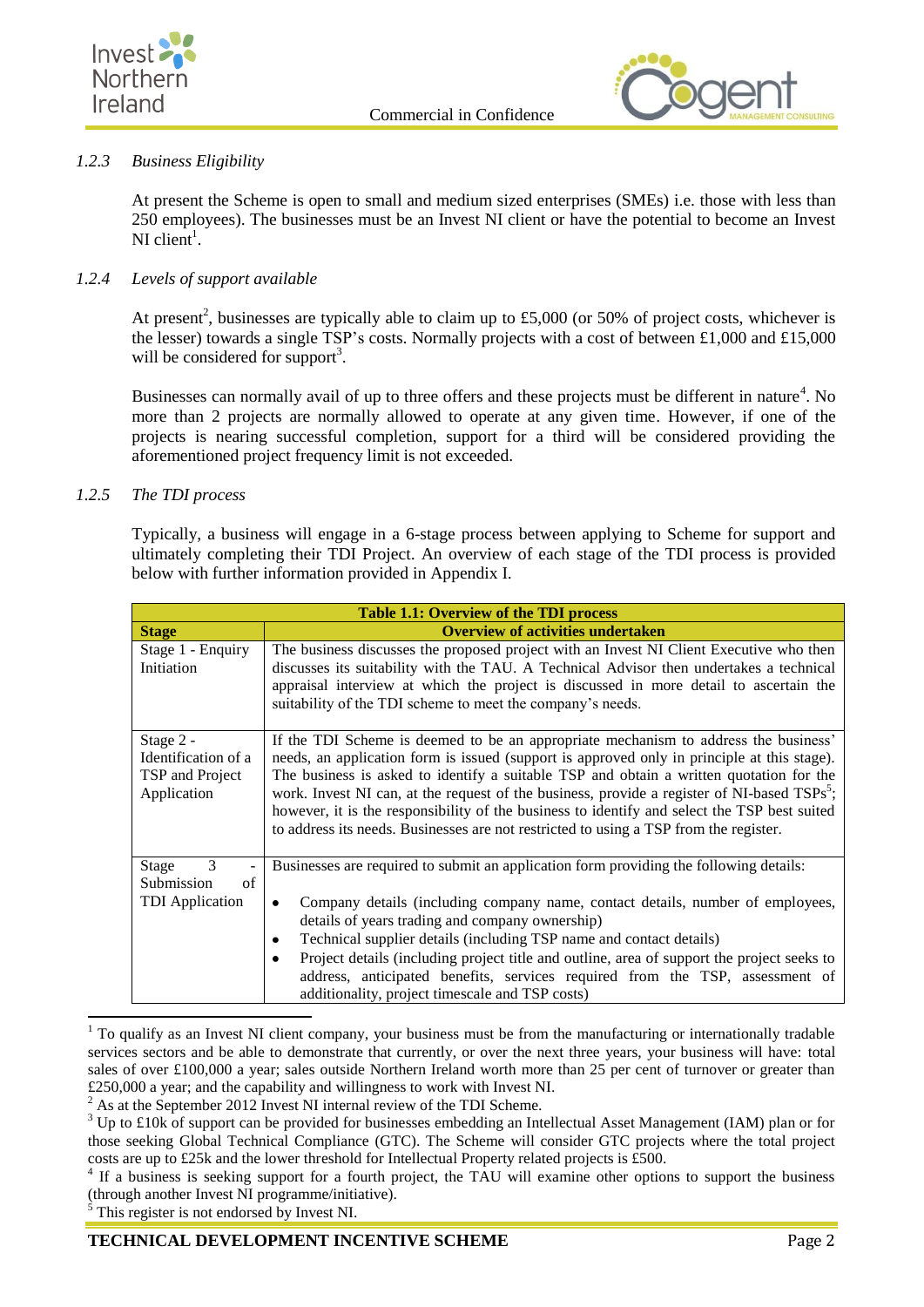



| <b>Table 1.1: Overview of the TDI process</b>                                                             |                                                                                                                                                                                                                                                                                                                                  |  |  |
|-----------------------------------------------------------------------------------------------------------|----------------------------------------------------------------------------------------------------------------------------------------------------------------------------------------------------------------------------------------------------------------------------------------------------------------------------------|--|--|
| <b>Stage</b>                                                                                              | <b>Overview of activities undertaken</b>                                                                                                                                                                                                                                                                                         |  |  |
|                                                                                                           | The business must attach the TSP's written quotation and submit the application to the<br>TAU. (NB. the business is not permitted to engage the TSP on any project work at this                                                                                                                                                  |  |  |
|                                                                                                           | stage of the process).                                                                                                                                                                                                                                                                                                           |  |  |
| Stage<br>4<br>$\overline{\phantom{a}}$<br>Technical<br>Appraisal                                          | A Technical Advisor will perform an appraisal of the application submitted to ensure that<br>it conforms to all eligibility criteria and that the TSP's costs are reasonable with regards to<br>the provision of technical services being sought by the business.                                                                |  |  |
| Stage 5 - Project<br>delivery                                                                             | When the casework is approved, Letters of Offer (LoO) are issued to the business. On<br>acceptance of the LoO, the project can then proceed and typically must be completed<br>within a 12 month period. If required, the TAU provides supplementary independent<br>advice to the business during the course of the TDI project. |  |  |
| 5<br>Stage<br>$\qquad \qquad \blacksquare$<br>Completion<br>of<br>claim and<br>post<br>project evaluation | On completion of the project, the business will submit a claim form along with supporting<br>documentation                                                                                                                                                                                                                       |  |  |

## <span id="page-10-0"></span>1.3 **Anticipated benefits**

It was intended that the implementation of the TDI scheme would result in the following benefits for businesses:

- First time introduction to the concept and benefits of product or process development;  $\bullet$
- Strategically positioning companies to advance to Invest NI product and process development schemes;
- Improvements to manufacturing processes leading to efficiency and output benefits;  $\bullet$
- $\bullet$ Product verification and enhanced customer confidence leading to improved competitiveness;
- Protection of ideas and products leading to marketplace advantage;  $\overline{\phantom{a}}$
- $\bullet$ Improved quality control processes leading to reduced product failures, better traceability and increased efficiency;
- Companies better placed to address product/production failures and implement remedial measures to × prevent reoccurrences; and
- Introduction of new technologies leading to improved competitiveness and efficiencies

### <span id="page-10-1"></span>1.4 **Scheme Approval**

### *1.4.1 Scheme funding*

1

Following the completion of the 1 year pilot Scheme, approval was sought and subsequently granted (in April 2008) for a three-year TDI Scheme for the period 2008/09 to 2010/11. A total of £150k was initially allocated to support the completion of 70 TDI projects<sup>6</sup>.

However, in April 2009, formal approval was sought and subsequently granted to increase the level of support to £240 $k$  for the three-year period<sup>7</sup>, disaggregated as follows:

| <b>Table 1.2: Support allocated to the TDI Scheme</b> |         |          |              |
|-------------------------------------------------------|---------|----------|--------------|
| 2008/09                                               | 2009/10 | 2010/11  | <b>Total</b> |
| £40,000                                               | £90.000 | £110,000 | £240,000     |

 $6$  It was noted that, as part of the pilot scheme, average support costs per project were £1,700. Raising the level of grant support (to 50%) suggested that the average drawdown would be approximately £2,100.

<sup>&</sup>lt;sup>7</sup> Approval was sought to increase the Scheme's total funding allocation due to the inclusion of Intellectual Asset Management / IP projects which were expected to stimulate additional demand and require additional support.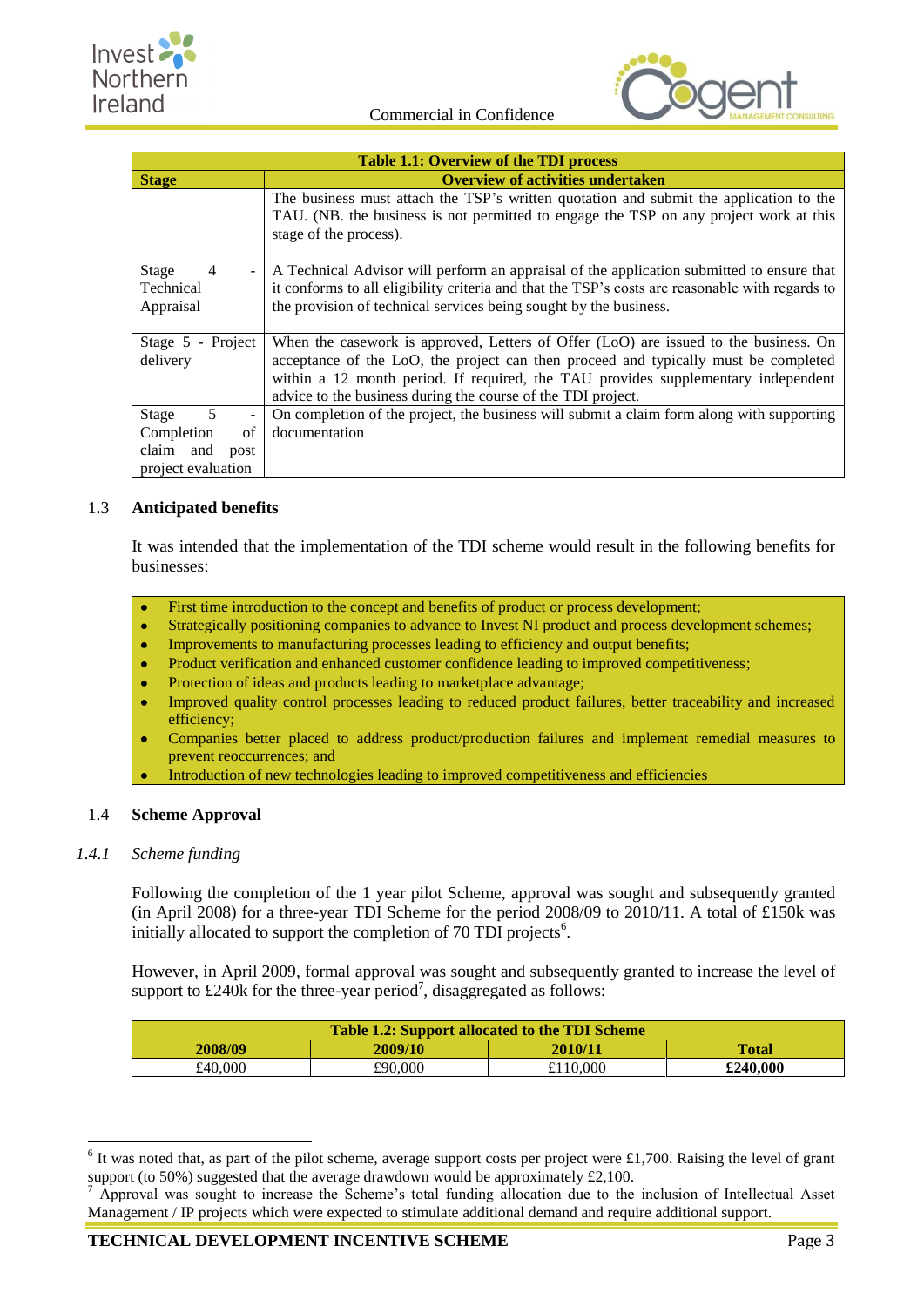



The Evaluation Team understands that, due to ongoing demand for the Scheme's support, an internal decision was taken by Invest NI to extend the Scheme for an additional year<sup>8</sup>.

## *1.4.2 SMART Objectives*

The 2008 business case identified two SMART objectives for the TDI Scheme; namely:

- 1. Uptake of the TDI Scheme by 130 companies over the 3-year period;
- 2. The TDI Scheme to cover 80% of the following 'project eligibility' areas:
	- Investigating new technologies or processes;
	- Product process problems (failures) testing, consultancy;
	- Product approval/compliance testing consultancy;
	- Quality control raw materials, product testing;
	- Ouality management systems;
	- Product (new) design/performance testing, approval, consultancy; and
	- IPR patent opinion, application costs

### <span id="page-11-0"></span>1.5 **Invest NI's Requirements**

Invest NI requires a review of the TDI Scheme's operation and impact, identifying areas of under/over performance and recommendations relating to the future scope of support to SMEs with technical problems or issues relating to products, and production and process operations.

The overall evaluation objectives are to:

- Assess the appropriateness of the delivery model adopted and identify whether they represented an effective way of supporting clients to tackle technology, IP and process development issues;
- Determine the specific contribution of the Scheme to boosting innovatory capacity and competitiveness  $\bullet$ amongst participant businesses, alongside other Invest NI products;
- Capture, and quantify as far as possible, the gross and net outputs, outcomes and impacts of the TSDI  $\bullet$ Scheme;
- To determine the extent to which the programme(s) represent value for money to the public sector and to  $\bullet$ identify ways in which impact and value for money could be improved; and
- To identify aspects of good practice and lessons learned which can inform Invest NI's support for  $\bullet$ technology, process development and innovation more widely.

Further details of Invest NI's specific requirements are detailed in full within Appendix II.

### <span id="page-11-1"></span>1.6 **Methodology**

-

In conducting the evaluation, Cogent employed a methodology that included:

- A robust desk-based analysis of pertinent materials relating to the TDI Scheme during the period  $\bullet$ under review;
- Consultation with the Steering Group that was established for the evaluation. This included representation from Invest NI Technical Advisory Unit (TAU);
- Consultation with 4 Invest NI Technical Advisers;
- Consultation with 2 Invest NI Innovation Advisers;
- Consultation with 2 Invest NI R&D Advisers;

<sup>8</sup> It should be noted however, the Evaluation Team has not been provided with formal approval documentation confirming the extension of the Scheme or the anticipated costs of delivering the Scheme for the additional year.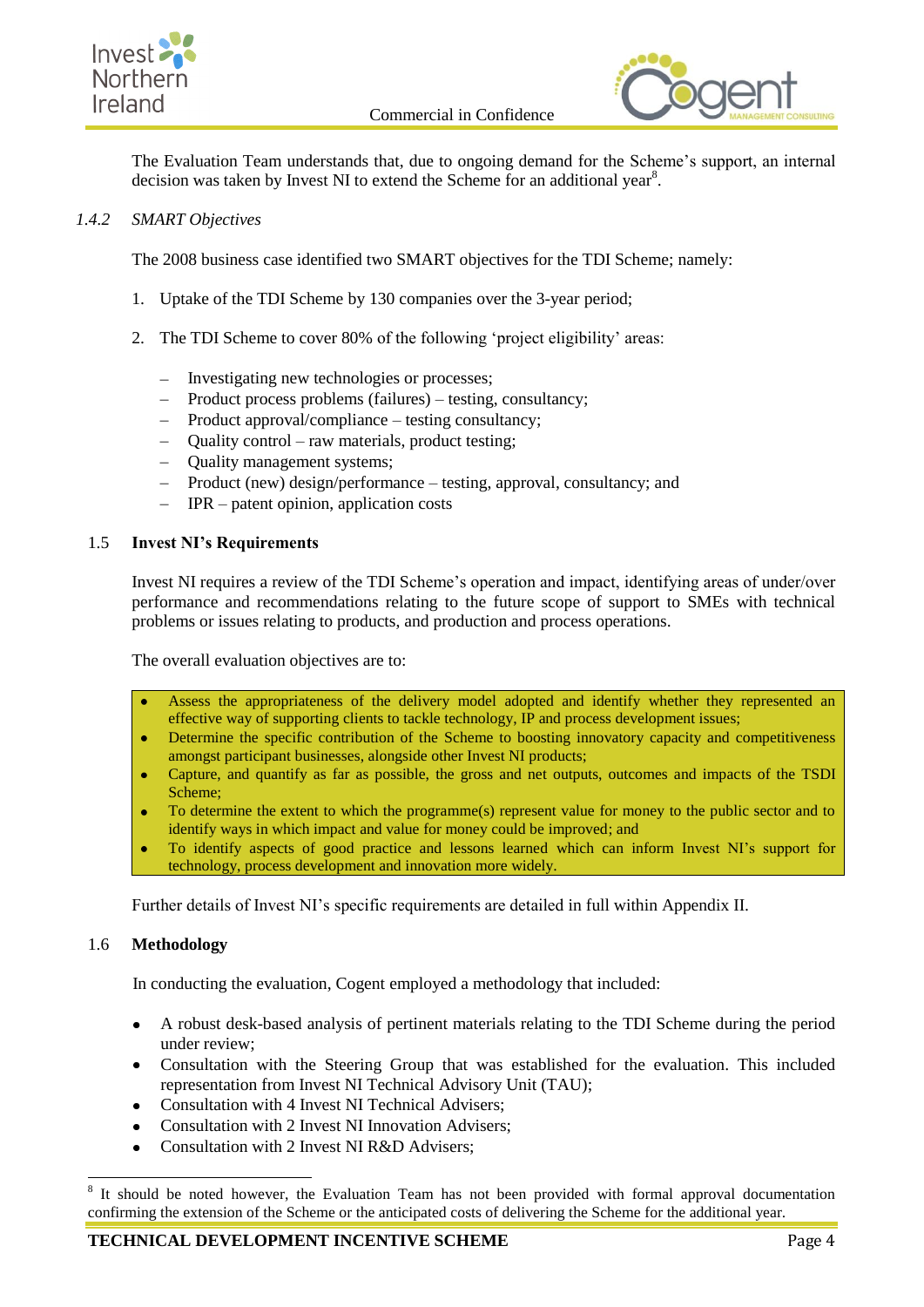



- Consultation with 10 external Technical Service Providers<sup>9</sup>; and  $\bullet$
- A telephone and online survey with 136 businesses that received support towards the costs of 163  $\bullet$ TDI projects.
	- Given the number of unique businesses receiving support (N=340) means that an overall  $\equiv$ response rate of 40% was achieved. This equates to a confidence level of +/- 6.52%.
	- Given the number of TDI project completed (N=447) means that we received feedback in  $\equiv$ relation to 36% of the total number of TDI projects. This equates to a confidence level of +/- 6.13%.

| Table 1.3: Confidence intervals associated with survey of TDI businesses        |     |     |                |
|---------------------------------------------------------------------------------|-----|-----|----------------|
| <b>Confidence interval</b><br><b>Total receiving support</b><br><b>Surveyed</b> |     |     |                |
| Unique businesses                                                               | 340 | 136 | $+/- 6.52\%$   |
| <b>TDI</b> Projects                                                             | 447 | 163 | $+/- 6.13\%$ . |

The summer details of the consultees that took part in the primary research are provided in Appendix III.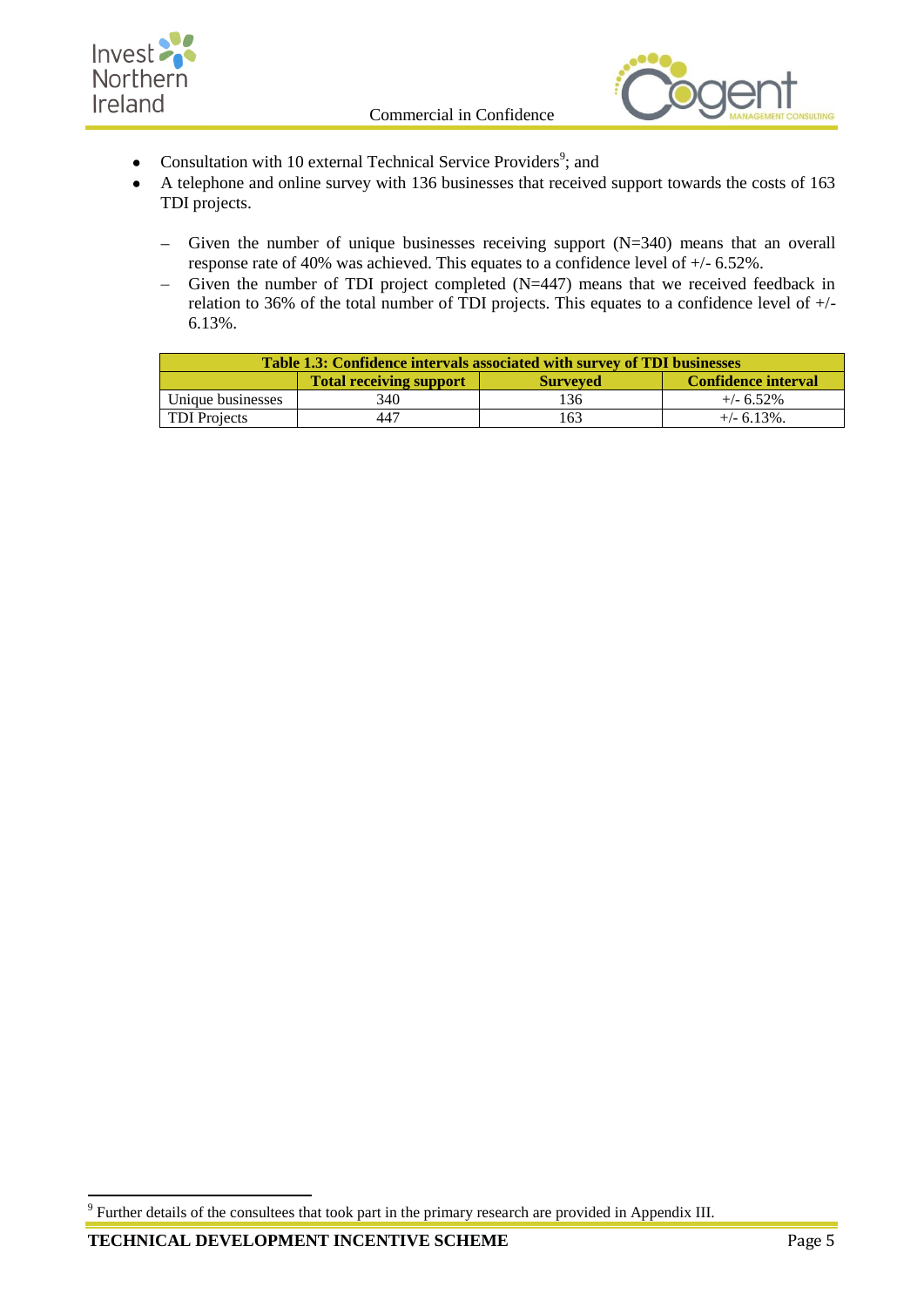



## <span id="page-13-0"></span>2. **STRATEGIC CONTEXT & RATIONALE**

#### <span id="page-13-1"></span>2.1 **Programme Rationale**

The 2008 Business Case for the TDI Scheme suggested that, based on a Scientific Services Review and the experiences within the TAU, a strong need had been identified to support SMEs to access technical expertise to overcome issues that were prohibiting their developmental and growth plans. The Business Case highlighted a number of market failure and non-market failure factors that were preventing businesses from engaging in these types of business development activities. These included:

- Costs associated with accessing testing and specialist consultancy. It was also recognised that there was a requirement for Invest NI to positively respond to the economic downturn and the enhancement of TDI support (at that time) was anticipated to contribute to this response, particularly in the areas of product/process development and improved competitiveness;
- Significant levels of risk (in terms of the uncertainty as to whether or not the support would help the business address their technical issues and support their developmental plans; and
- A lack of understanding amongst businesses with regards to the benefits of implementing a wellplanned approach, with the support of a TSP, to overcoming technical difficulties.

In addition to the above, it was suggested that businesses participation in the TDI scheme would act as a stimulus for progression towards the uptake of "formal" Invest NI R&D programmes e.g. Design Development Programme (DDP) and Knowledge Transfer Partnerships (KTP). As such, it was suggested that the TDI Scheme was a low cost method of stimulating businesses engagement in innovation activities with a view to moving them further up the 'Innovation Escalator'.

#### <span id="page-13-2"></span>2.2 **Strategic Context**

Subsection 2.2 provides a summary of the operational 'fit' of the TDI Scheme with the various Governmental strategies and imperatives that existed (or continue to exist) for the period under review.

*2.2.1 NI Programme for Government 2008-2011 (PfG, 2008)*

The Programme for Government (PfG) 2008-11 set out the Northern Ireland Executive's strategic priorities and key plans for the period 2008 - 2011. The overarching aim of the strategy was to:

*"Build a peaceful, fair and prosperous society in Northern Ireland, with respect for the rule of law and where everyone can enjoy a better quality of life now and in years to come."*

Programme for Government 2008-2011

Under its 'Growing a Dynamic Innovative Economy' Priority (the top priority over the lifetime of the PfG), the Government acknowledged that *"our companies must become more innovative and invest more in research and development"*.

Key PSAs which sought to support the 'Growing a Dynamic, Innovative Economy Priority' and were particularly pertinent for the TDI Scheme included:

- **PSA 1: Productivity Growth** Improve Northern Ireland's manufacturing and private services productivity; and
- **PSA 3: Increasing Employment** Subject to economic conditions, increase employment levels  $\bullet$ and reduce economic inactivity by addressing the barriers to employment and providing effective careers advice at all levels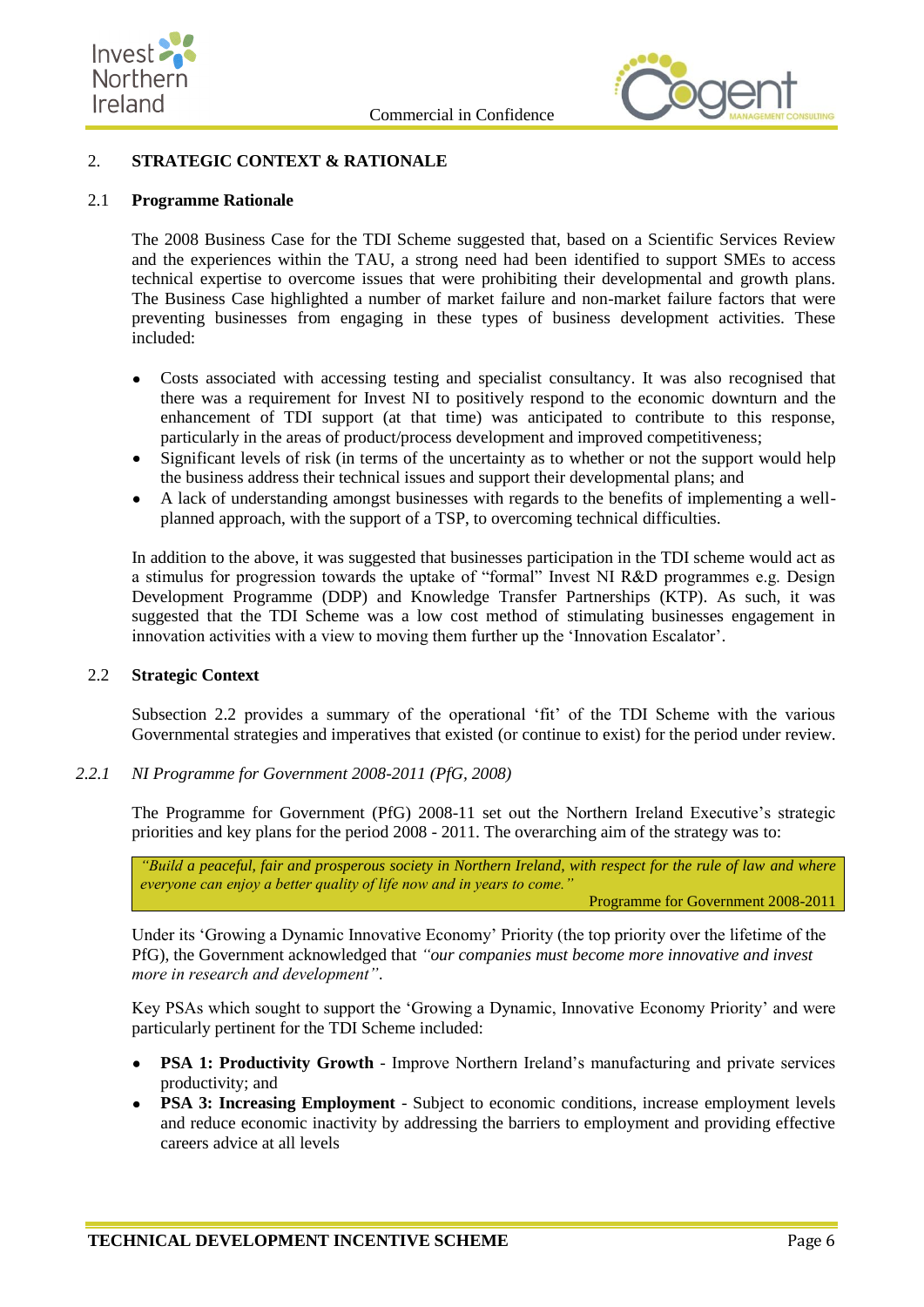



## *2.2.2 DETI Corporate Plan 2008-2011*

As part of the DETI's 2008-2011 Corporate Plan, the Department's goal is *"to grow a dynamic, innovative economy"*. As part of achieving this goal, DETI is committed to contributing to a number of relevant Public Service Agreements (PSAs), including PSAs 1 and 3, and have established a number of key objectives relating to these. Key relevant objectives, associated with these PSAs, that DETI will be seeking to achieve during the lifetime of the Corporate Plan include:

| Table 2.1: Overview of PSA Priorities 1 and 3                                                                                                                                                                                              |                                                                                                                                                                                 |  |
|--------------------------------------------------------------------------------------------------------------------------------------------------------------------------------------------------------------------------------------------|---------------------------------------------------------------------------------------------------------------------------------------------------------------------------------|--|
| <b>PSA Priority</b>                                                                                                                                                                                                                        | <b>Relevant DSOs</b>                                                                                                                                                            |  |
| <b>PSA 1:</b> Productivity Growth - Increase Northern                                                                                                                                                                                      | DSO 4: Promote higher value added activity<br>$\bullet$                                                                                                                         |  |
| Ireland's manufacturing and private<br>services                                                                                                                                                                                            | through innovation and the commercial                                                                                                                                           |  |
| productivity.                                                                                                                                                                                                                              | exploitation of R&D                                                                                                                                                             |  |
| <b>PSA 3:</b> Increasing Employment – Subject to economic<br>conditions, increase employment levels and reduce<br>economic inactivity by addressing the barriers to<br>employment and providing effective careers advice at<br>all levels. | DSO 3: Increase employment opportunities by<br>attracting high quality inward investment and<br>supporting domestic investment.<br>DSO 4: Promote business growth.<br>$\bullet$ |  |

## *2.2.3 Invest NI Corporate Plan 2008-2011*

Invest NI's Corporate Plan for the period 2008-2011 stated that the priority of the Corporate Plan was to increase business productivity, the means by which wealth can be created for the benefit of the whole community. It was anticipated that this would be achieved by:

- Realising the potential of existing businesses In realising this objective, the Corporate Plan suggested that this would require businesses to innovate at all levels. As such, Invest NI committed to promoting and embedding an innovation culture in its clients levels of their businesses;
- Shifting the sectoral focus towards higher value-added sectors; and
- Nurturing the development of frontier technologies in our companies and in universities.

In terms of promoting higher value-added activity through innovation and the commercial exploitation of R&D, Invest NI established a target to increase the average annual growth in BERD expenditure by 8 per cent in Invest NI client companies with fewer than 250 employees and increase (by 5%) the average annual growth in BERD expenditure.

### *2.2.4 'First Report of MATRIX: The Northern Ireland Science Industry Panel' (MATRIX/DETI, 2008)*

MATRIX was established as a business-led, market-focused panel of experts to advise government on the development of an approach which, over time, will help NI to become an internationally leading region in terms of the economic exploitation of science, technology and R&D.

The first MATRIX report identified 4 imperatives for Northern Ireland if it is to rise to the challenge of the 21st Century. Of particular relevance to the TDI Scheme, Imperative 1 suggests that *"to compete more effectively as a modern knowledge and technology based economy, NI must develop a more innovative culture of collaboration across industry, government and academia. Within this new environment, business must take on an increased leadership role in the innovation agenda, with Government playing a support and facilitation role and with academia working to inspire new heights of innovation through high quality R&D, knowledge creation and workforce preparation"*.

Furthermore, and of particular importance to the TDI Scheme, the report suggests that *"a world class Intellectual Property Business Infrastructure must be created in Northern Ireland. In this there must be a more comprehensive understanding among the business and academic community of the intrinsic*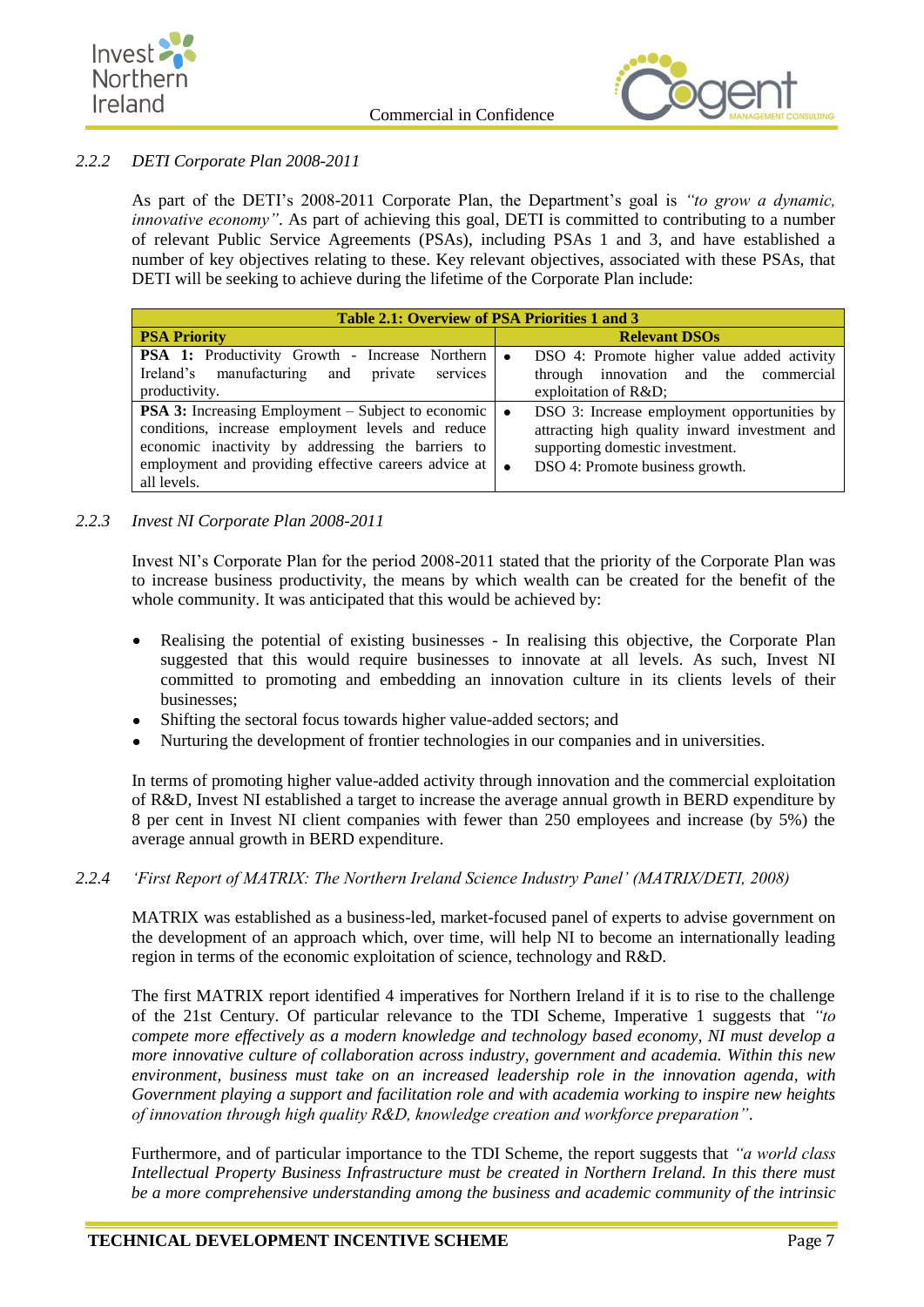



*value of IP and how to exploit it and Northern Ireland should also nurture more leading capability within the region's R&D and business community to develop fundamental IP"*.

## *2.2.5 Independent Review of Economic Policy (IREP Panel, 2009)*

*'The Independent Review of Economic Policy'* (IREP) aimed to consider the extent to which DETI/Invest NI policy should change in order to stimulate convergence in productivity and ultimately living standards between NI and the rest of the UK.

The central thrust of the report is the need to prioritise Innovation and R&D investments more aggressively, both for existing businesses in NI and also as a means of attracting potential new investors to the region. According to the Review, *"the promotion of Innovation and R&D – including business sophistication and, at the regional level, technology transfer – is the most important long term driver of productivity. This is essential for NI to move up the value chain".*

The Review indicates that, at the regional level, it is export demand and the creation and retention of a viable, quality export base, well embedded in the local economy that is the key to sustained regional growth. It notes that in order to achieve this, developing the capacity to undertake Innovation and R&D is of particular importance. The globalisation of R&D also means that a region's capacity to source new technology globally through effective technology transfer is increasingly important. In part, this also requires regions to ensure they are skilled imitators as well as effective innovators.

## *2.2.6 NI Programme for Government 2011-15*

The NI Programme for Government (PfG) 2011-2015 (published March 2012) sets out that the Executive has taken the important step of making the economy its top priority.

The PfG contains 5 key priorities, one of which is: *"Growing a Sustainable Economy and Investing in the Future"*. The primary purpose of this Priority is to achieve long term economic growth by improving competitiveness and building a larger and more export-driven private sector. To do this, the PfG notes that we must *rebuild* the labour market in the wake of the global economic downturn and *rebalance* the economy to improve the wealth and living standards of everyone.

Two specific objectives that the TDI Scheme offered the potential to contribute to during the period under review included:

- Encouraging innovation and R&D; and
- Growing the private sector.

### *2.2.7 DETI Corporate Plan 2011-2015*

In-line with the NI PfG and Economic Strategy, DETI's current Corporate Plan places focus on creating wealth and employment through a focus on export-led economic growth. In reflection of this, the Department's goal over the life of the Plan is to *"promote the growth of a competitive and export led economy"*.

The Plan highlights the need for the NI Government to place focus on *rebalancing* and *rebuilding* the Northern Ireland economy, i.e. focusing on actions that will deliver the necessary rebalancing of the economy over the longer term, while taking immediate steps to rebuild the local labour market after the recession.

Within the Strategic Framework, a number of key priorities have been identified under the twin themes of rebuilding and rebalancing the economy. The Plan highlights the need to *"stimulate R&D, innovation and creativity"* (e.g. R&D and absorption capacity, wider innovation, businesses to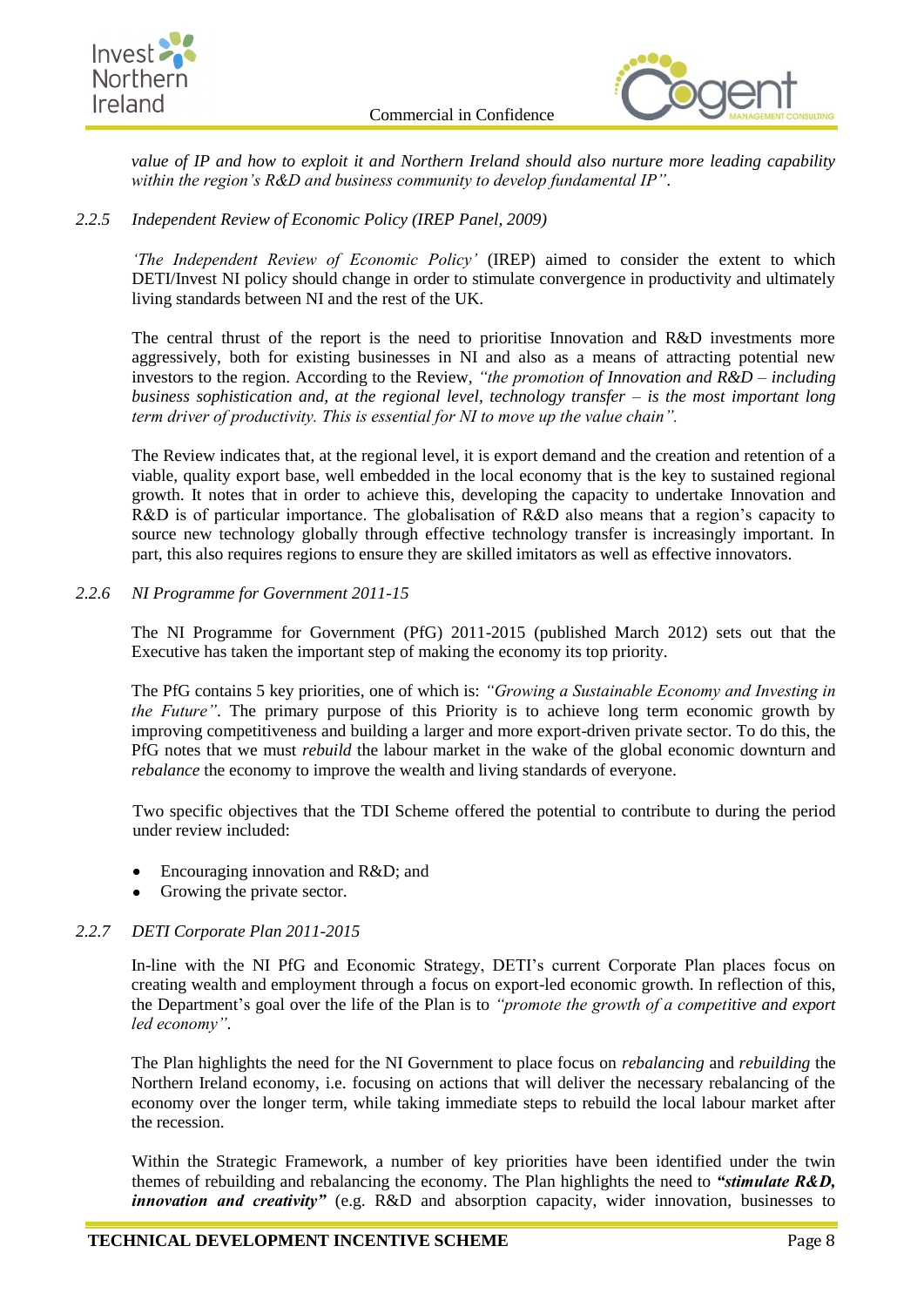



business etc.). By way of improving the economic competiveness in NI, the Executive has established the following targets which are of particular relevance to the TDI Scheme during the period under review:

- Support £300m investment by businesses in R&D (by 2014/15);  $\bullet$
- Support 500 companies to undertake R&D for the first time; and
- Increase Business Expenditure on Research and Development (BERD) as a percentage of Gross Value Added (GVA).

## *2.2.8 DETI Research Agenda 2012-2015*

DETI's Research Agenda sets out the department's commitment to producing high quality economic research on topical issues relating to the local economy. As part of the Agenda, the NI Government highlights that *"innovation is central to growing the local economy and raising company productivity"*. The report suggests that NI *"needs to become more innovative to develop into an advanced, knowledge-based economy and allow our firms to be more competitive in international markets."*

### *2.2.9 Invest NI Corporate Plan 2011-15*

In-line with the NI PfG, Invest NI's 2011-2015 Corporate Plan sets out the organisation will contribute to the rebalancing and rebuilding of the NI economy to increase the overall standard of living by driving productivity growth and increasing employment. The Plan states that the support provided will be fully aligned with the drivers of economic growth and its activities will be targeted to increase the size, competitiveness and value of the private sector by **embedding innovation**, growing our local companies to scale, increasing our export base and attracting inward investment.

The Plan highlights the importance of *"stimulating innovation and creativity"* as a key rebalancing measure and driver of economic growth which will help deliver the Executive's agenda of supporting the private sector to grow, creating jobs in our community and increasing wealth in our society.

As part of this driver, the Plan highlights the need to put innovation at the core of enterprise in NI by driving market led innovation within its business base, supporting research, product, process market and organisational development for the earliest stages to the leading edge technologies. Furthermore, Invest NI states support is required to encourage higher levels of collaboration and increased commercial outcomes from knowledge transfer and open innovation activities.

In summary, the preceding analysis suggests that, during the period under review, the NI Government had placed (and continues to place) a strong emphasis on encouraging NI businesses (particularly SMEs) to engage in R&D&I activities and embed a culture of innovation in order to move them up the value chain and deliver significant benefits to the NI economy. The aims of the objectives of the TDI Scheme were fully aligned with these strategic imperatives and, as detailed in Section 5, the Scheme has made a significant contribution to the NI economy.

### <span id="page-16-0"></span>2.3 **Summary Conclusions**

The preceding analysis suggests that:

- At the time of Scheme's approval, strong need had been identified to support SMEs to access technical expertise to overcome issues that were prohibiting their developmental and growth plans;
- A number of market failure (including risk aversion and asymmetric information) and non-market failure factors (relating to the costs associated with accessing testing and specialist consultancy) were preventing businesses from engaging in these types of business development activities. It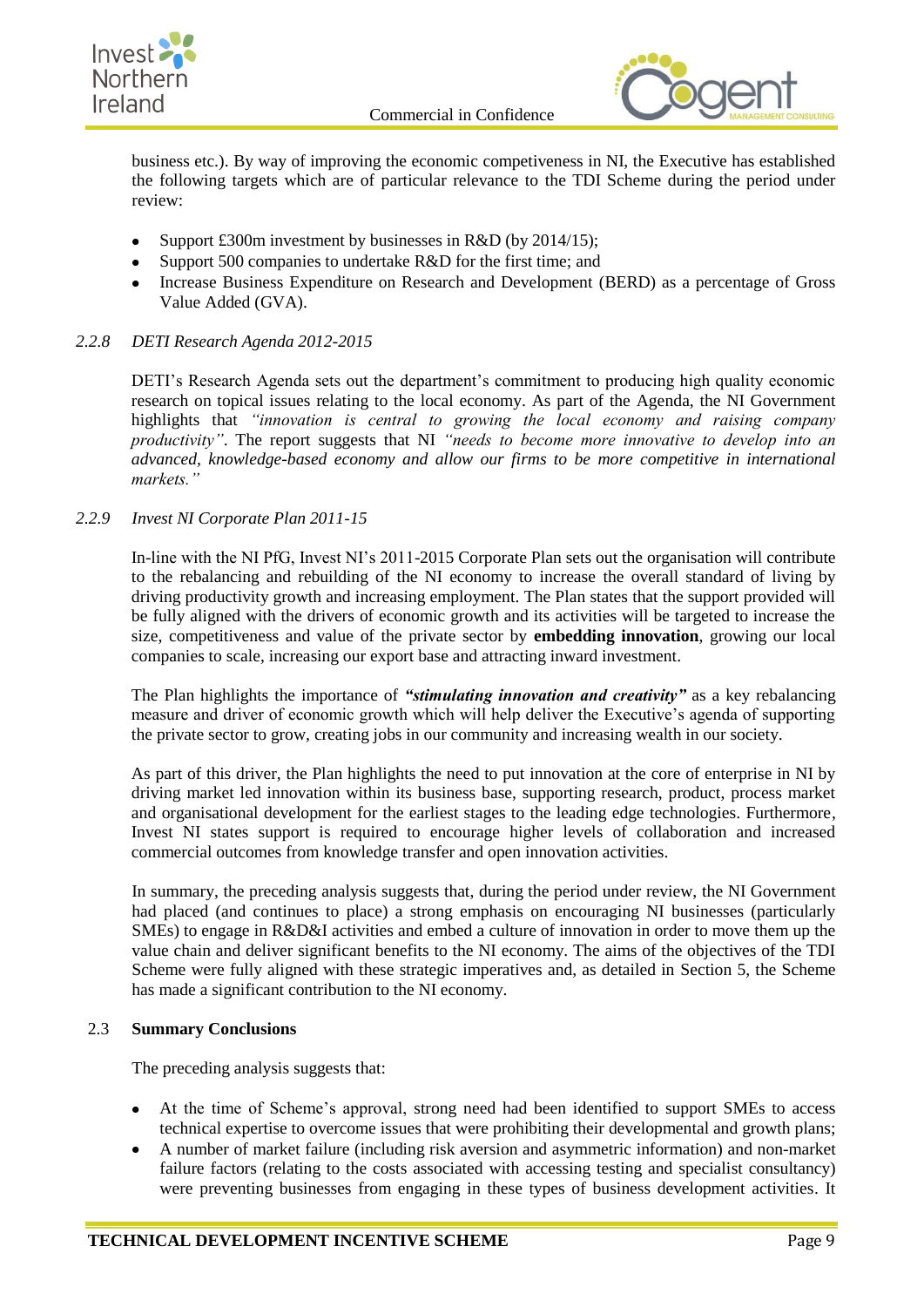



was also anticipated that participation in the TDI scheme would act as a stimulus for businesses to progress towards the uptake of "formal" Invest NI R&D programmes (e.g. Grant for R&D); and

There was (at the time of approval), and continues to be, clear alignment between the aims and  $\bullet$ objectives of the TDI Scheme and the strategic imperatives of the NI Government (including with DETI and Invest NI's Corporate Plans). Specifically, in line with Government's strategic focus, the TDI Scheme offers the potential to stimulate and embed R&D, innovation and creativity within NI's business base and assist them to realise their true potential. As detailed in the succeeding sections of this report, it is the Evaluation Team's view that the TDI Scheme has been successful in delivering upon these aims and objectives during the period under review.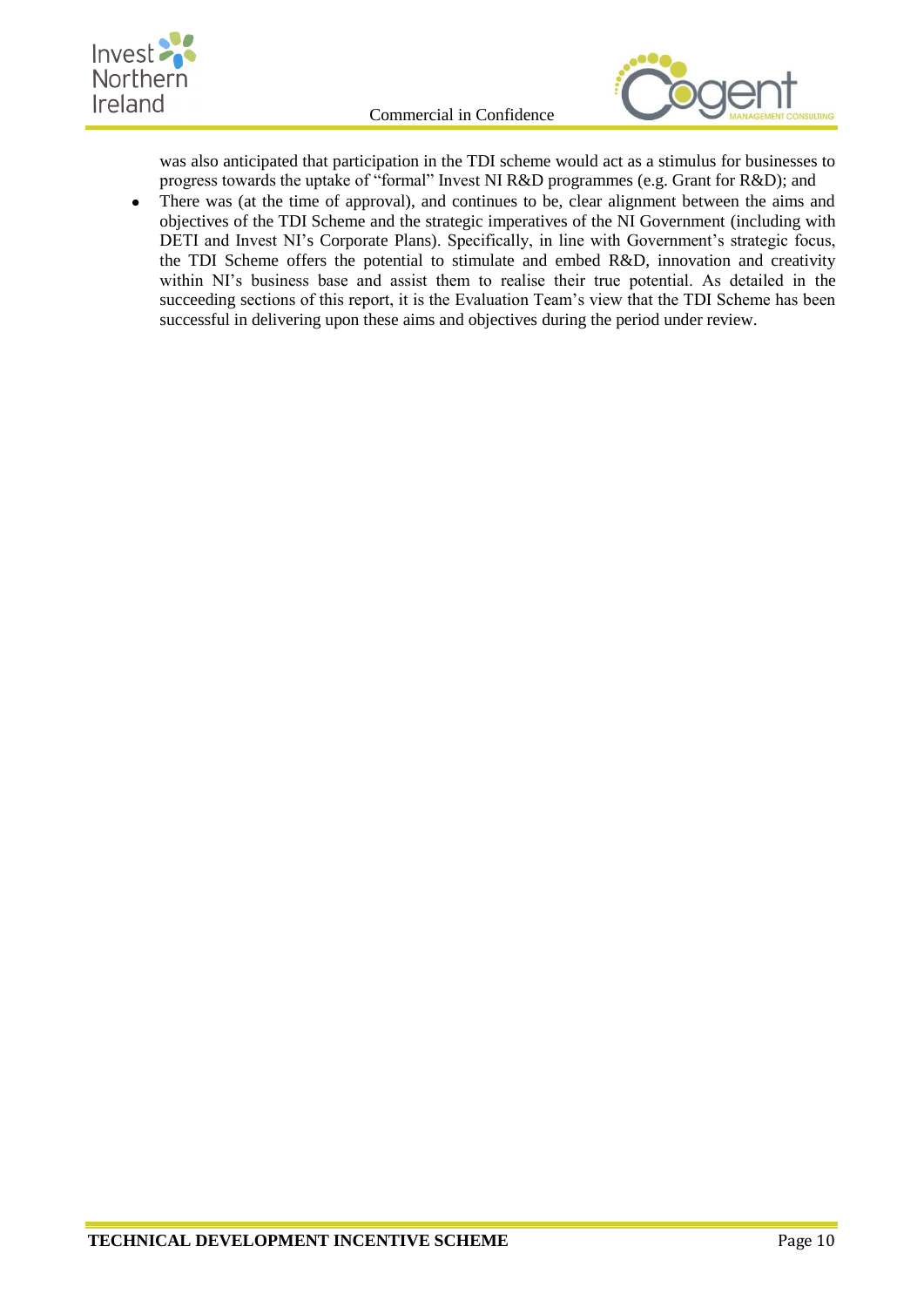



## <span id="page-18-0"></span>3. **PROGRAMME ACTIVITY**

#### <span id="page-18-1"></span>3.1 **Introduction**

Section 3 provides a summary of the activity that was supported through the TDI Scheme during the period under review.

#### <span id="page-18-2"></span>3.2 **Programme Activity**

### *3.2.1 Overview of Activity Supported*

The Evaluation Team's analysis, suggests that Invest NI provided support to 340 businesses to undertake 447 TDI projects over the four year period (Tables 3.1 and 3.2).

| Table 3.1: Number of TDI Projects supported <sup>10</sup> |    |      |
|-----------------------------------------------------------|----|------|
| 2008/09                                                   |    | 8%   |
| 2009/10                                                   | 16 | 26%  |
| 2010/11                                                   |    | 15%  |
| 2011/12                                                   |    | 51%  |
| rotal                                                     |    | 100% |

Whilst the vast majority (78% - N=340) of business received 1 intervention from the TDI Scheme during the period, just over one-fifth  $(22\% - N=340)$  of businesses received multiple interventions. Specifically, 16% of businesses received 2 interventions, 3% of businesses received 3 interventions and the same proportion (3%) received 4 interventions.

| <b>Table 3.2: Disaggregation of TDI projects</b> |                            |                                                             |                        |
|--------------------------------------------------|----------------------------|-------------------------------------------------------------|------------------------|
| Number of<br><b>Interventions</b>                | <b>Number of Companies</b> | % of businesses<br>receiving the number of<br>interventions | <b>No. of Projects</b> |
|                                                  | 265                        | 78%                                                         | 265                    |
|                                                  |                            | 16%                                                         | 108                    |
|                                                  |                            | 3%                                                          |                        |
|                                                  |                            | 3%                                                          | 36                     |
|                                                  |                            | ${<}1\%$                                                    |                        |
| l∩tal                                            | 340                        | 100%                                                        |                        |

### *3.2.2 Focus of the TDI projects supported*

-

As detailed in Section 1, whilst businesses were able to avail of TDI support to assist them to address a range of technical issues, each project was typically overtly focused on one of seven key areas. Table 3.3 provides a summary of the key focus of the TDI projects that were supported during the period under review.

<sup>&</sup>lt;sup>10</sup> The breakdown of projects across the financial years reflects the time period within which the LoO was made to the business and **not** when the TDI project was completed.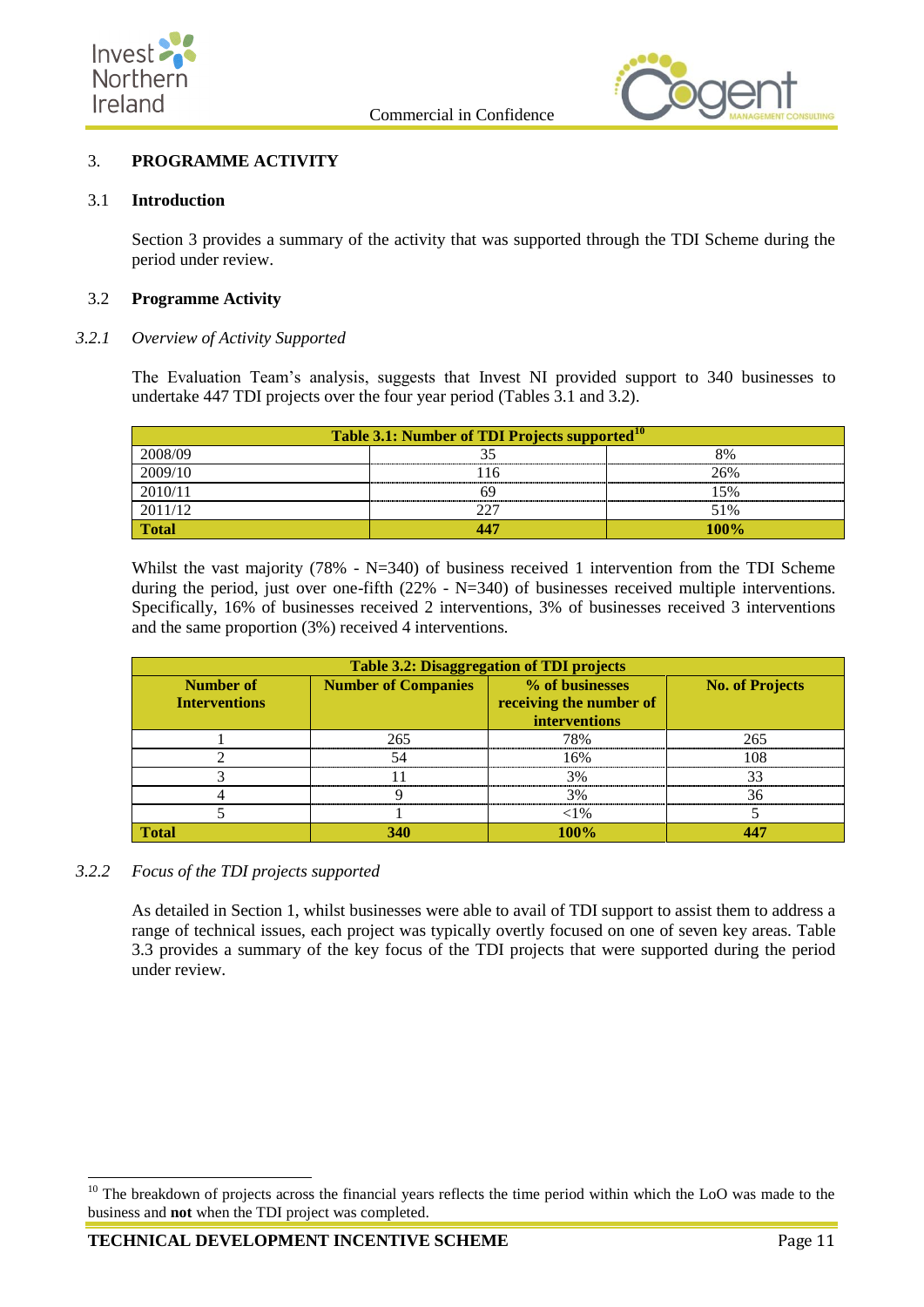



| <b>Table 3.3: Focus of the TDI Project</b>                                                         |                 |               |  |
|----------------------------------------------------------------------------------------------------|-----------------|---------------|--|
| <b>Focus</b>                                                                                       | No. of projects | % of projects |  |
| Protecting and/or exploiting Intellectual Property (IP)                                            | 180             | 41%           |  |
| Implementing some process and/or quality management schemes<br>(e.g. ISO 9001, 14001, OHSAS 18001) | 104             | 23%           |  |
| Gaining approval or technical compliance for a product                                             | 50              | 11%           |  |
| Improving product or process design and performance                                                | 50              | 11%           |  |
| Development of a prototype                                                                         | 39              | 9%            |  |
| Investigating new technologies or processes                                                        | 20              | 4%            |  |
| Resolving a problem relating to some product and/or process                                        | 4               | 1%            |  |
| <b>Total</b>                                                                                       | 447             | $100\%$       |  |

Analysis of Table 3.3 suggests that the most common focus of the TDI projects was to protect and/or exploit the Intellectual Property (IP) that had been developed by the business  $(41% - N=447)$ . Just under one-quarter (23% - N=447) of all projects were focused on implementing some process and/or quality management schemes (e.g. ISO 9001, 14001, OHSAS 18001).

## <span id="page-19-0"></span>3.3 **Monitoring procedures**

As part of research process, the Evaluation Team faced a number of difficulties in profiling the activity that was supported during the period under review. Specifically, based on the monitoring materials provided by Invest NI, the Evaluation Team had difficulties identifying which projects were provided with support and, in a number of cases, uncertainty existed as to the key focus of the TDI project that was supported<sup>11</sup>. Whilst the Evaluation Team notes that these issues were more pronounced during the first two years of the Scheme, we would recommend that Invest NI undertakes a review of its monitoring and information storage procedures.

### <span id="page-19-1"></span>3.4 **Risks**

The 2008 Business Case did not identify any risks that could negatively impact upon the administration of the Scheme during the period under review. However, based on levels of demand for the Scheme, business' high levels of satisfaction with the Scheme (see Section 4) and the positive contribution of the Scheme to the NI economy (see Section 5), the Evaluation Team would suggest that Invest NI's overall approach to risk management was robust and proportionate.

### <span id="page-19-2"></span>3.5 **Equality Considerations**

Section 75 of the Northern Ireland Act 1998 requires that Invest NI shall, *"in carrying out its function relating to Northern Ireland, have due regard to the need to promote equality of opportunity"* between the following nine Section 75 groups:

- Persons of different religious belief, political opinion, racial group, age, marital status or sexual orientation;
- Men and women generally;
- Persons with a disability and persons without; and
- Persons with dependents and persons without.

In addition and without prejudice to these obligations, in carrying out its functions, Invest NI is also committed to promote good relations between persons of different religious belief, political opinion or racial group.

<sup>1</sup> <sup>11</sup> These difficulties are best exemplified by the differences in the Evaluation Team's profiling analysis (which was agreed by Invest NI) and the profiling information included within the Terms of Reference (which suggested that there had been 487 recipients and 419 projects completed.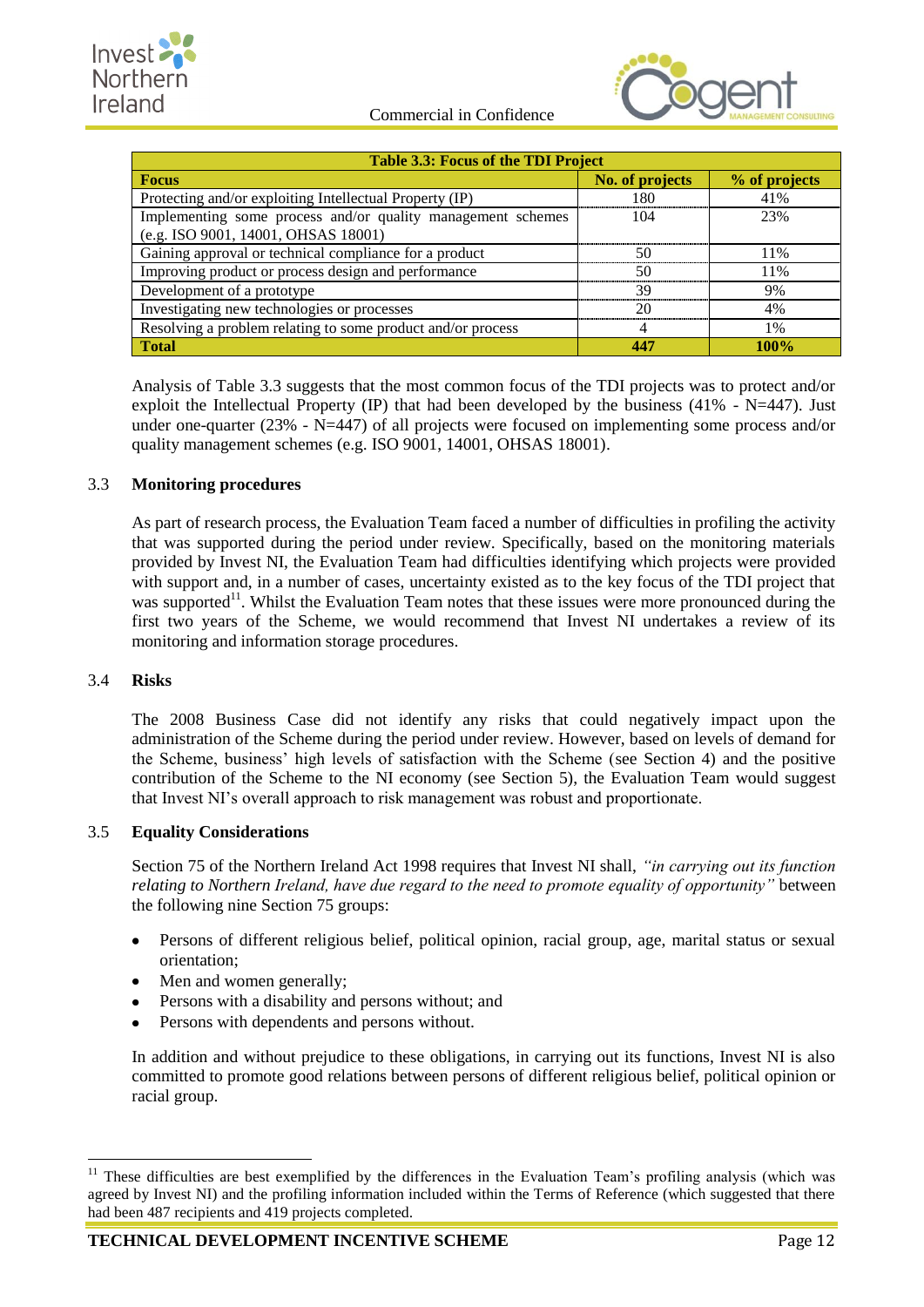



During May 2008, Invest NI undertook a Section 75 Screening of the TDI Scheme. This exercise concluded that there was no evidence to suggest that:

- There was a potential under-representation of any Section 75 groups;  $\bullet$
- People from Section 75 groups were having issues/difficulties/problems with the policy/programme; and
- Further additional action is required to address any under representation or problems associated with the policy/programme.

The Screening also undertook a Human Rights Impact Assessment which concluded that there was no risk for the policy/programme to infringe on the Human Right's Articles and Protocols identified<sup>12</sup>.

The Screening also concluded that Invest NI did not feel that there were other ways in which the Organisation might be able to improve the TDI Scheme in terms of improving the equality of opportunity.

Building on the conclusions of the Screening, the Evaluation Team's review of TDI Scheme activity, monitoring information provided during the evaluation process and our discussions with TDI Scheme recipients has identified:

- No evidence of higher or lower participation or uptake of different groups;
- No evidence to indicate that different groups had different needs, experiences, issues and priorities in relation to TDI Scheme activity;
- No opportunities to better promote equality of opportunity or better community relations by altering the work of TDI Scheme;
- No accessibility issues that might run contrary to the Disability Discrimination Act 1995.

On this basis, the Evaluation Team would conclude that whilst the TDI Scheme was not specifically targeted at any specific Section 75 categories, it does not appear to have had an adverse impact on any Section 75 group.

### <span id="page-20-0"></span>3.6 **Progress towards the SMART Targets**

As detailed in Section 1, the 2008 business case identified two SMART objectives for the TDI Scheme. Table 3.3 provides a summary of the progress that was made towards each of these targets.

| <b>Table 3.4: Focus of the TDI Project</b>                                    |                                                                                                                                                                                                                                                                                                                                                                                                                                                                                                                                                                                                                                                                    |  |
|-------------------------------------------------------------------------------|--------------------------------------------------------------------------------------------------------------------------------------------------------------------------------------------------------------------------------------------------------------------------------------------------------------------------------------------------------------------------------------------------------------------------------------------------------------------------------------------------------------------------------------------------------------------------------------------------------------------------------------------------------------------|--|
| <b>SMART</b> target                                                           | <b>Progress made towards SMART target</b>                                                                                                                                                                                                                                                                                                                                                                                                                                                                                                                                                                                                                          |  |
| Uptake of the TDI Scheme by<br>1.<br>130 companies over the 3-year<br>period; | <b>Target Achieved</b><br>The Evaluation Team would note the following in relation to this<br><b>SMART</b> target:<br>Based upon the support that was requested, and subsequently<br>approved, for the TDI Scheme as part of the original 2008 business<br>$\cos^{-13}$ , the Evaluation Team is unclear as to why it was envisaged<br>that 130 businesses would be supported during the initial 3-year<br>period of the Scheme; and<br>No amendment was made to the target number of projects following<br>the provision of additional funding (of £90k) over the three year<br>period nor was a target established to include the fourth year of the<br>project. |  |
|                                                                               | Withstanding these points, the Evaluation Team notes that uptake of the                                                                                                                                                                                                                                                                                                                                                                                                                                                                                                                                                                                            |  |

-<sup>12</sup> Articles 2 to 14 and Protocols 1 and 2.

<sup>13</sup> I.e. £150k for 70 TDI projects @ £2.1k per project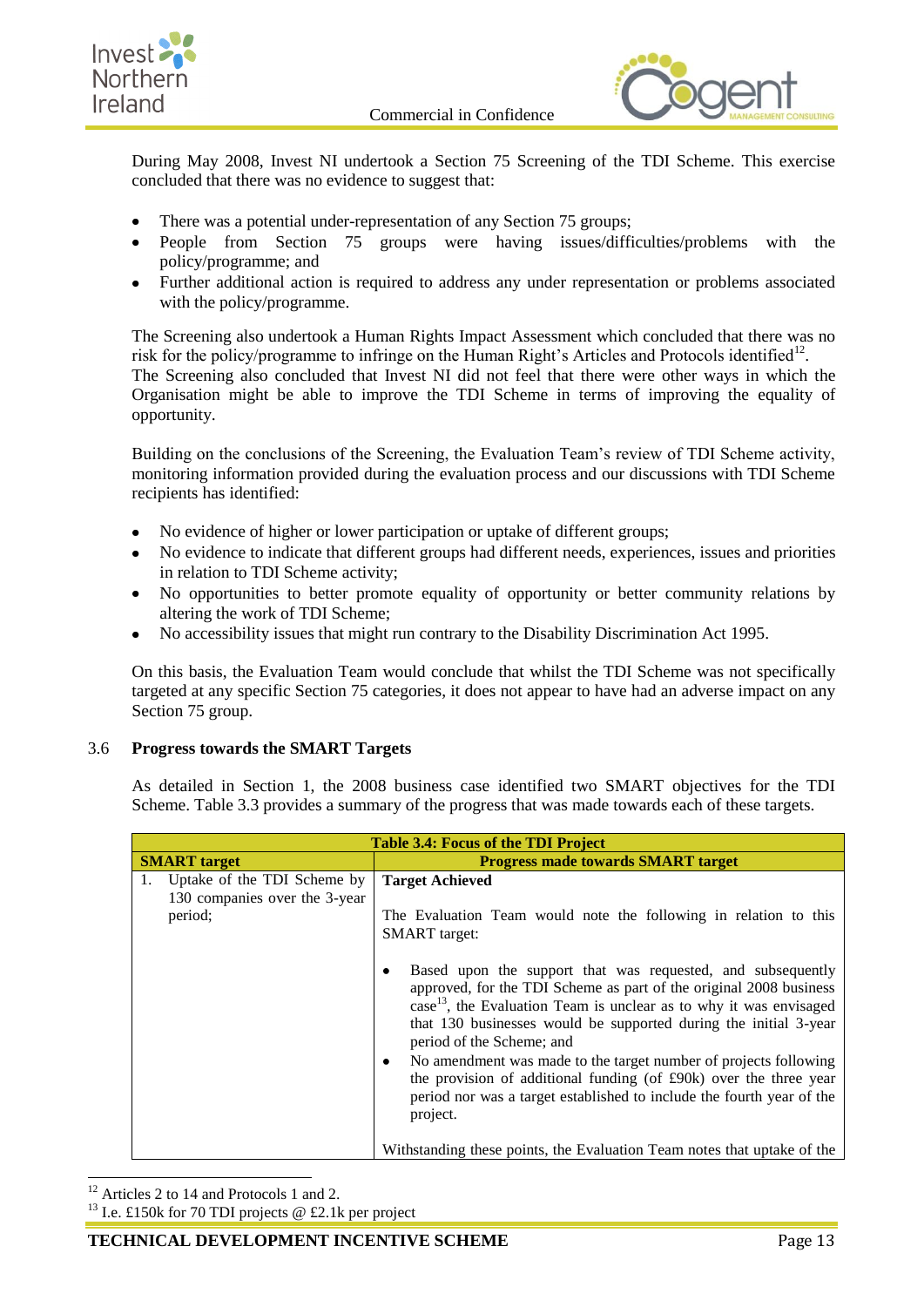



| <b>Table 3.4: Focus of the TDI Project</b>                         |                                                                                                                                                                                                                   |
|--------------------------------------------------------------------|-------------------------------------------------------------------------------------------------------------------------------------------------------------------------------------------------------------------|
| <b>SMART</b> target                                                | <b>Progress made towards SMART target</b>                                                                                                                                                                         |
|                                                                    | Scheme during the first three years was significantly in excess (c. twice<br>as many) of the 130 businesses initially envisaged.                                                                                  |
| The TDI Scheme to cover 80%<br>of the 'project eligibility' areas. | <b>Target Achieved</b>                                                                                                                                                                                            |
|                                                                    | Based on the monitoring information provided to the Evaluation Team<br>and the feedback from business respondents, support was provided by<br>TDPs across all (100%) of the project eligibility areas identified. |

Whilst the Evaluation Team acknowledges that levels of demand outputs, impacts and outcomes from providing TDI support would have been largely unknown at the time of funding (on the basis that it was a new Scheme), the Evaluation Team would recommend that emphasis is placed on developing a broader range of activity and output/outcome SMART objectives for any future phase of the Scheme. The nature and quantification of these objectives should be developed based upon the findings of the current Evaluation.

## <span id="page-21-0"></span>3.7 **Summary Conclusions**

Salient points to note with regards to the Evaluation Team's review of Scheme activity include:

- Invest NI provided support to 340 businesses to undertake 447 TDI projects over the four year period. Whilst the vast majority (78% - N=340) of business received 1 intervention from the TDI Scheme during the period, just over one-fifth  $(22% - N=340)$  of businesses received multiple interventions;
- The most common focus of the TDI projects was to protect and/or exploit the Intellectual Property  $\bullet$ (IP) that had been developed by the business  $(41\% - N=447)$ ;
- Whilst the Evaluation Team is broadly content that the two objectives that were established for the TDI Scheme were achieved, we would recommend that emphasis is placed on developing a broader range of activity and output/outcome SMART objectives for any future phase of the Scheme;
- The Evaluation Team faced a number of difficulties in profiling the activity that was supported during the period under review and would recommend that Invest NI undertakes a review of its procedures for monitoring the Scheme;
- Based on levels of demand for the Scheme, business' high levels of satisfaction with the Scheme and the positive contribution of the Scheme to the NI economy, the Evaluation Team would suggest that Invest NI's overall approach to risk management was robust and proportionate; and
- In relation to equality consideration, the Evaluation Team would conclude that whilst the TDI Scheme was not specifically targeted at any specific Section 75 categories, it does not appear to have had an adverse impact on any Section 75 group.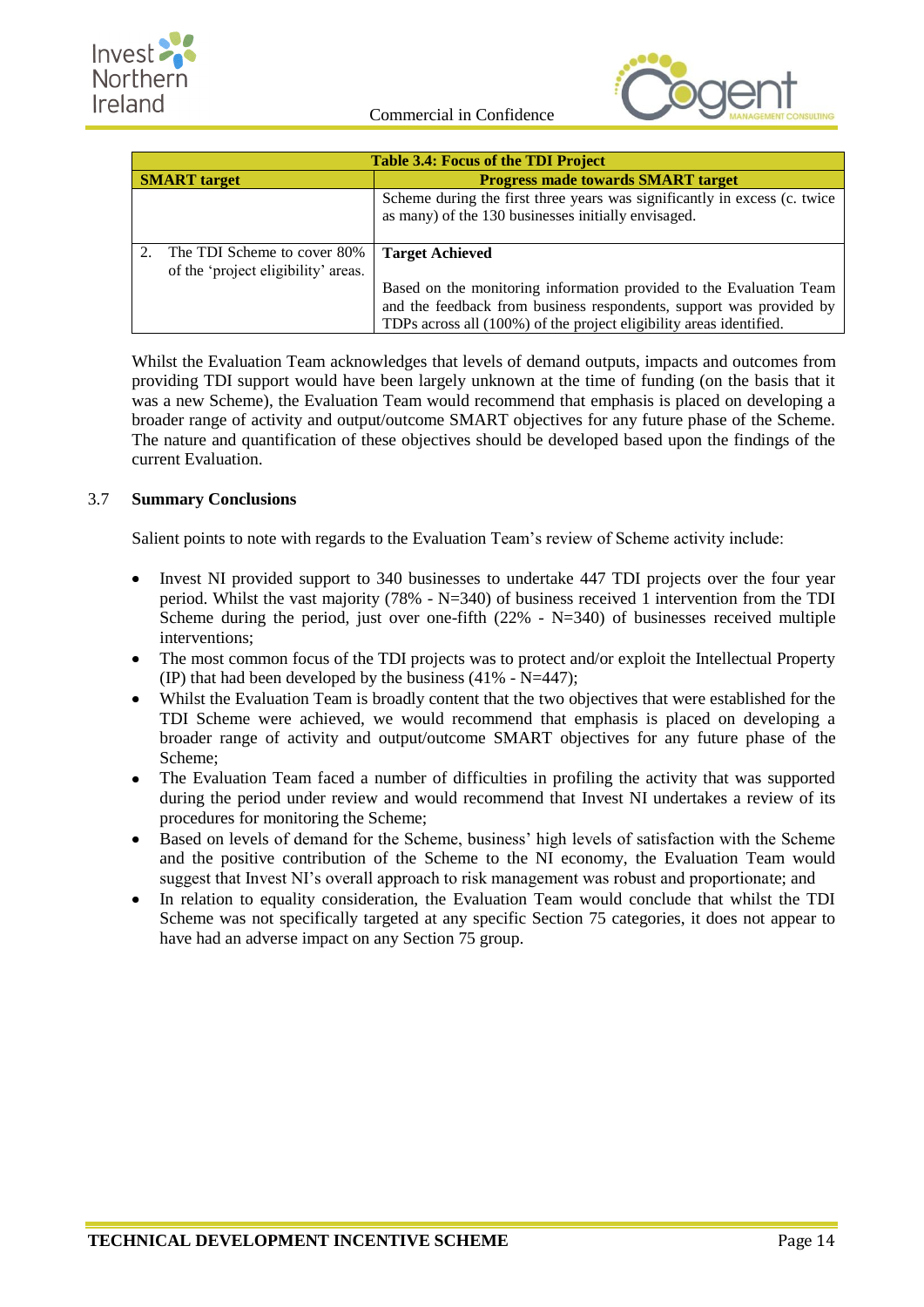



## <span id="page-22-0"></span>4. **STAKEHOLDERS' SATISFACTION WITH, & VIEWS OF, THE TDI SCHEME**

#### <span id="page-22-1"></span>4.1 **Introduction**

Section 3 provides a detailed analysis of the key findings, emerging from the primary research with businesses in receipt of TDI Scheme support, in terms of their satisfaction with, and views of the Scheme.

#### <span id="page-22-2"></span>4.2 **Programme Promotion**

As part of the TDI Scheme, the availability of support was promoted through a mix of awareness raising by Client Executives and Innovation Advisers amongst existing Invest NI clients.

Just over half (53%, N=136 businesses) of all respondents suggested that they had approached Invest NI about participating on the TDI scheme, whilst almost two-fifths  $(38\%, N=136)$  businesses) were directed to the Scheme through their Client Executive or Technical Advisor.



- Your Invest NI Client Executive or Technical Advisor suggested that you should participate
- Cannot Recall/Not Sure
- Other (Please Specify)

Positively, all respondents 'strongly agreed' (37%) or 'agreed' (63%) that TDI Scheme was an appropriate solution to address their business needs at that time. This sentiment was shared by Invest NI Technical, Innovation and R&D Advisers who suggested that the effective promotion of the Scheme was reflected in the high levels of demand for support.

**Figure 4.2: Degree to which the TDI Scheme was an appropriate solution to address businesses needs (unique businesses)**



*"Our Client Executive suggested that the TDI Scheme could help us overcome technical difficulties that we were facing and the support was ultimately exactly what we needed"* 

*"Our company received help at the right time with the right advice; I could say it was 100% perfect."*

*"We had an idea about what we need to do but without Invest NI support there was no way it would have happened."*

*"It would have been extremely difficult to achieve what we wanted without TDI Scheme."*

**TDI Recipients**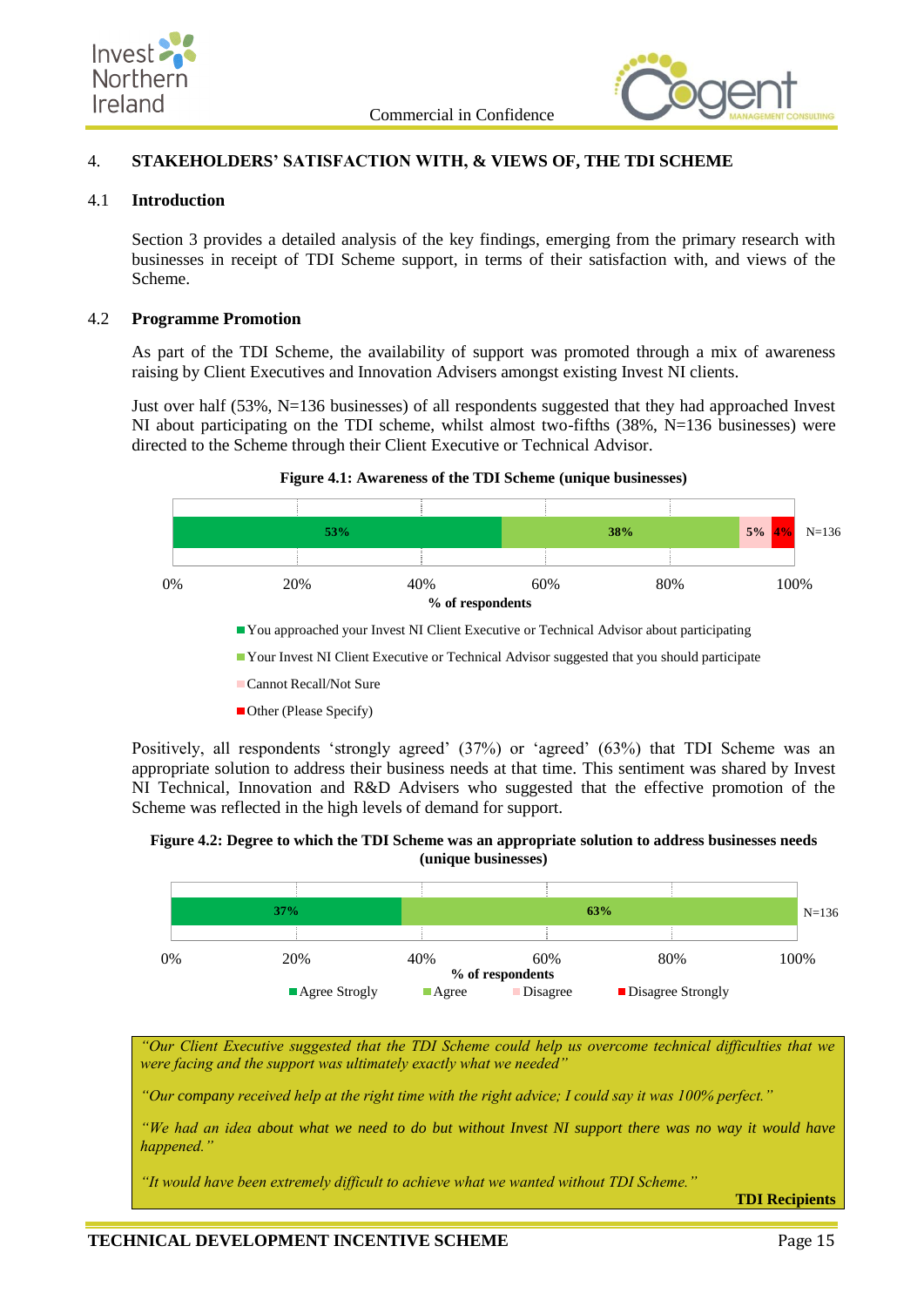



## <span id="page-23-0"></span>4.3 **Application Process**

Overall, the vast majority of the respondents (88%+) were satisfied with the TDI application process. Specifically:

- 96% (N=134 businesses) of businesses suggested that the application form was straight forward to complete;
- 94% (N=126 businesses) indicated that in the that any support that they received from Invest NI's Client Executives or Technical Advisors was 'very good' or 'good'; and
- 95% (N=135 businesses) of businesses were in agreement that the length of time from when an application was submitted to a firm offer being made from Invest NI was 'very good' or 'good'.

### **Figure 4.3: Satisfaction with the TDI Scheme application process (unique businesses)**



These views were also confirmed by Invest NI's Advisers and TSPs who suggested that the model of administration was streamlined and efficient with businesses only having to wait a short number of days on a firm offer of support once they had submitted their application.

However, it was the view of a small number of businesses that the application process was overly bureaucratic. Specifically, these businesses suggested that:

- The application form was not as user friendly as it could be and took too long to complete; and
- Communication from the Client Executive or Technical Advisor was, on occasions, poor (both in terms of the quality of the information provided and its timeliness).

A small number of respondents recommended that Invest NI should provide clearer guidance to applicants as to how to complete that Scheme's application form and how the support can be used by businesses to overcome specific difficulties facing their business. A small number Advisers and TSPs suggested that, as part of any future Scheme, support should also be provided to the wider business base and not just Invest NI client businesses.

*"I would say it was the most straightforward scheme that I have participated on. Everything ran smoothly and in a timely manner."*

*"I wasn't sure about how to complete some aspects of the application form. However, I was able to sort these out with a short phone call to my Client Executive."*

*"I was notified just a day or two later that my application to the Scheme had been successful. This really helped my business planning decisions."*

*"I asked my Client Executive for some guidance on the TDI application process. However, it appeared that they weren't too sure and it took them a week to come back to me to address the issue."*

**TDI Recipients**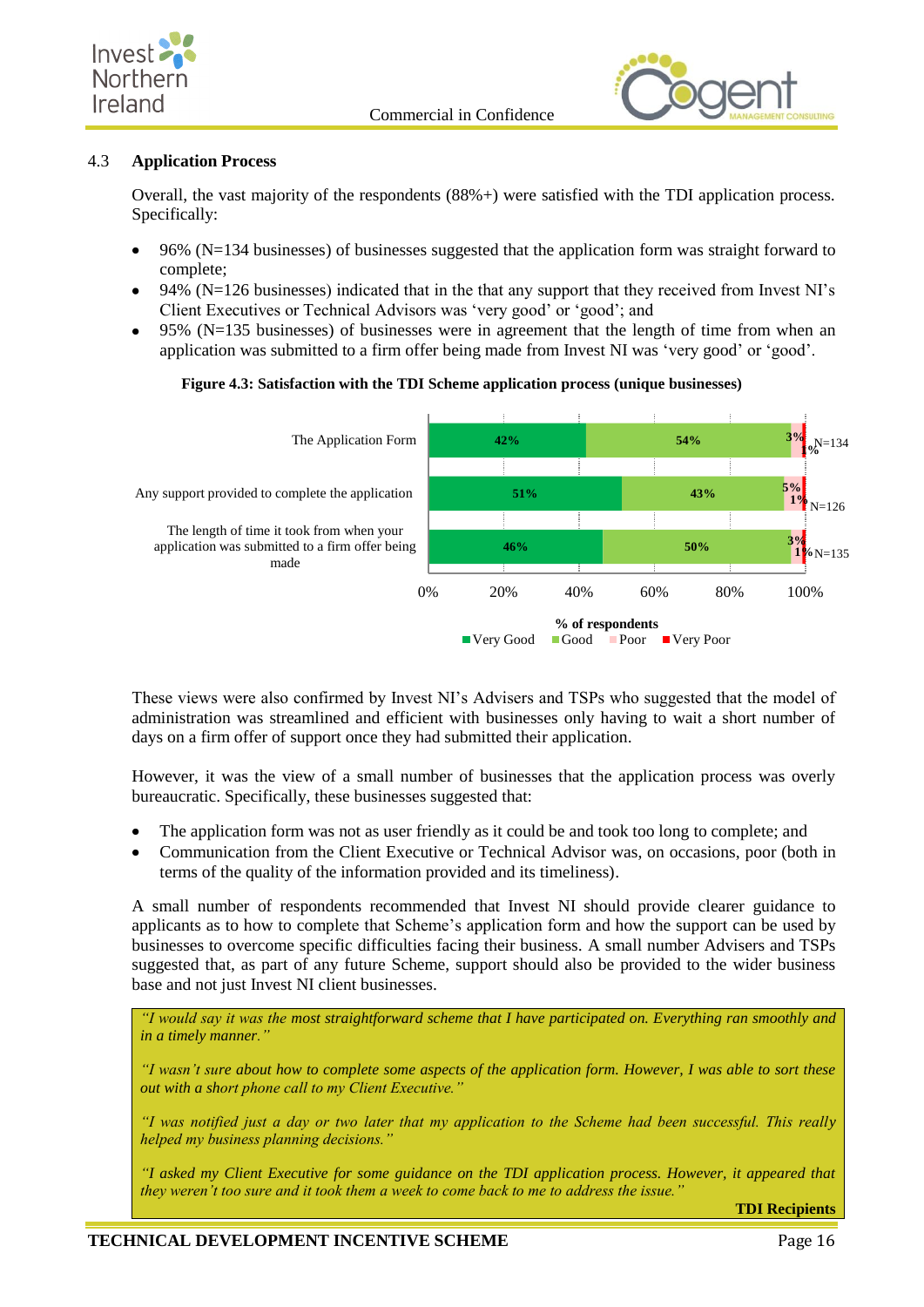



## <span id="page-24-0"></span>4.4 **Project Funding**

As detailed in Section 1, businesses were typically able to receive up to £5k in funding (or 50% of project costs, whichever was the lesser) from Invest NI to support eligible project costs.

More than four-fifths of respondents  $(88\% - N=136$  businesses) were in agreement that the levels and rates of funding, that were available to address their business' technical needs, were appropriate. Furthermore, 93% (N=136 businesses) 'strongly agreed' (11%) or 'agreed' (82%) that costs eligible for support were appropriate.



#### **Figure 4.4: Satisfaction with the levels of funding provided (unique businesses)**

Of the small proportion of business (12% -  $N=136$  businesses) respondents who felt that the levels and/or rates of support were not appropriate, these businesses suggested that the ongoing economic downturn was having an adverse impact on their trading conditions, making it more difficult to derive the match funding required to contribute towards the cost of their respective TDI project(s). Given this difficulty, these businesses suggested that they would welcome a higher level of contribution from the Scheme both in monetary terms and as a proportion of overall project costs.

Whilst a small number of Invest NI Advisers and TSP suggested that consideration should be given to increasing the amount of support available to businesses, a number of Advisers expressed concern that the increase could lead to the displacement of other Invest NI programmes/initiatives e.g. Grant for R&D.

*"I feel that the levels of funding provided through the Scheme were wholly appropriate to address the technical issues that were preventing my business from developing a new product."*

*"Yes, the level of support was enough to help us embed the Quality Management System that we needed. The Scheme also supported a good range of costs."*

*"For what we wanted to do, the support was just right. I was also informed by Invest NI Client Executive that other forms of support were available through the organisation for bigger and more complex projects."*

*"Things are really tough at the moment. As a small business I found it really hard to come up with the money required to contribute towards the cost of the project."*

**TDI Recipients**

### <span id="page-24-1"></span>4.5 **Role of the Technical Service Provider**

As detailed in Section 1, as part of the TDI Scheme, businesses received support from a TSP to assist them to address technical problems or issues relating to product development, production and process operations.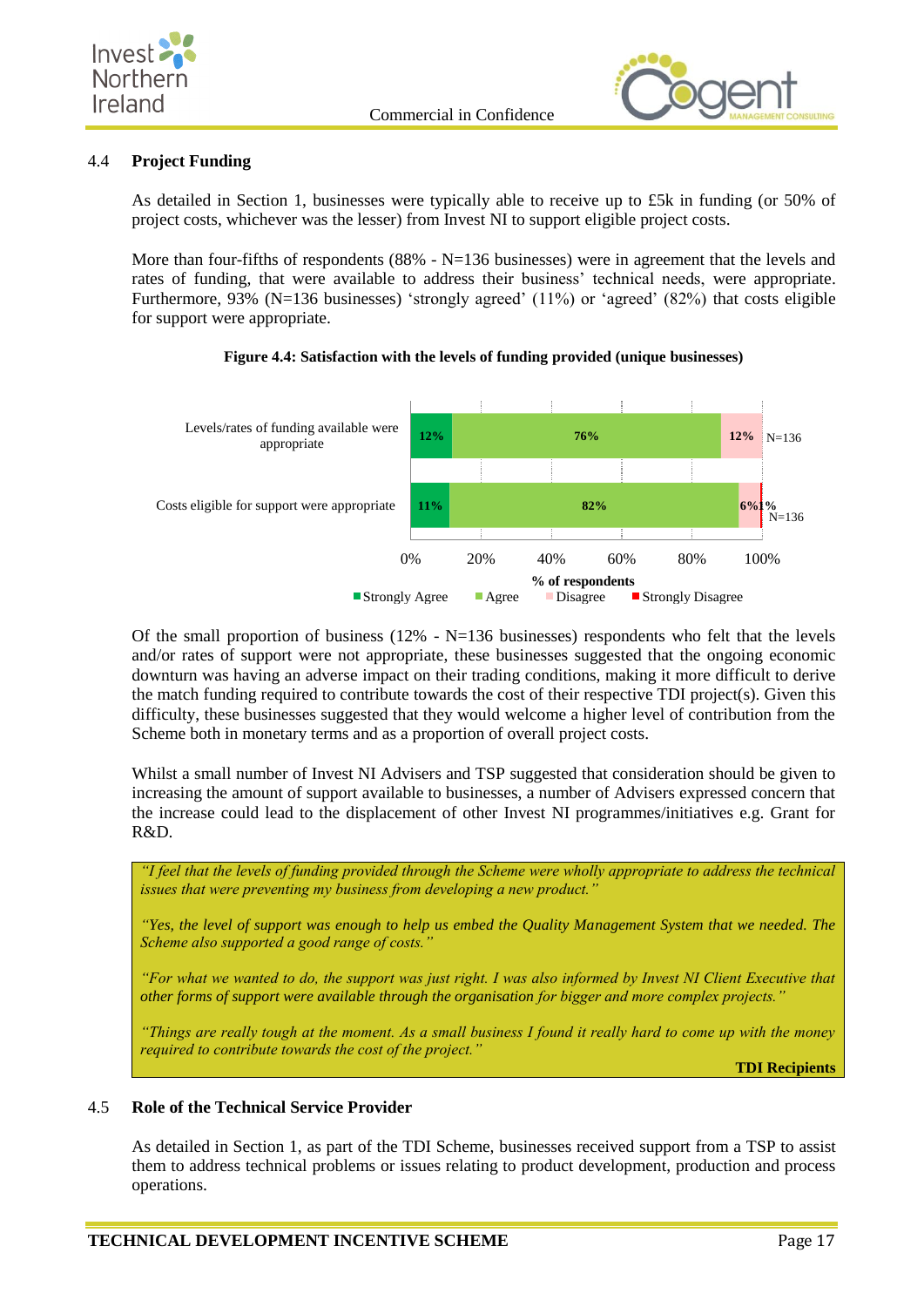



For the majority  $(62\% - N=163 \text{ projects})$  of projects that were taken forward, the business was responsible for identifying the TSP that they used. For many of the remaining projects (38% -  $N=163$ ) projects), participant businesses typically received support from Invest NI to identify a TSP that could potentially address their needs $^{14}$ .

## **Figure 4.5: Method of identifying a TSP (Individual TDI projects)**



Encouragingly, the vast majority of respondents indicated that they were satisfied with the support that was provided by their TSP for their TDI projects. Specifically, in relation to the TDI projects supported, respondents were in agreement that the:

- TSP had a good understanding of their business' requirements and the issues facing it (98% N=163 projects);
- TSP was able to transfer relevant knowledge and advice to help their business address the specific  $\bullet$ technical issue(s) that was preventing it from realising its development plans ( $97\%$  -  $N=163$ projects);
- The outputs provided by the TSP (e.g. reports) met business' requirements (98%  $N=163$ projects); and
- The advice and outputs were delivered by the TSP in a timely manner (96%  $N=163$  projects).

### **Figure 4.6: Satisfaction with elements of the support provided by the TSP (Individual TDI Projects)**



On an overall basis, businesses suggested that they were 'very satisfied' or 'satisfied' with the support that had been provided by the TSP to complete the vast majority  $(97% - N=163$  projects) of projects.

-

<sup>&</sup>lt;sup>14</sup> Please note, whilst Invest NI identified potential TSPs that could be used by participating businesses, it was ultimately the business' decision as to which TSP was selected.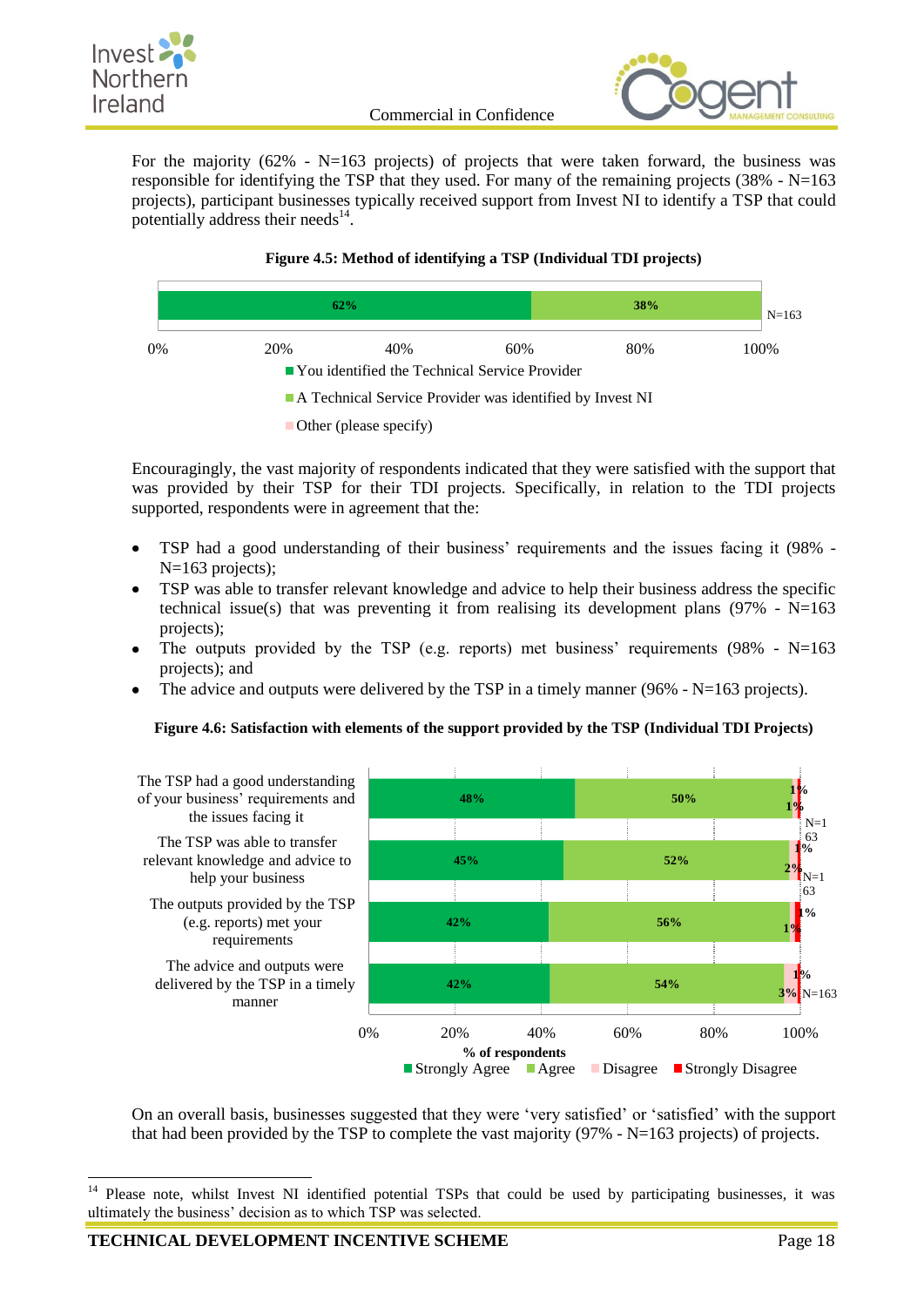

## **Figure 4.7: Overall satisfaction with the support provided by the external TSP (Individual TDI Projects)**



*"The TSP that we used was able to provide us with good advice about how to protect and exploit our IP."*

*"The advice was delivered in a straightforward and timely manner. Without the expertise we wouldn't have been able to overcome the technical difficulties we were facing."*

*"He (the TSP) was able to get up the curve very quickly in relation to the issues facing our business and provided sound advice and expertise which has enhanced our product offering within the marketplace."*

**TDI Recipients**

Invest NI Advisors also reflected similar sentiments with regards to the overall quality of support and advice provided by the TSPs throughout the TDI process.

#### <span id="page-26-0"></span>4.6 **Satisfaction with other support provided by Invest NI**

Business also highlighted a high level of satisfaction with any technical support that had been provided by Invest NI (through its TAU) during the course of the TDI project(s). Specifically, business suggested that they were 'very satisfied' or 'satisfied' with the technical advice provided (e.g. the TAU) in relation to 93% (N=151 projects) of TDI projects.

#### **Figure 4.8: To what extent were you satisfied with any technical advice provided by Invest NI personnel associated with your TDI projects? (Individual TDI Projects)**



The small number of businesses who were not satisfied with the support provided by Invest NI during the process of their TDI projects (7% - N=151 projects) suggested that there were delays in receiving information relating to specific technical issues and/or the advice being provided was not of the quality that was expected.

*"All of the staff from Invest NI were excellent, providing useful support and advice."*

*"It was very useful for the business to get a different take on the project and gain a different view from credible people."*

*"The TAU personnel were very helpful and efficient with any queries our company had."*

*"I asked Invest NI to provide its viewpoint on something my technical advisor (TSP) had told me. However, it took them over two weeks to come back to me and the advice was ambiguous."*

**TDI Recipients**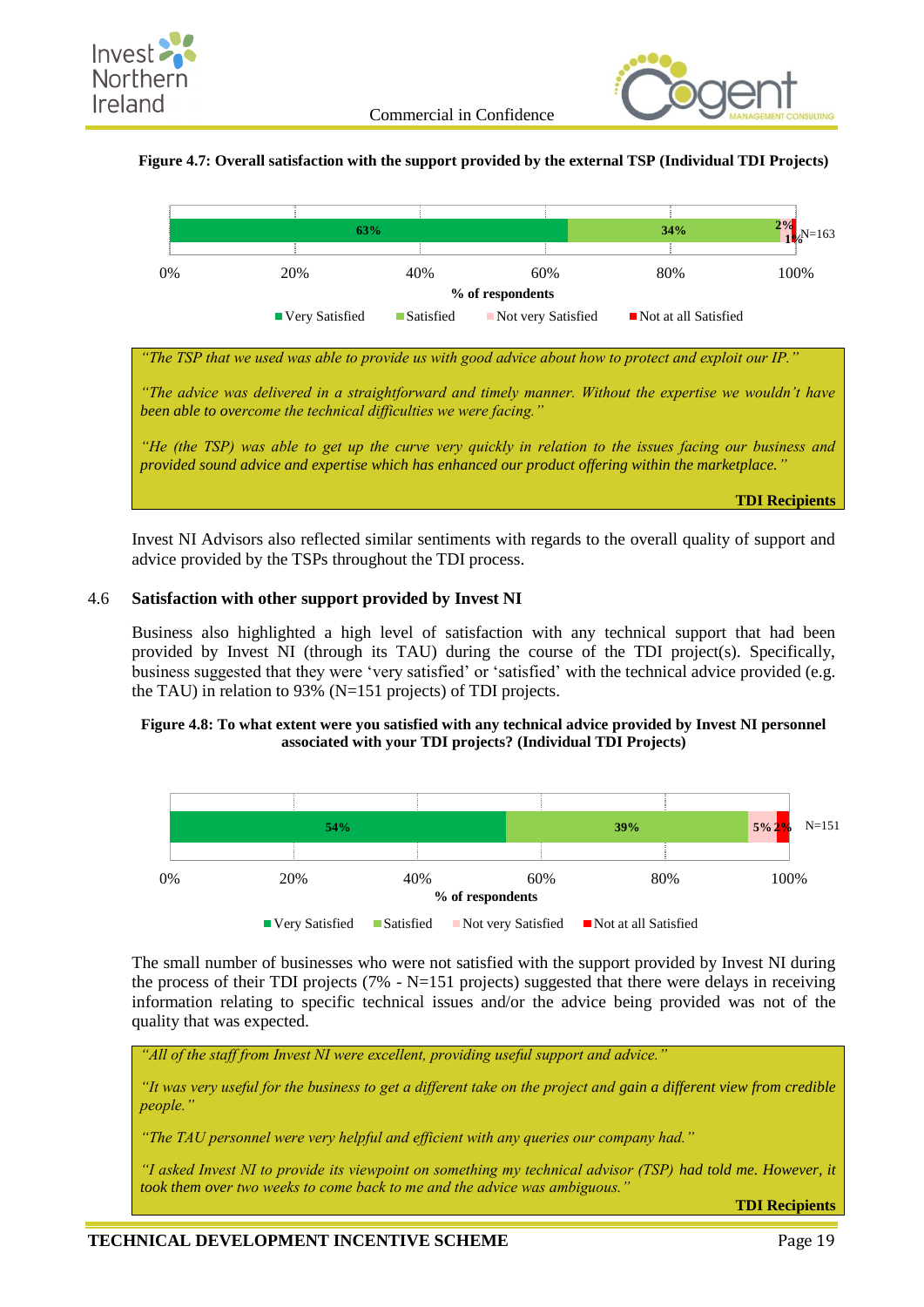



Just over one-third  $(35\%, N=86 \text{ businesses}^{15})$  of respondents indicated that they had received other support from Invest NI during the period of their TDI project.

### **Figure 4.9: Receipt of other support during the period of the TDI project (Individual TDI Projects)**



Examples of support received, included:

- Marketing support grant (12 businesses);
- Growth Accelerator Programme (GAP) support (6 businesses);
- Grant for R&D support (6 businesses);
- Propel Programme (3 businesses); and
- Innovation Vouchers (3 businesses).

It was the view of just over three-quarters of these business (77% - N=30) that the other support from Invest NI complemented the support that they had received through the TDI scheme.

### **Figure 4.10: Degree of complementarity with other support interventions (Individual TDI Projects)**



Nearly a quarter (23%, N=30) of recipients disagreed suggesting that TDI assistance was for specific project and that the other sources of support was not related to that project.

*"All the help we received was like a big jigsaw coming together in order to achieve one goal."*

*"The different types of support encouraged us to learn more about the business and helped us to market the product better."*

*"TDI support for our project was very specific, more like stand-alone thing."*

*"No, I could not say that the other support complemented our TDI project because it was completely two different programs."*

**TDI Recipients**

-

<sup>&</sup>lt;sup>15</sup> Please note that this question was not asked in the online survey and relates only to the 86 businesses from the telephone survey.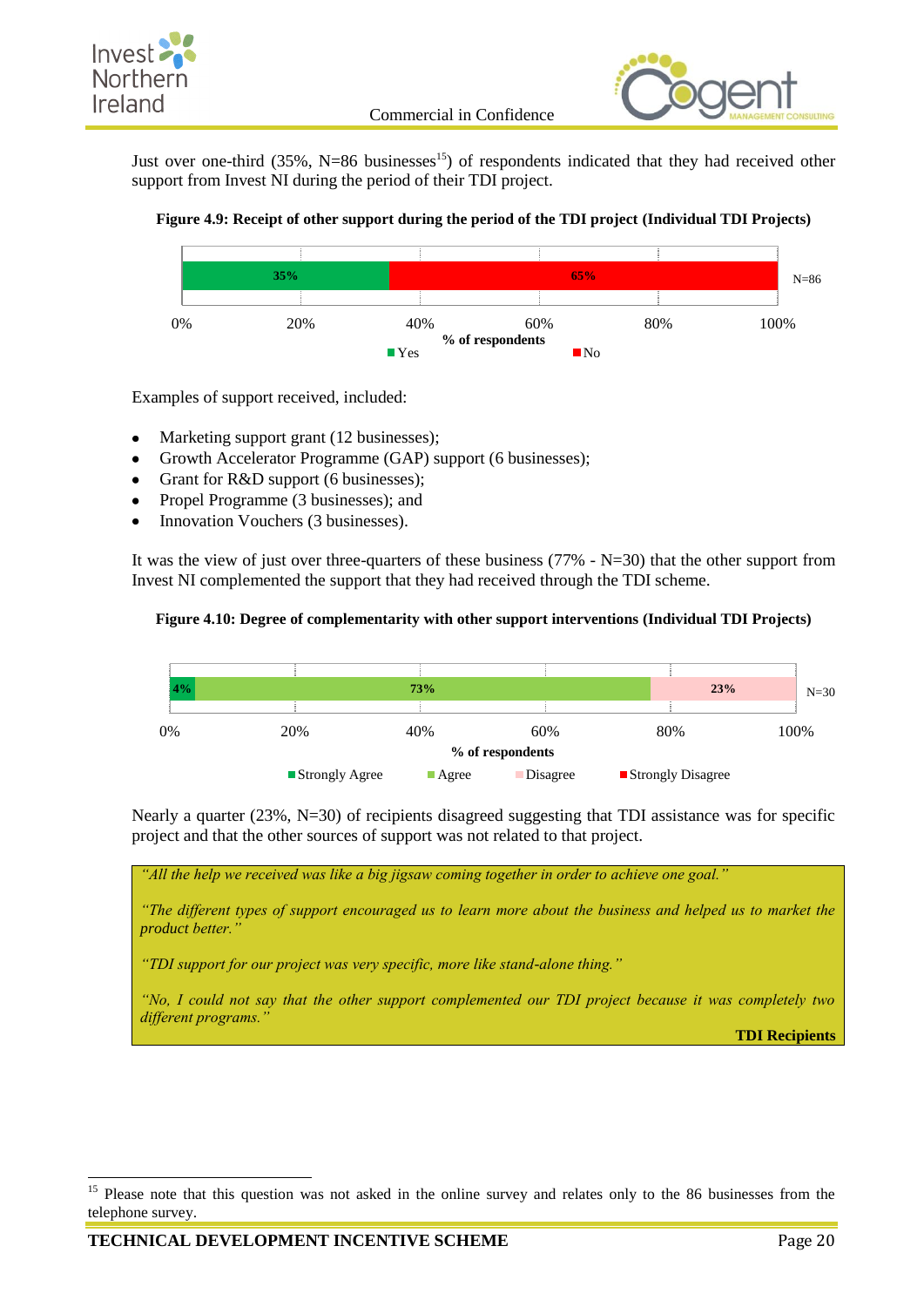



### <span id="page-28-0"></span>4.7 **Overall Satisfaction and business' recommendation for improvement**

Almost all (99% - N=136) businesses stated that they were 'very satisfied' (73%) or 'satisfied' (26%) with the support that was provided through the TDI Scheme.

### **Figure 4.11: Overall satisfaction with the support provided through the TDI Scheme (Unique businesses)**



*"This is an excellent scheme. Minimal bureaucracy and straightforward process that delivers measurable results…businesses need more support like this."*

*"The support does what it says on the tin. The people involved were very helpful and the process was made easy and transparent. I would have no problem recommending the support to other businesses that are facing similar technical difficulties."*

*"I'm very satisfied with the scheme. It enabled me to get quality support to address technical issues preventing me from bringing a product to market. As a result of the support, I've increased my customer base and, importantly, my bottom line."*

*"Knowledge gained from the scheme has been invaluable. I have been able to pass this advice on to clients which contributes to helping the overall NI business community. It is a very important scheme which needs to be continued."*

**TDI Recipients**

Aligned to the high level of overall satisfaction with the Programme, almost all businesses (99% - N=136 businesses) stated that they would recommend the TDI Scheme to other businesses who are in need of support to address technical issues preventing them from achieving their development plans.





Given the reported high levels of satisfaction, a small number (less than 10) of businesses made a small number of recommendations to improve the Scheme. These recommendations included:

- Increasing the public sector contribution towards project costs (i.e. more than 50%), so that lower  $\bullet$ levels of match funding have to be provided by businesses. It was suggested that this was particularly important given the ongoing economic downturn and associated unfavourable trading conditions for businesses; and
- Improve the promotion and marketing of the scheme.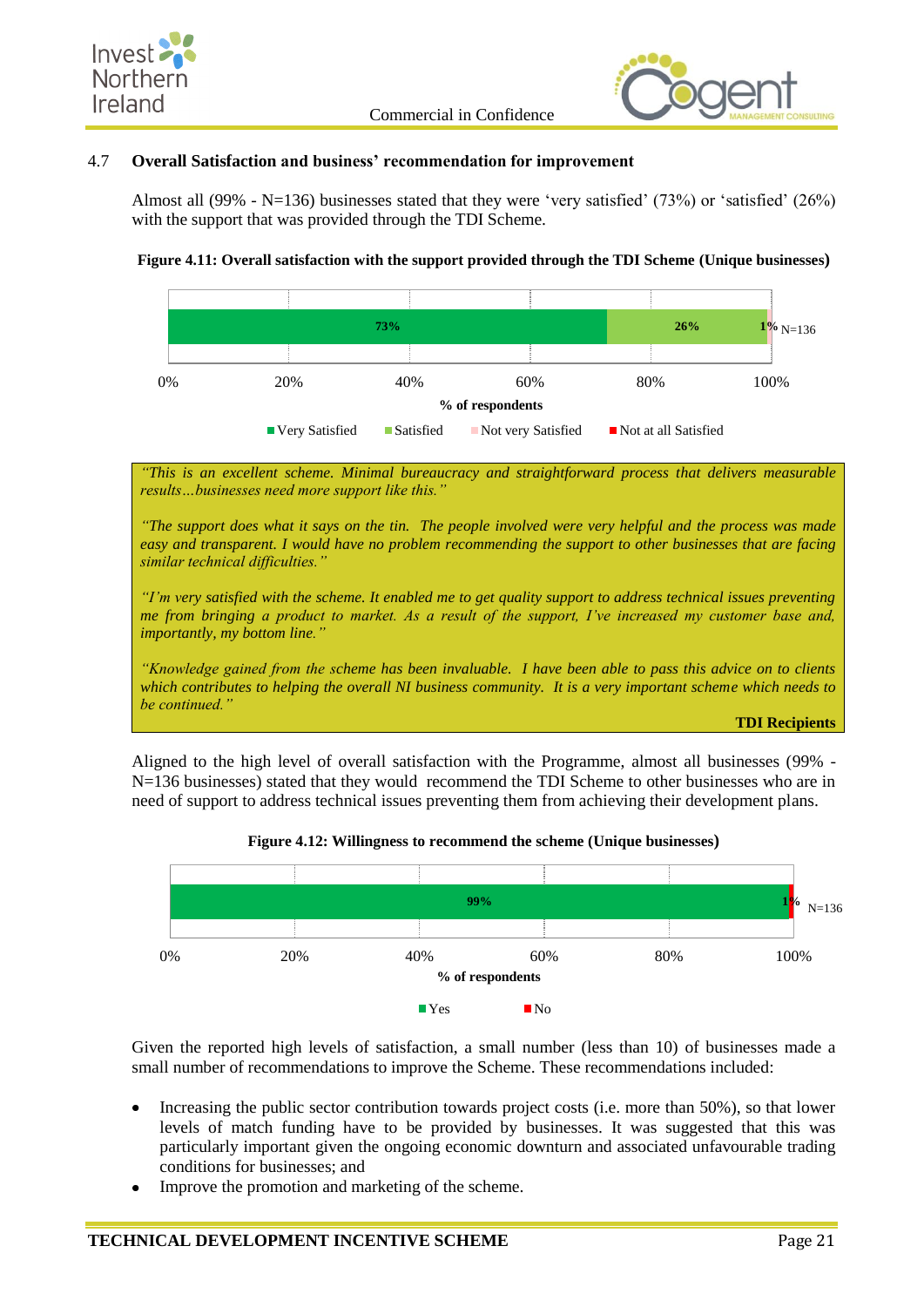



*"Given the economic climate, it's really hard to find the cash to contribute towards project costs. It would be great if consideration could be given to lowering this or, even better, removing it all together."*

*"It would be great if Invest NI paid more towards the cost of the project."*

*"I only heard of the scheme after talking to my Client Executive and had never really seen it being advertised in the wider businesses community. I'm sure that more business would like to avail of support like this if they knew it was available."*

**TDI Recipients**

Whilst a small number of businesses recommended that consideration should be given to Invest NI providing a higher level of contribution towards project costs, the Evaluation Team would not advocate any change in the current maximum level of contribution (i.e. 50%) from Invest NI on the basis that:

- The level of contribution is likely to encourage greater levels of business commitment towards the completion of a project than might otherwise be the case if businesses were required to contribute a lower level of match funding;
- The levels of support do not appear to have had a negative impact on the demand for the programme; and
- Related to the previous point, a reduction in the levels of private sector contribution may adversely affect levels of activity additionality.

### <span id="page-29-0"></span>4.8 **Summary Conclusions**

The preceding analysis suggests that businesses are, on the whole, highly satisfied with the support provided through the TDI Scheme. Specifically, the feedback from businesses in receipt of TDI support during the period under review suggests that (amongst other things):

- The Scheme has been appropriately managed and administered by Invest NI (in terms of Scheme promotion, the application and appraisal process and any ongoing support that was provided during the TDI process);
- The support that was provided by the TSP was fit-for-purpose in terms of addressing businesses' needs;
- There is a high level of complementarity between the support provided through the TDI scheme and other Invest NI supports; and
- The levels and rates of funding, that were available to address their business' technical needs, were appropriate.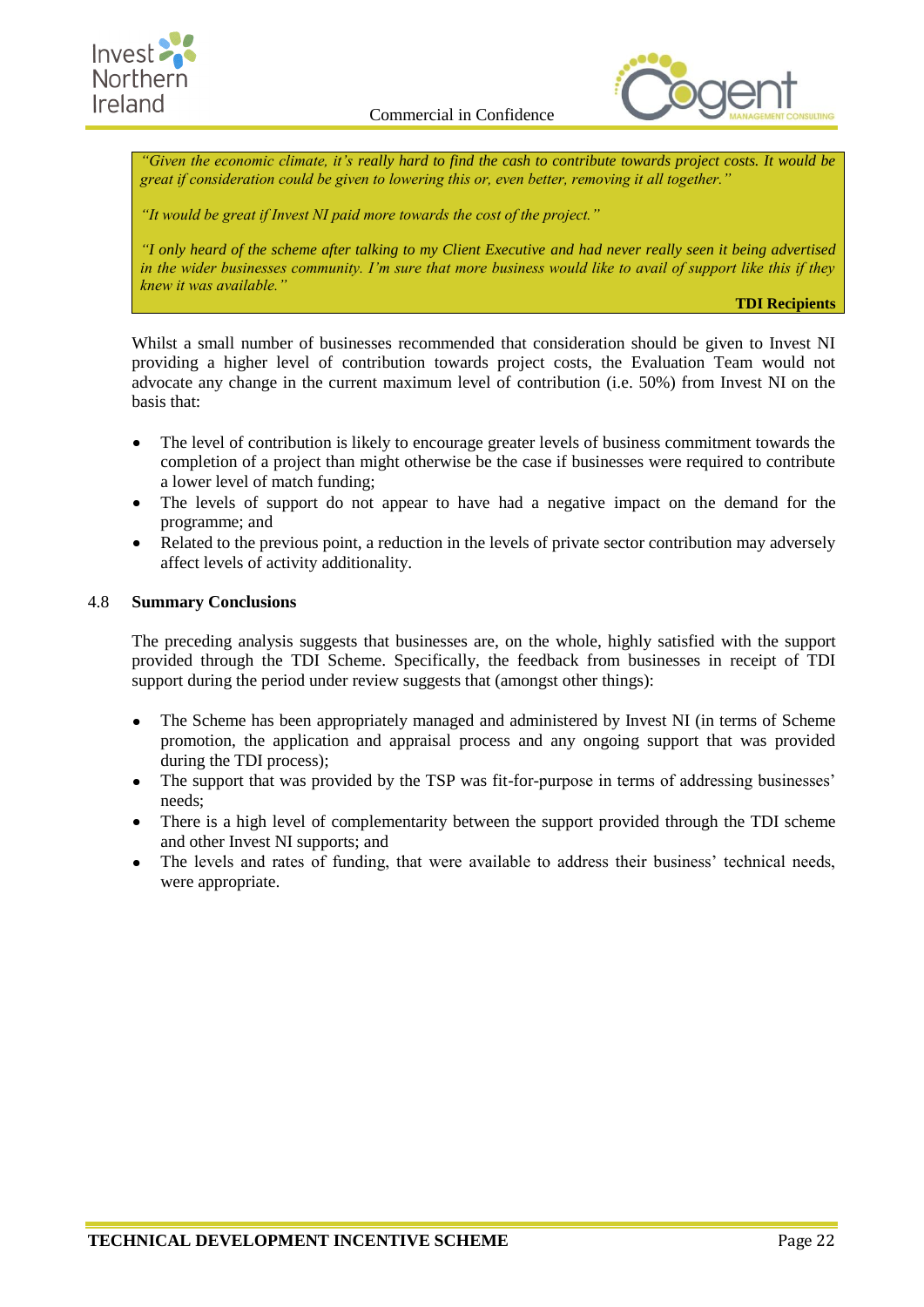



## <span id="page-30-0"></span>5. **IMPACT OF THE TDI SCHEME**

This Section considers the impact that the receipt of TDI Scheme support had on recipient businesses.

### <span id="page-30-1"></span>5.1 **Nature of Activity Supported**

Table 5.1 provides a summary of the main focus of the projects that were taken forward by the businesses that the Evaluation Tam consulted with during the primary research process.

| Table 5.1: Focus of the TDI project                                                              |                     |                      |
|--------------------------------------------------------------------------------------------------|---------------------|----------------------|
| <b>Focus of the Project</b>                                                                      | <b>TDI Projects</b> | <b>TDI Project %</b> |
| Protecting and/or exploiting Intellectual Property (IP)                                          | 73                  | 45%                  |
| Implementing some process and/or quality management schemes<br>e.g. ISO 9001, 14001, OHSAS 18001 | 24                  | 15%                  |
| Development of a prototype                                                                       | 23                  | 14%                  |
| Investigating new technologies or processes                                                      | 16                  | 10%                  |
| Gaining approval or technical compliance for a product                                           | 17                  | 10%                  |
| Improving product or process design and performance                                              | Q                   | 5%                   |
| Resolving a problem relating to some product and/or process                                      |                     | $0\%$                |
| Other (New package design)                                                                       |                     | 1%                   |
| <b>Total</b>                                                                                     | 163                 | 100%                 |

Salient points to note include:

- Just under half (45% N=163 projects) of the projects were focused on protecting and/or exploiting Intellectual Property (IP);
- 15% (N=163 projects) of the projects were focused on implementing some process and/or quality management schemes;
- 14% (N=163 projects) of projects were focused on the development of a prototype.

### <span id="page-30-2"></span>5.2 **Activity Deadweight/Additionality**

The net impact of Invest NI's TDI Scheme support (i.e. it's additionality) relating to companies' decision to undertake the business development activities, or where relevant, to have undertaken the activity to a similar scale and/or within a similar timescale, can only be measured after making allowances for what would have happened in the absence of the support from TDI Screen. That is, the support must allow for deadweight. 'Deadweight' refers to activity that would have occurred without the intervention i.e. the TDI Scheme.

Appendix IV provides a detailed overview of the Evaluation Team's deadweight/additionality calculations. However, in summary, we have calculated levels of activity deadweight using a 'participant self-assessment' methodology. The methodology utilises a series of questions<sup>16</sup> within the participant survey and assigns weightings (provided by DETI's Economist Team) to the individual responses. Then outcomes of the analysis are provided below:

| <b>Table 5.2: Activity Additionality/deadweight</b> |               |
|-----------------------------------------------------|---------------|
|                                                     | % of projects |
| <b>Fully Additional</b>                             | 28%           |
| Partially additional                                | 61%           |
| Not additional                                      | 11%           |
| <b>Overall level of additionality</b>               | 46%           |

<sup>1</sup> <sup>16</sup> In-line with DETI guidance, these questions focused on identifying the likelihood that the business would have undertaken similar activities to address the specific technical issues they were facing, what proportion of the impact would have occurred in the absence of support and (if relevant) how much later would the activity have been undertaken (if relevant).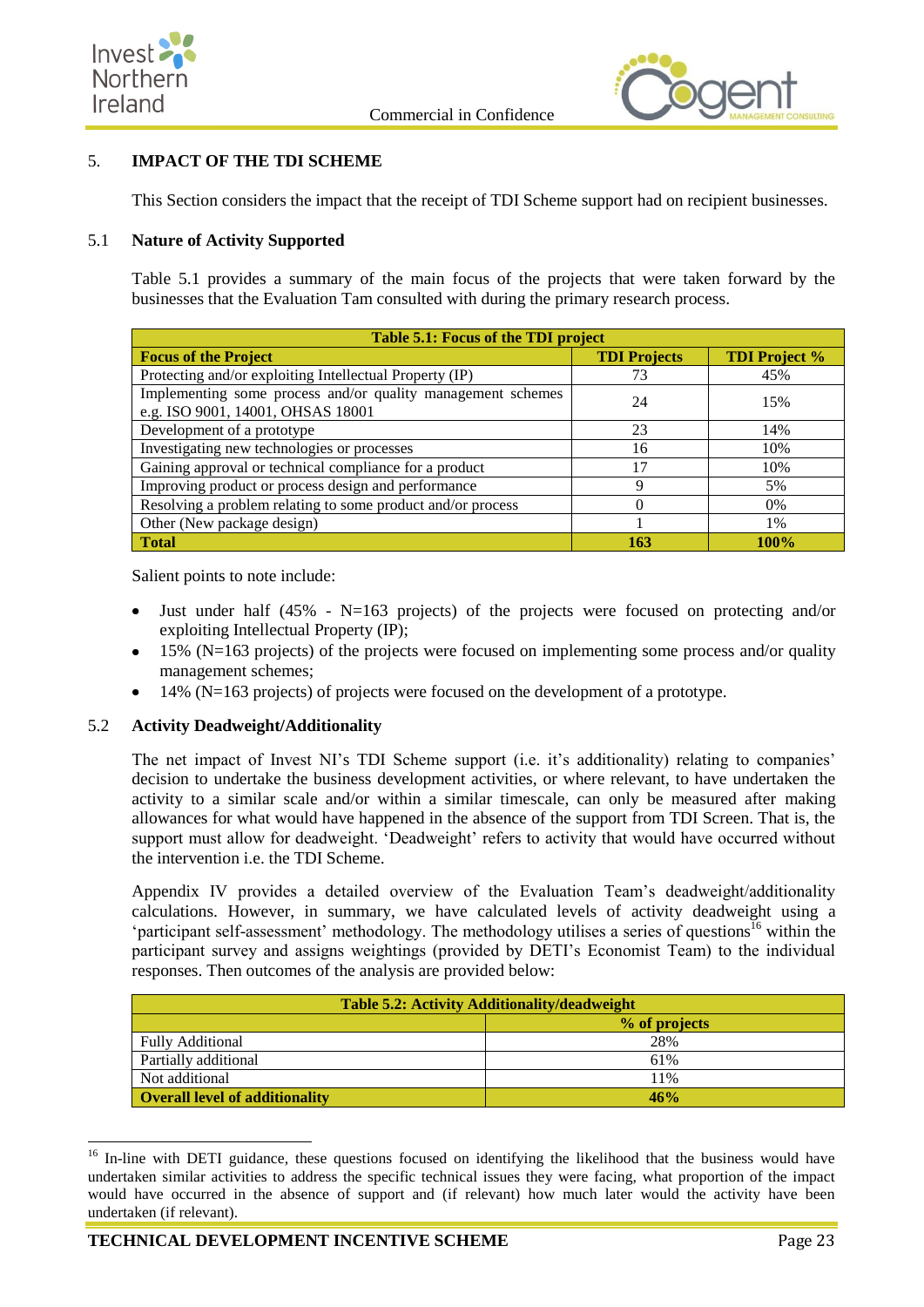



The results of this analysis suggests that 46% of the business development activities that were ultimately taken forward would not have gone ahead (or would not have gone ahead in the same timescale and/or manner) without the support provided through the TDI Scheme. The remainder of the activity (54%) would have gone ahead or would have gone ahead in a different timescale and/or manner.

The level of 'activity additionality' (at 46%) is unsurprising as it would be expected that businesses would seek to engage in activities that would address technical issues being faced, independently of any support that would be provided (i.e. through the TDI Scheme). However, what is of greater relevance in the context of the TDI Scheme is the degree which the support provided through the Scheme contributed to businesses achieving any outcomes (i.e. impact deadweight/additionality). This is discussed in further detail in Section 5.5.2. Withstanding this point, Invest NI should continue to robustly challenge the level of additionality/deadweight associated with providing TDI support at the application stage. In order to better inform that investment decision making process, this should include the utilisation of DETI's methodology to calculate the level of activity additionality.

Given the fact that (as detailed in Section 3) just over one-fifth (22% - N=340) of businesses received multiple interventions, the Evaluation Team examined levels of activity additionality associated with those businesses that had received multiple interventions. The outcomes of this analysis is provided in Appendix V and summarised below:

| Table 5.3: Additionality associated with business undertaking multiple TDI projects |                   |                      |
|-------------------------------------------------------------------------------------|-------------------|----------------------|
|                                                                                     | <b>Deadweight</b> | <b>Additionality</b> |
| Intervention 1 ( $N=136$ projects)                                                  | 52%               | 48%                  |
| Intervention 2 ( $N=20$ projects)                                                   | 64%               | 36%                  |
| Intervention 3 ( $N=7$ projects)                                                    | 71%               | 29%                  |

As detailed in Table 5.3, levels of 'activity additionality' amongst business respondents decrease with each additional TDI intervention provided. Specifically, the analysis suggests that activity additionality falls by 19% (i.e. from 48% to 29%) between the first and the third interventions. This decrease in 'activity additionality' is likely to be explained by the fact that the influence of market failures<sup>17</sup>, on business' decision not to independently undertake the business development activities, will diminish as they see the benefits of engaging in the activity and gain a better understanding of the methods to address the technical issues facing their business.

Given the decrease in levels of 'activity additionality' associated with repeat interventions, Invest NI should give consideration to decreasing levels of support (both on an overall basis and as a percentage of total project costs) for multiple interventions<sup>18</sup>.

## <span id="page-31-0"></span>5.3 **Nature and Extent of Market Failure**

Subsection 5.3 examines the factors that would have prevented businesses from undertaking the business development activities or undertaking them in the same manner (i.e. at the same scale or in the same timescale) independent of the support provided through the TDI Scheme. In doing so the analysis utilises a methodology agreed in conjunction with DETI and Invest NI to quantify the nature and extent of market failure<sup>19</sup>.

1

<sup>&</sup>lt;sup>17</sup> Such as asymmetric information, risk aversion etc.

<sup>&</sup>lt;sup>18</sup> Please note that, based on the feedback from businesses, there is no evidence to suggest that repeat interventions generate disproportionality more or less benefits vis-à-vis the first intervention.

<sup>&</sup>lt;sup>19</sup> Given the fact that the analysis seeks to examine the factors that would have prevented businesses from undertaking the business development activities or undertaking them in the same manner (i.e. at the same scale or in the same timescale) independent of the support provided through the TDI Scheme, the analysis is intrinsically linked to the activity additionality/deadweight analysis detailed in subsection 5.2.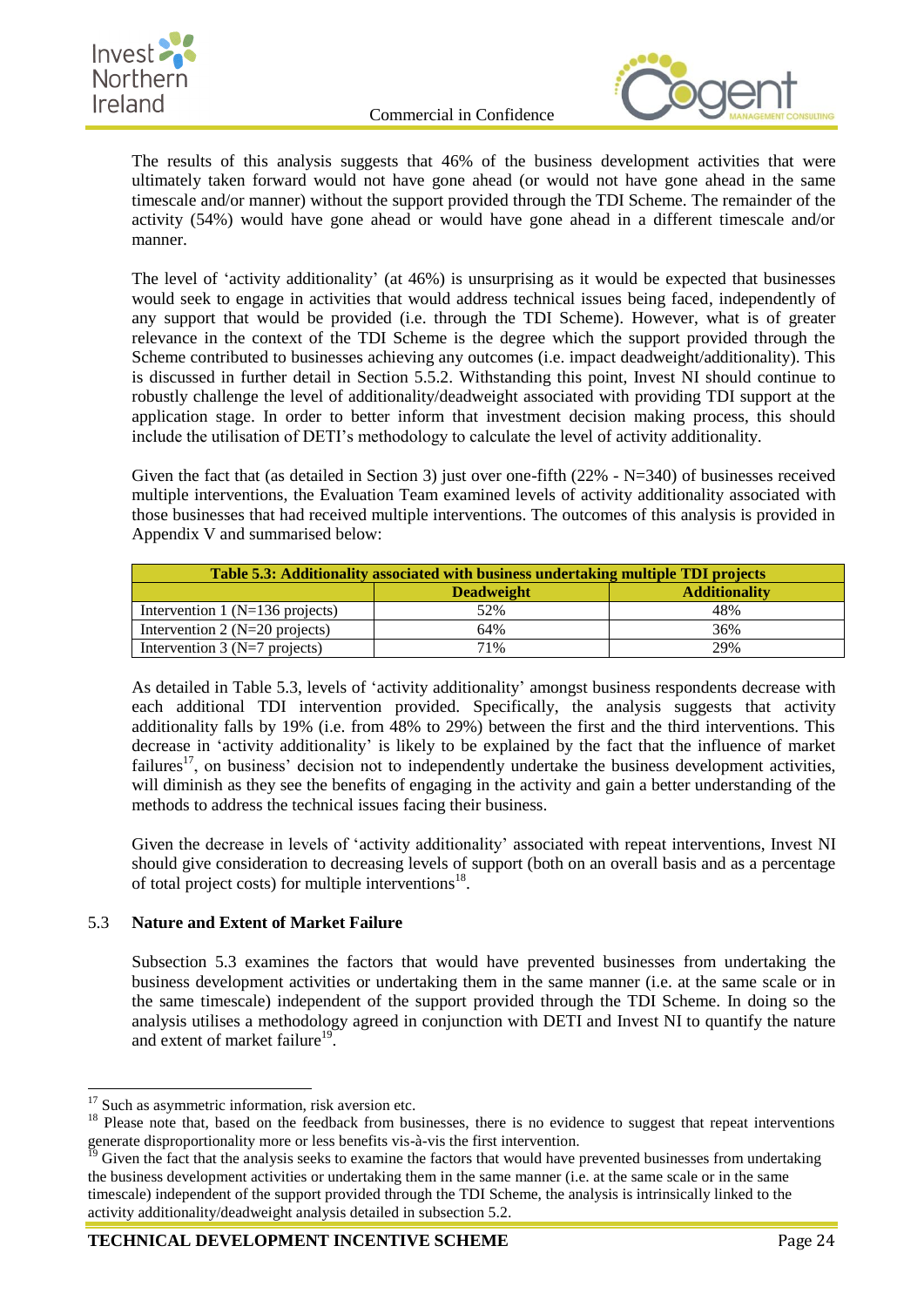



Based on the feedback, the factors that would have prevented businesses from undertaking the business development activities or undertaking them in the same manner included:

| Table 5.4: Factors preventing businesses from undertaking the business development activities that were<br>supported through the TDI Scheme, or undertaking them in the same manner (Individual TDI Projects) |               |  |
|---------------------------------------------------------------------------------------------------------------------------------------------------------------------------------------------------------------|---------------|--|
| <b>Need for support</b>                                                                                                                                                                                       | % of projects |  |
| The company could not afford to employ an external Technical Service Provider<br>without financial support (not a market failure)                                                                             | 77%           |  |
| The company lacked the knowledge required to develop and implement the business<br>development activities (market failure - asymmetric information)                                                           | 23%           |  |
| Project was too risky to take on without financial support (market failure - risk aversion)                                                                                                                   | 20%           |  |
| The company lacked access to information required to develop and implement the<br>business development activities (market failure - asymmetric information)                                                   | 14%           |  |
| Without knowing more about the potential benefits, the business would not have<br>8%<br>considered undertaking the business development activities (market failure - asymmetric<br>information)               |               |  |
| The company was not aware of any external Technical Service Providers that could<br>3%<br>offer the support required to address your business needs (market failure - asymmetric<br>information)              |               |  |
| Other (please specify)                                                                                                                                                                                        | $0\%$         |  |
| $N =$                                                                                                                                                                                                         | $146^{20}$    |  |

*"It was difficult enough to get the 50% match funding that was required and it would have been impossible to fund the project ourselves*

*"The main obstacles are trying to finance the project ourselves and concerns that the project wouldn't work pout. With Invest NI's support we had the confidence and financial backing to take the risk.* 

*"We would not have been able to undertake the project without the guidance and advice and financial backing provided through the TDI scheme support."*

**TDI Recipients**

Based on these findings, the Evaluation Team was able to undertake an analysis of the degree to which market failure played a role in companies' decision to undertake the TDI Projects. This analysis involved categorising a company's motives for participation based on:

- **No Market failure** The participant felt that the activity 'definitely would have happened anyway' or stated that they would not have undertaken the activity in the absence of the TDI scheme due to the fact that the company would not be able to afford to employ an external TSP without financial support.
- **Partial Market failure** The participant's decision to participate was due to **both** non-market  $\bullet$ failure and market failure factors. That is to say, they would not have started their business or developed it in the same manner, because they:

- Could not afford to employ an external Technical Service Provider without financial support (not a market failure); **and**

- Project was too risky to take on without financial support (market failure risk aversion due to asymmetric information) and/or
- Without knowing more about the potential benefits, the business would not have considered undertaking the business development activities (market failure – asymmetric information) and/or The company lacked the knowledge required to develop and implement the business development

<sup>1</sup>  $20$  N=146 projects. Whilst the primary research examined business feedback in relation to 163 projects, business suggested that they would have been undertaken the activity associated with 17 projects without the support of the TDI scheme.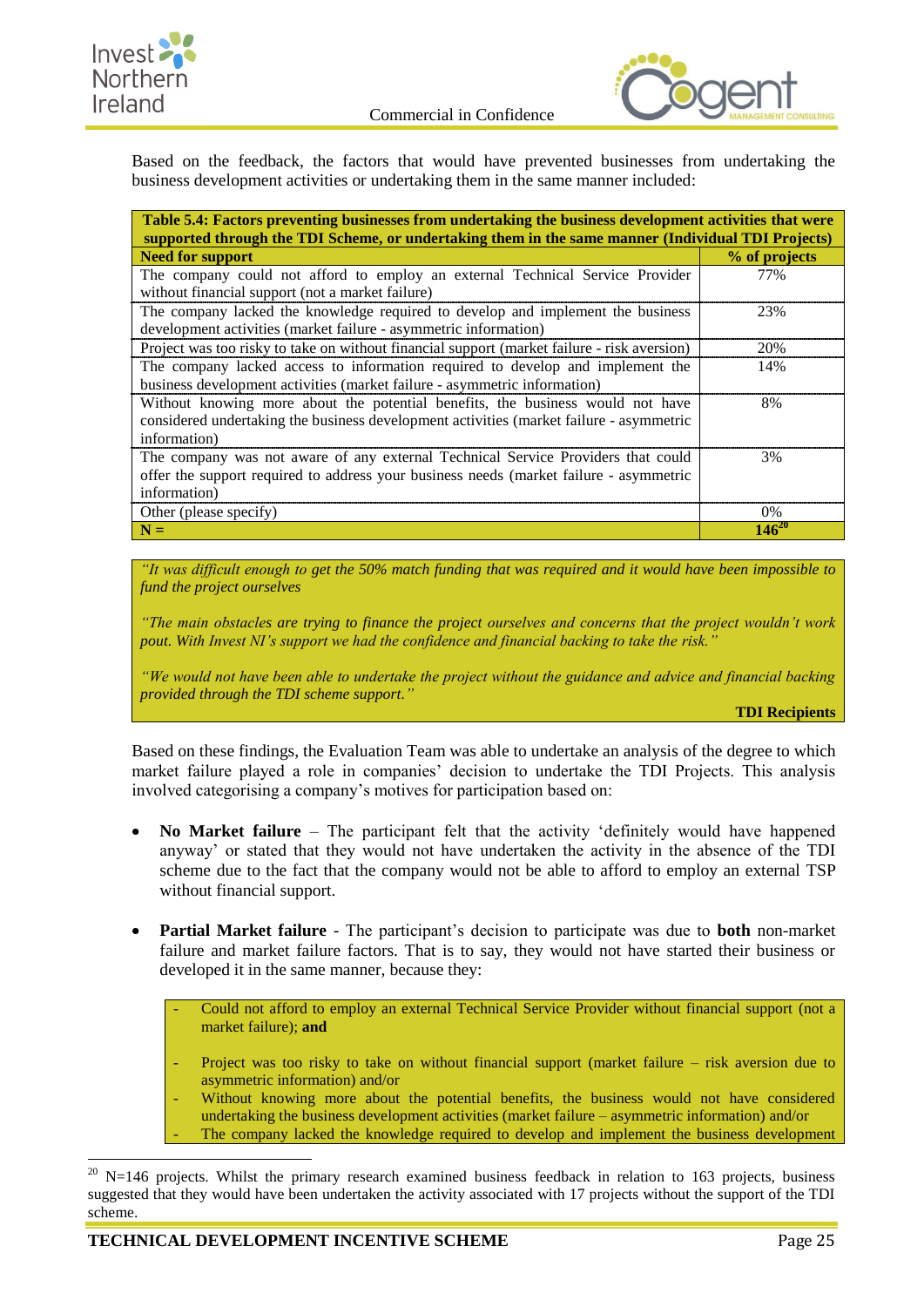



- activities (market failure asymmetric information); and/or
- The company lacked access to information required to develop and implement the business development activities (market failure – asymmetric information); and/or
- The company was not aware of any external Technical Service Providers that could offer the support required to address your business needs (market failure – asymmetric information).
- **Full Market Failure** The company's decision to participate was solely due to market failure  $\bullet$ factors (asymmetric information) i.e.:

Project was too risky to take on without financial support (market failure - asymmetric information) and/or

- Without knowing more about the potential benefits, the business would not have considered undertaking the business development activities (market failure - asymmetric information) and/or
- The company lacked the knowledge required to develop and implement the business development activities (market failure - asymmetric information); and/or
- The company lacked access to information required to develop and implement the business development activities (market failure - asymmetric information); and/or
- The company was not aware of any external Technical Service Providers that could offer the support required to address your business needs (market failure – asymmetric information).

The results of this analysis are presented in the table below:

| <b>Table 5.5: Impact of market failure on TDI Projects</b> |                   |  |
|------------------------------------------------------------|-------------------|--|
|                                                            | % of TDI Projects |  |
| No Market Failure                                          | 54%               |  |
| Partial Market Failure                                     | 24%               |  |
| <b>Full Market Failure</b>                                 | 22%               |  |
| Total (N=163 projects)                                     | <b>100%</b>       |  |

In summary, businesses suggested that 46% of projects would not have been taken forward due to either full or partial market failure factors (relating to market failure). Advisers and TSPs were in also in agreement that the key factors preventing businesses from engaging in activities of this nature were risk aversion, asymmetric information and affordability constraints i.e. a mixture of market and nonmarket failure factors.

It is the Evaluation Team's view that the significant proportion (54%) of businesses who reported that market failure played no role in companies' decision to undertake the TDI Projects reflects the fact that:

- It would be expected that businesses would seek to engage in activities that would address  $\bullet$ technical issues being faced (as suggested by the reported level of 'activity additionality');
- The ongoing economic downturn, and its associated negative impact on trading conditions, is likely to have impeded the ability of businesses to take forward activity of this nature independently of receiving support (as suggested by the 77% of businesses who suggested that they could not afford to employ an external Technical Service Provider without financial support); and
- The analysis will include the views of those businesses that had received multiple interventions. The Evaluation Team would suggest that a business is less likely to cite 'asymmetric information' (e.g. lack of information about the benefits of engaging in the innovation activities, lack of awareness of the TSPs they could potentially use etc.) as the main factor as to why they would not have engage in the activity on the basis that this market failure is likely to have been addressed following the receipt of support through their first TDI intervention $21$ .

<span id="page-33-0"></span>-

 $21$  Albeit the Evaluation Team notes that, if the nature of project differs between interventions, then the level (and nature) of the asymmetric information may be the same.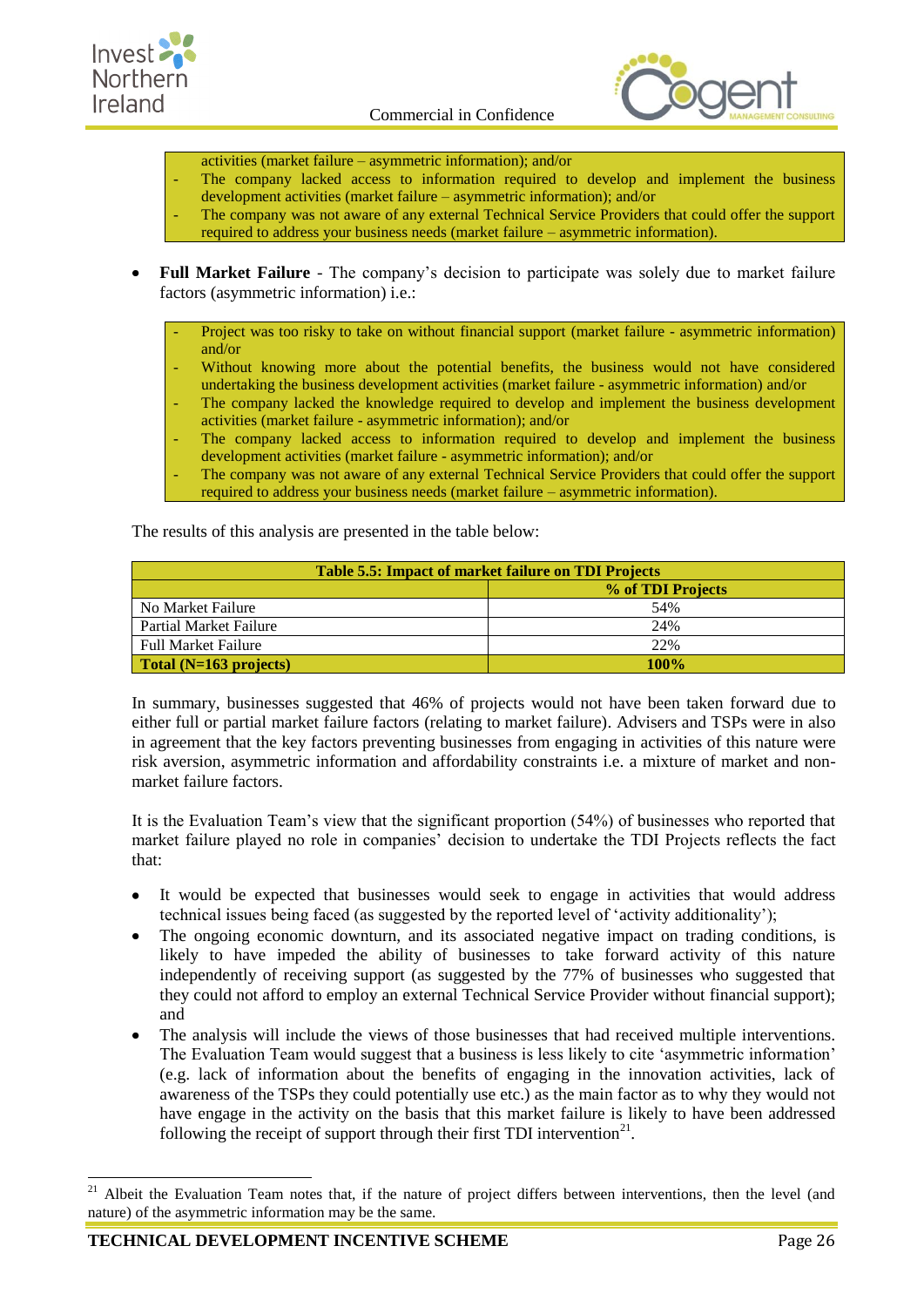



## 5.4 **Achievement of Outputs**

Businesses reported achieving a range of project-specific outputs as a result of the TDI project that was taken forward, as detailed in Table 5.6.

| Table 5.6: Outputs achieved as a result of the TDI project (Individual TDI Projects) |                   |  |
|--------------------------------------------------------------------------------------|-------------------|--|
| Output                                                                               | % of TDI Projects |  |
| Protection of Intellectual Property (IP)                                             | 48%               |  |
| Exploitation of Intellectual Property (IP)                                           | 25%               |  |
| Development of a prototype                                                           | 17%               |  |
| Development of new products or services                                              | 17%               |  |
| Development of integrated and/or quality management systems                          | 16%               |  |
| Product approval/global technical compliance                                         | 13%               |  |
| Improved product design and performance                                              | 12%               |  |
| Investigation of new technologies or processes                                       | 11%               |  |
| Resolution of product and/or process problems                                        | 5%                |  |
| Development of new processes                                                         | 4%                |  |
| Adaption of existing products or services                                            | 3%                |  |
| Adaption of existing processes                                                       | 1%                |  |
| Other (please specify)                                                               | 0%                |  |
| $N=$                                                                                 |                   |  |

Salient points to note include:

- Just under half of all projects (48%  $N=161$  projects) had protected IP, whilst one quarter (25% -N=161 projects) had exploited IP;
- Almost one-fifth (17% N=161 projects) of projects had resulted in the development of a prototype and/or a new product or service; and
- Other outputs achieved included the development of integrated and/or quality management systems  $(17\%$  - N=161 projects) and/or achievement of product approval/global technical compliance (16% - N=161 projects) and/or improved product design and performance (13% -N=161 projects).

In addition to this:

-

- 59% of businesses (N=136 businesses) suggested that the support had increase their access to new export markets; and
- $64\%$  of businesses (N=136 businesses) were in agreement that the support had increased their range of products and/or services.

*"Due to the protection of Intellectual Property that was gained as a result of TDI scheme the business has now started a franchise."*

*"Money and advice from the TDI support helped me to implement new software processes leading to better management of my business."*

*"We were able to develop a prototype which we could bring to prospective customers to demonstrate our business' abilities. This subsequently results in new sales for our business."*

*"The financial support from Invest NI and the expertise of the external service providers allowed me to investigate how to improve my products and make them more attractive to a wider market."*

**TDI Recipients**

 $22$  N=161 as 2 of the 163 projects stated that no output was achieved as a result of the TDI scheme therefore this question did not apply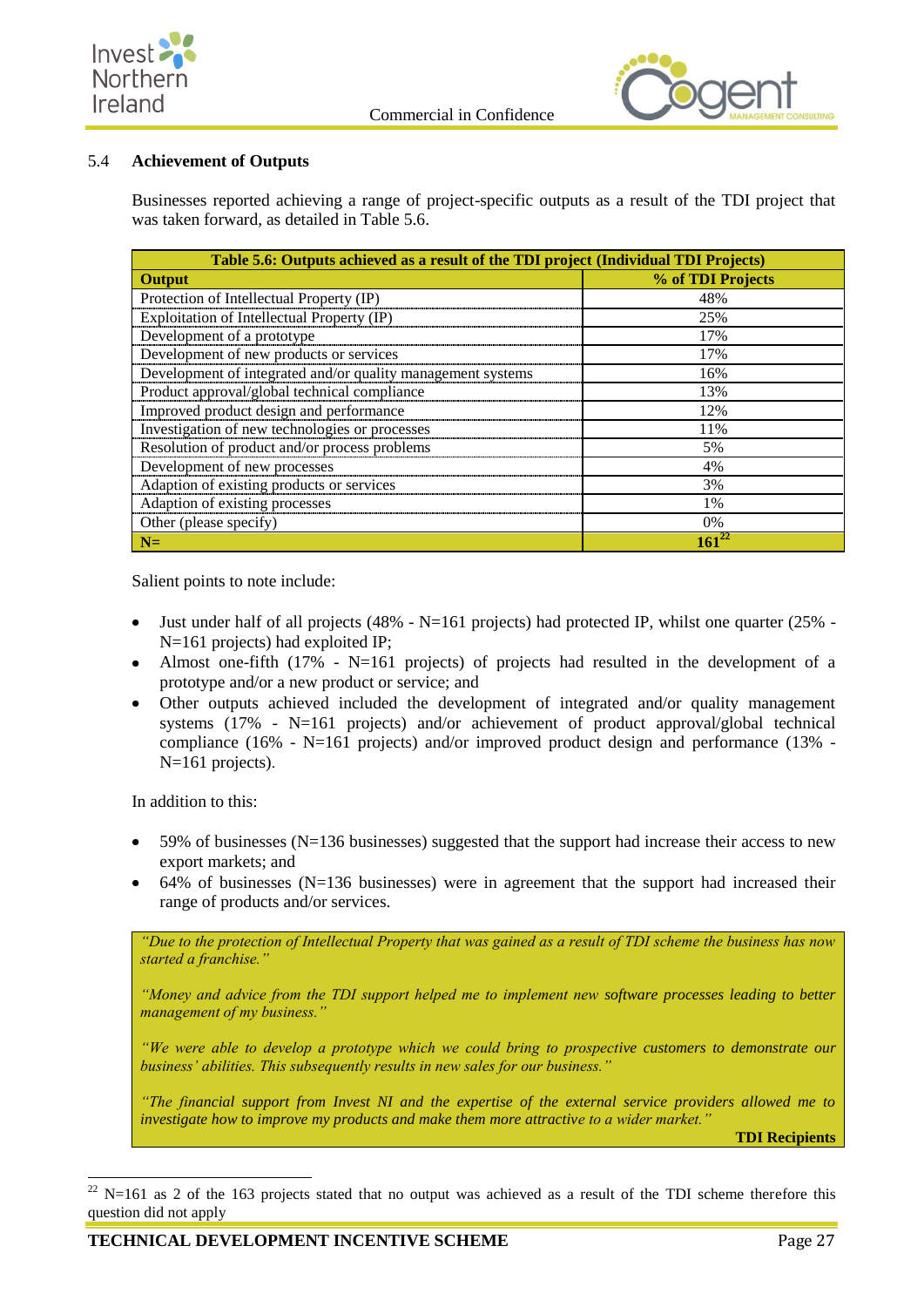



### <span id="page-35-0"></span>5.5 **Achievement of Outcomes**

### *5.5.1 Overview of impacts/outcomes achieved*

Businesses suggested that almost three-quarters (74% - N=163 projects) of TDI projects had delivered impacts/outcomes. Businesses stated that they anticipated a further  $15\%$  of projects (N=163 projects) would derive impact/outcomes but it was too early to quantify the extent of these impacts/outcomes. Businesses were of the view that the remaining projects (11% -  $N=163$  projects) had not or would not deliver impacts/outcomes.



| Table 5.7: Projects delivering specific impacts/outcomes (Individual TDI Projects) |                                           |  |
|------------------------------------------------------------------------------------|-------------------------------------------|--|
| <b>Impact/outcome</b>                                                              | % of projects deriving the impact/outcome |  |
| Increased sales in NI market                                                       | 39%                                       |  |
| Increased sales in GB market                                                       | 33%                                       |  |
| Increased sales in export markets (outside UK)                                     | 38%                                       |  |
| Reduction in costs                                                                 | 19%                                       |  |
| Increased expenditure on R&D                                                       | 29%                                       |  |
| Increased employment (FTEs) within your business                                   | 14%                                       |  |
| <b>Employment Safeguarded/Retained</b>                                             | 26%                                       |  |
| Entry into new geographic markets                                                  | 23%                                       |  |
| Improved the skills of your workforce                                              | 46%                                       |  |
| Increased competitiveness                                                          | 61%                                       |  |
| Impact on your business' survival                                                  | 33%                                       |  |
| Other                                                                              | 3%                                        |  |
| $N=$                                                                               | $120^{23}$                                |  |

Of the projects  $(N=120 \text{ projects})$  that had delivered a measureable impact/outcome, businesses suggested that (amongst other things):

- Just over three-fifths of projects (61% N=120 projects) supported by the Scheme had had a positive impact on the business' competiveness;
- Nearly half (46% N=120 projects) of the TDI project had helped to improve the skills of businesses workforce;
- One third of projects  $(33\% N=120 \text{ projects})$  had had a positive impact upon businesses survival;
- One-third or more of projects  $(33% + N=120)$  projects) had had a direct impact on business' sales in NI and/or GB and/or non-UK markets;
- Almost one-quarter of projects (23%  $N=120$  projects) had helped businesses enter into new geographical markets;
- Almost one-fifth of projects (19%, N=120 projects) indicated the TDI scheme led to a reduction in the business' costs; and
- $14\%$  (N=120) of projects had contributed to creating new employment within businesses and just over one-quarter (26% - N=120) of projects had contributed to the safeguarding/retaining of employment.

-

 $23$  N=120 as 43 projects had no tangible impacts upon the respondent's business therefore this question was not applicable.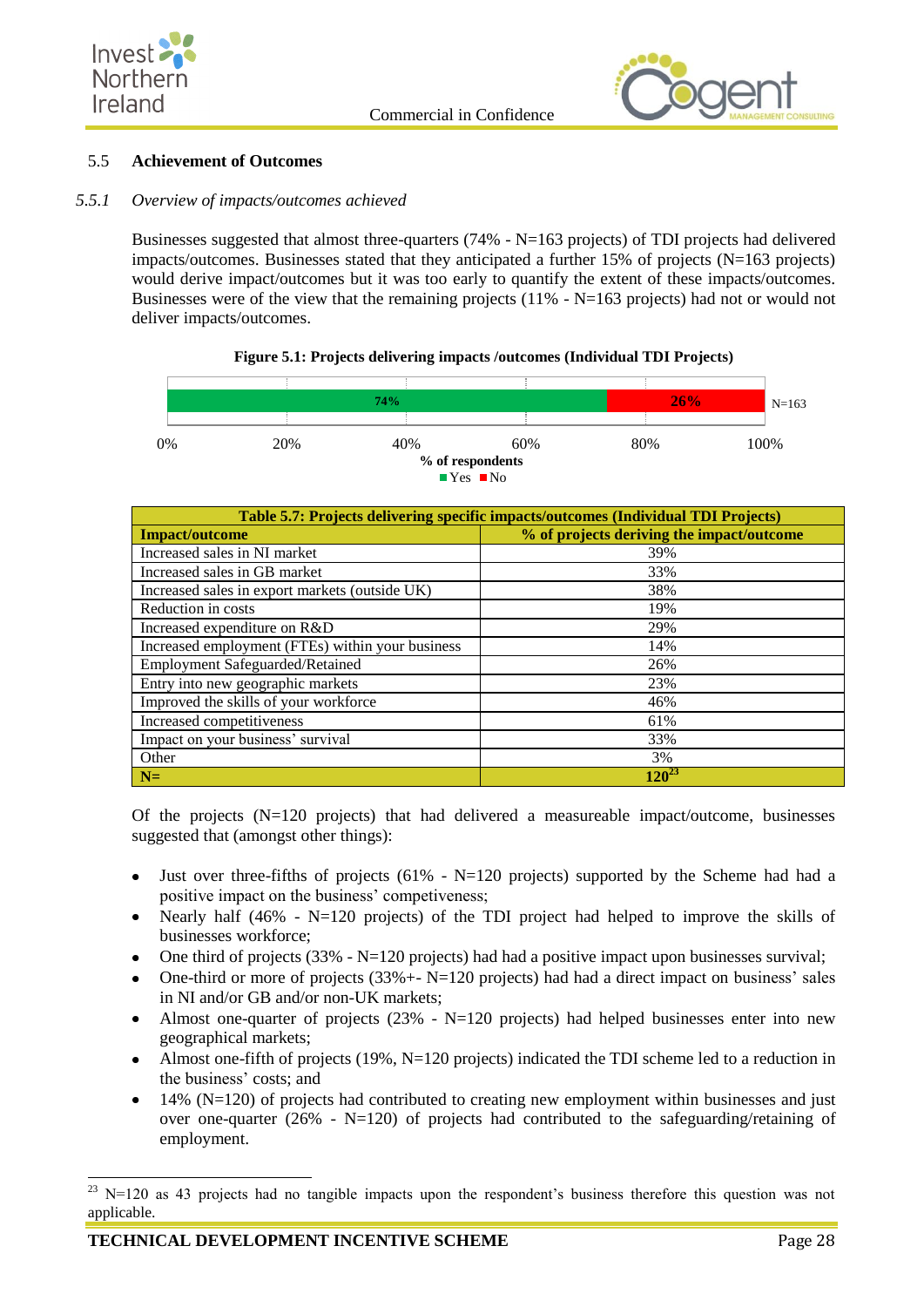



## *5.5.2 Assessment of sales and GVA impacts*

## **Gross Sales derived**

During consultation businesses suggested that their TDI projects had contributed c. £3.35m of sales of which

- 79% (or c. £2.65m) was NI sales;
- 7% (or c. £240k) was external GB sales; and
- 14% (or £46k) was export sales (i.e. outside the UK).

| Table 5.8: Businesses quantification of sales achieved |                                        |                          |
|--------------------------------------------------------|----------------------------------------|--------------------------|
| <b>Location of sales</b>                               | No of projects able to quantify impact | Value $(f)$              |
| NI Sales                                               |                                        | £2,651,500 <sup>24</sup> |
| <b>GB</b> Sales                                        |                                        | £239.499                 |
| Outside UK Sales                                       |                                        | £460.499                 |
| <b>Total sales</b>                                     |                                        | £3,351,498               |

However, a number of businesses that had suggested there TDI project had provided them with further sales were not able to directly quantify the level of sales that had been generated. As such, the Evaluation Team has grossed-up<sup>25</sup> the levels of sales that were derived by those business able to quantify the sales to reflect the potential sales of all projects stating that they had achieved further sales within the project examined (i.e. the 163 TDI projects examined). The result of this analysis is provided below.

| Table 5.9: Pro-rata of sales achieved for survey sample (N=163 projects) |                                                    |                          |
|--------------------------------------------------------------------------|----------------------------------------------------|--------------------------|
| <b>Location of sales</b>                                                 | No of projects reporting deriving<br>further sales | Value $(f)$              |
| <b>NI</b> Sales                                                          |                                                    | £2,140,643 <sup>26</sup> |
| <b>GB</b> Sales                                                          |                                                    | £1,197,495               |
| <b>Outside UK Sales</b>                                                  |                                                    | £1,381,497               |
| <b>Total sales</b>                                                       |                                                    | £4,719,635               |

To examine the overall impact of the Scheme on businesses sales the results were then grossed-up<sup>27</sup> across to reflect the potential impact of all TDI projects. This analysis suggests that TDI Scheme potentially contributed to delivering c. £15m of further sales to NI businesses.

| Table 5.10: Pro-rata of sales achieved for all TDI projects (N=447 projects) |                          |  |
|------------------------------------------------------------------------------|--------------------------|--|
| <b>Location of sales</b>                                                     | Value $(f)$              |  |
| NI Sales                                                                     | £7,893,375 <sup>28</sup> |  |
| <b>GB</b> Sales                                                              | £3,283,928               |  |
| Outside UK Sales                                                             | £3,788,522               |  |
| <b>Total sales</b>                                                           | £14,965,825              |  |

<sup>-</sup><sup>24</sup> It should be noted that this figure is heavily skewed by 1 TDI project which derived £2m of sales. During consultation, the business that took forward the TDI project suggested that the support had enabled them to embed a quality management system that had directly contributed to the business winning a significant NI-based contract.

 $^{25}$  Analysis involving dividing the value of sales by the number of project able to quantify the impact and multiplying this by the total number of projects reporting deriving further sales. See Appendix IV for further details.

<sup>&</sup>lt;sup>26</sup> Please note, for prudence, the Evaluation Team excluded the TDI project deriving £2m of sales from the grossing up analysis. See Appendix IV for further details.

 $27$  Analysis involved dividing the value of sales calculated by the sample of TDI projects examined during the primary research process (i.e. 163) and multiplying this by the total number of TDI projects (i.e.447). See Appendix IV for further details.

<sup>&</sup>lt;sup>28</sup> Analysis involved dividing the value of sales calculated by the sample of TDI projects examined during the primary research process excluding the outlier (i.e. 162) and multiplying this by the total number of TDI projects (i.e.446 – excluding the outlier). The outlier value was then added to estimate the total impact. See Appendix IV for further details.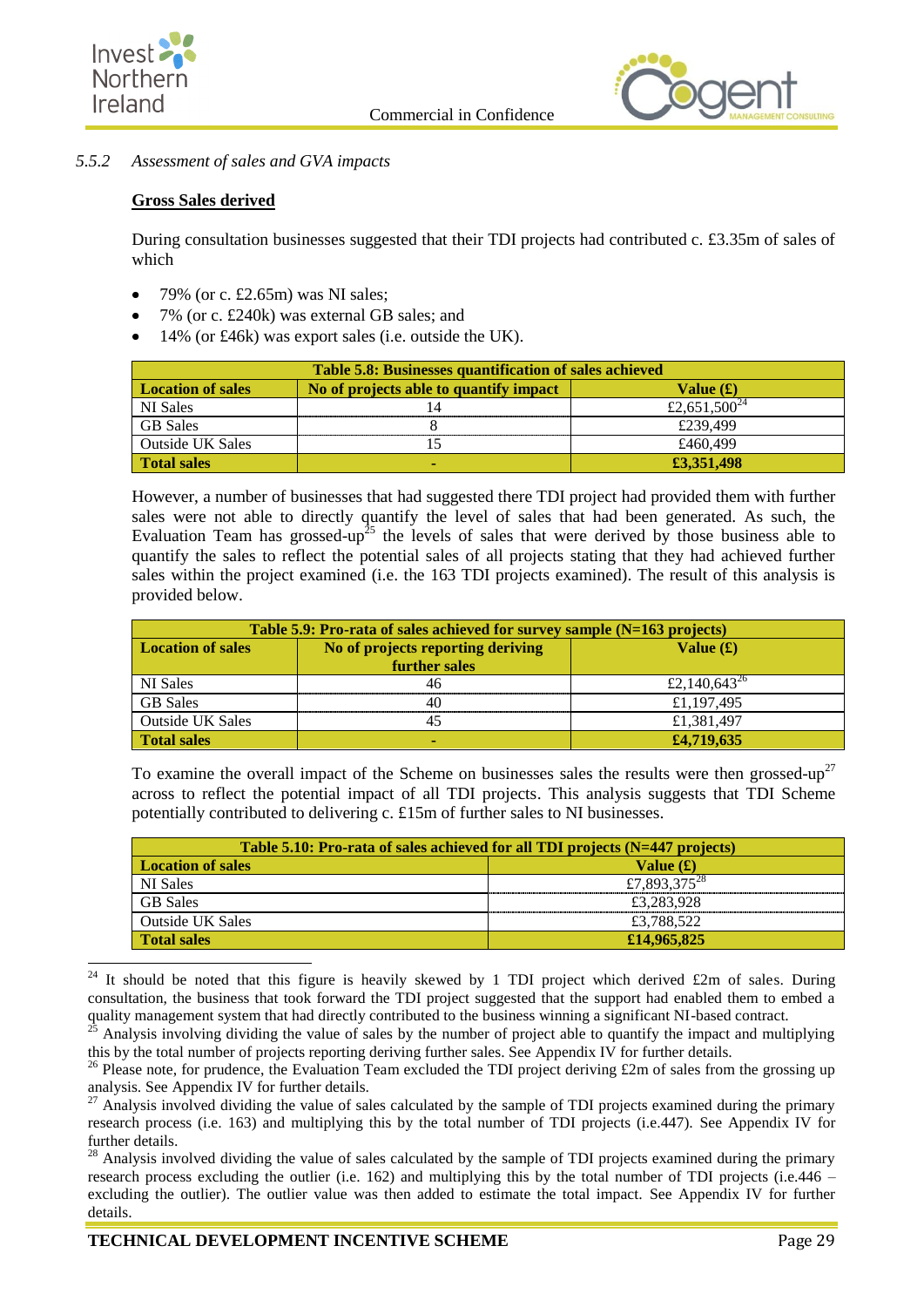



## **Gross GVA derived**

Given the breadth of businesses that availed of TDI support, we have applied the NI average level of  $GVA<sup>29</sup>$  (i.e. 31%) to the estimate the level of gross  $GVA$ . This analysis suggests that the 447 projects potentially contributed c. £4.6m in gross GVA.

| Table 5.11: Goss GVA for all TDI projects (N=447 projects) |                  |  |
|------------------------------------------------------------|------------------|--|
|                                                            | <b>Gross GVA</b> |  |
| NI                                                         | £2,446,946       |  |
| <b>GB</b>                                                  | £1,018,018       |  |
| Outside UK                                                 | £1.174.442       |  |
| <b>Total sales</b>                                         | £4,639,406       |  |

In order to estimate the gross GVA impact on profits and wages/salaries (in the absence of actual wage/salary information), we have determined the split of GVA across profits and wages through the use of figures from the ONS Regional Accounts (December 2012) which sets out GVA in terms of "gross operating surplus" (i.e. profits) and "compensation of employees" (i.e. wages/salaries).

| Table 5.12: GVA of Northern Ireland for 2011 (£ million)     |         |     |  |
|--------------------------------------------------------------|---------|-----|--|
| 2011<br>% of total<br><b>GVA Breakdown</b>                   |         |     |  |
| Gross operating surplus $(GOS)$ – profits                    | £12.139 | 41% |  |
| Compensation of employees – wages/salaries<br>59%<br>£17.731 |         |     |  |
| £29,870<br><b>Total NI GVA</b><br>100%                       |         |     |  |

Using this information, we can estimate the Scheme's gross GVA impact on:

- Additional profits arising from projects assisted;
- Additional wages/salaries arising from projects assisted.

| Table 5.13 – Disaggregation of Gross GVA                 |            |  |
|----------------------------------------------------------|------------|--|
| <b>GVA Breakdown</b><br>Value $(f)$                      |            |  |
| Gross operating surplus $(GOS)$ – profits                | £1,902,156 |  |
| £2,737,250<br>Compensation of employees – wages/salaries |            |  |
| <b>Total Gross GVA</b><br>£4,639,406                     |            |  |

## **Net additional GVA derived (including impact additionality and displacement considerations)**

By way of calculating the net additional GVA contributed by the 447 TDI projects, it is important to take account of two further considerations; namely:

- Impact deadweight/additionality;
- Displacement.

## *5.5.3 Impact additionality*

1

The net impact of the TDI support (i.e. its additionality) on recipients businesses' sales, employment or other outturns can only be measured after making allowances for what would have happened in the absence of the intervention. That is, the impact must allow for deadweight. 'Deadweight' refers to outcomes that would have occurred without their support.

Please note that given that most evaluations are undertaken some time after an activity is implemented, the Evaluation Team does not consider it appropriate to apply 'activity additionality' to impact measures. The reason being that, in the intervening period any variety of factors (and support

 $^{29}$  Source: Northern Ireland Annual Business Inquiry 2010 (DFP 21 December 2011).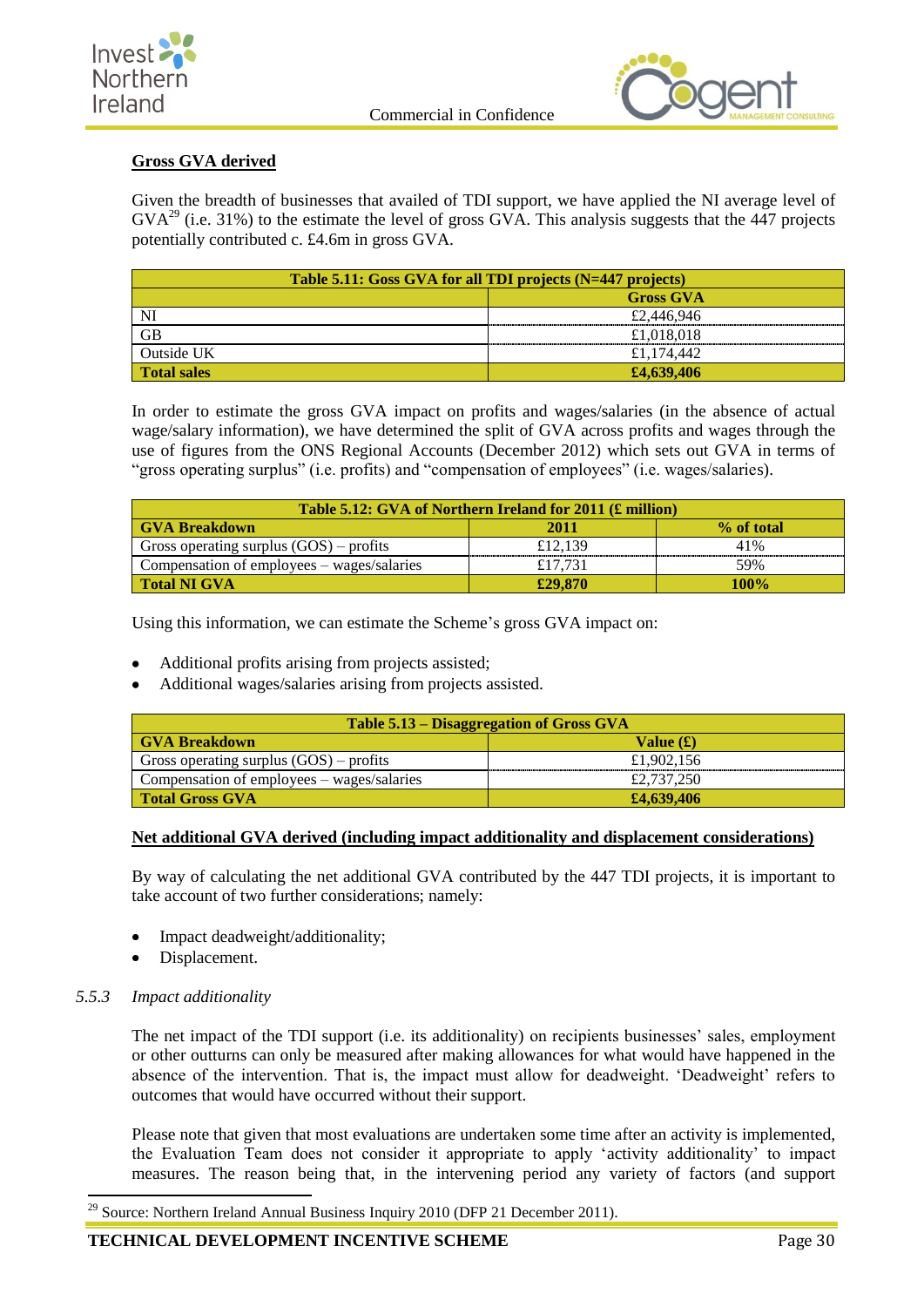



interventions) may have had an impact on a business. Therefore, this measure ascertains the level of deadweight/additionality relating to business outturns.

The analysis of individual survey responses and application of the same 'participant self-assessment' methodology used to assess 'activity additionality', results in the following levels of 'impact deadweight and additionality<sup>30</sup>:

| <b>Table 5.14: Impact Additionality/deadweight</b> |     |
|----------------------------------------------------|-----|
| <b>Additionality</b><br><b>Deadweight</b>          |     |
| 37%                                                | 63% |

The Evaluation Team notes that 'impact additionality' (63%) is considerably higher than 'activity additionality' (46%) reflecting the fact that whilst some businesses may have undertaken similar development activities irrespective of the TDI Scheme, the support provided through the Scheme has played a vital role in businesses realising the outcomes and impact. Based on the feedback from businesses, it is the Evaluation Team's view that the high level of 'impacts additionality' is likely to reflect the high quality of support that has been delivered through the Scheme.

Positively, as detailed in the Table 5.15, the Evaluation Team's benchmarking of the Scheme's level of 'impact additionality' with other similar interventions shows that the Programme is performing significantly better than these. For example, the level of TDI impact additionality is 12.1 percentage points higher than for 'Promotion & development of science, R&D and innovation infrastructure' interventions across the UK regions (where it is 50.9%). Similarly, the level of impact additionality is higher than for all types of interventions and programme interventions.

| Table 5.15: Benchmarking of impact additionality/deadweight <sup>31</sup> |                                                                                       |       |       |  |
|---------------------------------------------------------------------------|---------------------------------------------------------------------------------------|-------|-------|--|
| <b>Location</b>                                                           | <b>Mean Deadweight</b><br><b>Mean Additionality</b><br><b>Nature of interventions</b> |       |       |  |
| UK                                                                        | All interventions                                                                     | 57.0% | 43.0% |  |
| Regional<br>43.8%<br>Programme interventions only<br>56.2%                |                                                                                       |       |       |  |
| 49.1%<br>50.9%<br>Promotion & development of science, R&D                 |                                                                                       |       |       |  |
| and innovation infrastructure interventions                               |                                                                                       |       |       |  |
|                                                                           | <b>TDI Scheme</b>                                                                     | 63.0% | 37.0% |  |

### *5.5.4 Displacement*

The Evaluation Team has also considered the potential displacement that might be created by the impact of the TDI support. To assess this, we have again utilised a series of questions; the answers to which are assigned a 'displacement factor' in both the NI market and the broader UK market.

We have calculated displacement based on two factors:

- 1. The proportions of the businesses that participants compete with that are based in NI/UK, keeping in mind the markets which their company sells into.
- 2. Whether, in the participants' area of business, market conditions have improved over the period since receiving support.

On an overall level, the Evaluation Team's analysis suggests that that the displacement factor at the NI level is 27.5%; whilst at the UK level it is 31.9%.

-

**TECHNICAL DEVELOPMENT INCENTIVE SCHEME** Page 31

 $30$  See Appendix IV for further details.

<sup>31</sup> *Source: Research to Improve the Assessment of Additionality (BIS, 2009)*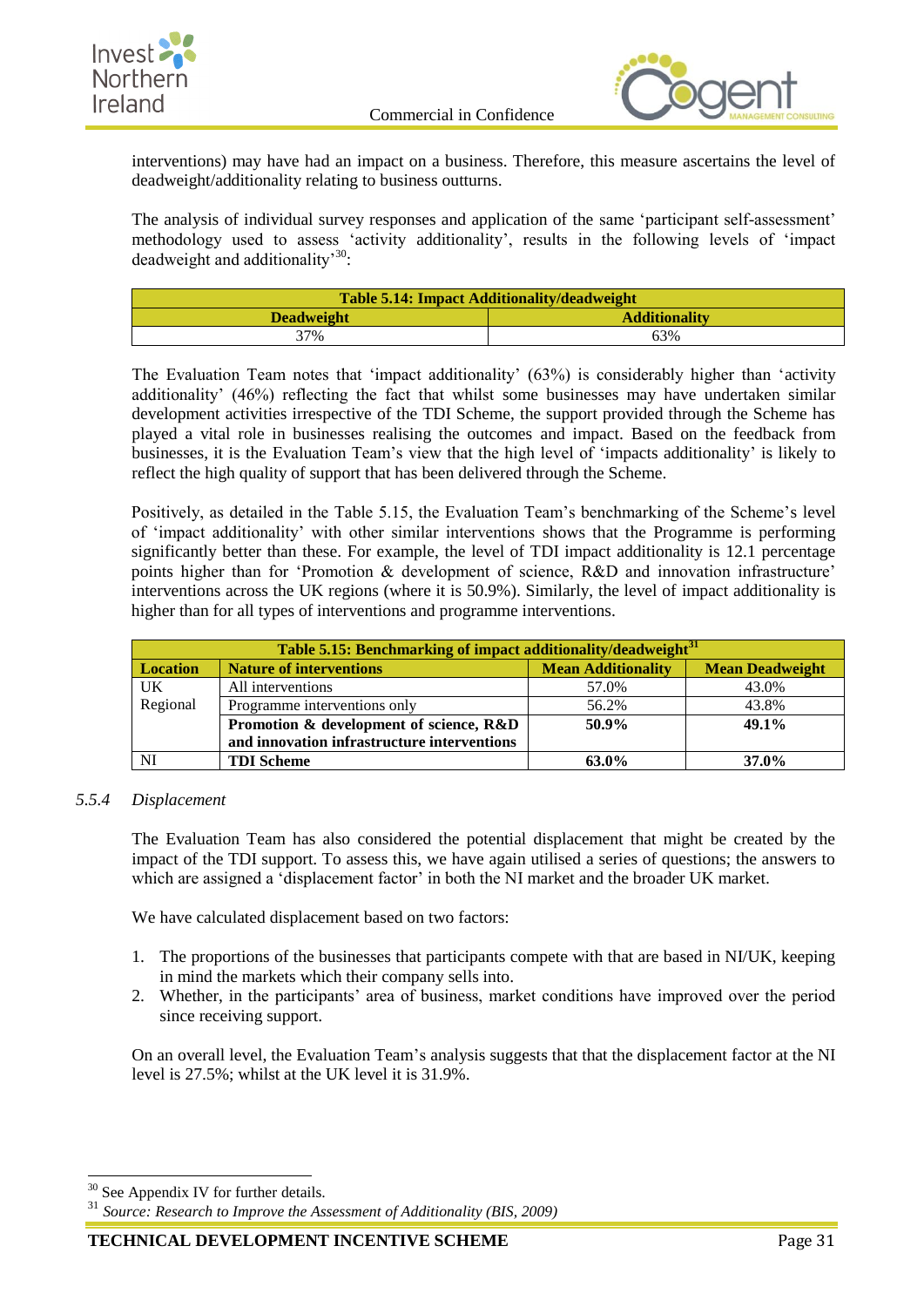



## *5.5.5 Calculation of net additional GVA*

The application of the outturns of the impact additionality and NI displacement analysis suggests that the TDI Scheme contributed c. £2.1m in net additional GVA, c. £1.2m of which was in wages and the remainder (c. £900k) was in profits.

| Table 5.16: Net additional GVA for all TDI projects (N=447 projects) |                       |                |                             |            |
|----------------------------------------------------------------------|-----------------------|----------------|-----------------------------|------------|
|                                                                      | <b>Sales Achieved</b> | Removal of     | <b>Net additional sales</b> |            |
|                                                                      |                       | <b>Impacts</b> | (removal of NI              | $(Q31\%)$  |
|                                                                      |                       | Deadweight'    | displacement                |            |
|                                                                      |                       | $(Q37.2\%)$    | $@27.5\%$                   |            |
| N <sub>I</sub>                                                       | £7,893,375            | £4,957,050     | £3,593,111                  | £1,113,864 |
| <b>GB</b><br>£1,494,863<br>£3,283,928<br>£2,062,311<br>£463,408      |                       |                |                             |            |
| Outside UK                                                           | £3,788,522            | £2,379,197     | £1,724,558                  | £534,613   |
| <b>Total sales</b>                                                   | £14,965,825           | £9,398,559     | £6,812,531                  | £2,111,885 |

| Table 5.17: Disaggregation of Net additional GVA         |          |
|----------------------------------------------------------|----------|
| <b>GVA Breakdown</b><br>Value $(f)$                      |          |
| Gross operating surplus $(GOS)$ – profits                | £865,873 |
| Compensation of employees – wages/salaries<br>£1,246,012 |          |
| £2,111,885<br>Total Net Additional GVA                   |          |

*5.5.6 Assessment of gross and net additional employment impacts*

## **New Employment (full-time equivalents)**

During consultation business suggested that 10 projects had supported the creation of 34 new full-time equivalent (FTE) jobs<sup>32</sup>, all of which were above the NI median salary level (i.e. £18,876 per annum). Grossing this up to reflect the total number of TDI project (N=447) and taking allowances for the calculated levels of 'impact additionality' and NI displacement suggests that the TDI Scheme directly created 42 jobs, all of which were above the NI median salary level.

| Table 5.18 - Net additional FTE jobs created                 |                |  |
|--------------------------------------------------------------|----------------|--|
|                                                              | No of FTE jobs |  |
| FTE jobs created - survey sample $(N=163 \text{ projects})$  |                |  |
| Gross FTE jobs created - all TDI projects (N=447 projects)   |                |  |
| Removal of 'Impacts Deadweight' $(@37.2\%)$                  |                |  |
| Net additional FTE jobs created (following the removal of NI |                |  |
| displacement $@27.5\%$ )                                     |                |  |

## **Employment retained safeguarded**

In addition to the creation of new FTE jobs, the Evaluation Team's analysis suggests that the TDI Scheme directly contributed to safeguarding 107 jobs.

| Table 5.19 - Net additional jobs safeguarded                               |  |
|----------------------------------------------------------------------------|--|
| No of jobs safeguarded                                                     |  |
| Jobs safeguarded - survey sample $(N=163 \text{ projects})$                |  |
| Gross jobs safeguarded - all TDI projects (N=447 projects)<br>70           |  |
| Net additional jobs safeguarded (following the removal of 'Impacts'<br>107 |  |
| Deadweight' $(a)37.2\%$ <sup>33</sup>                                      |  |

<sup>1</sup>  $32$  Based on the feedback, this increase in employment was, in part, linked to increases in levels of sales within the businesses.

<sup>&</sup>lt;sup>33</sup> Please note that displacement impacts do not need to be considered as the analysis related to jobs safeguarded, rather than job created i.e. the activity could not displace jobs that were already in existence.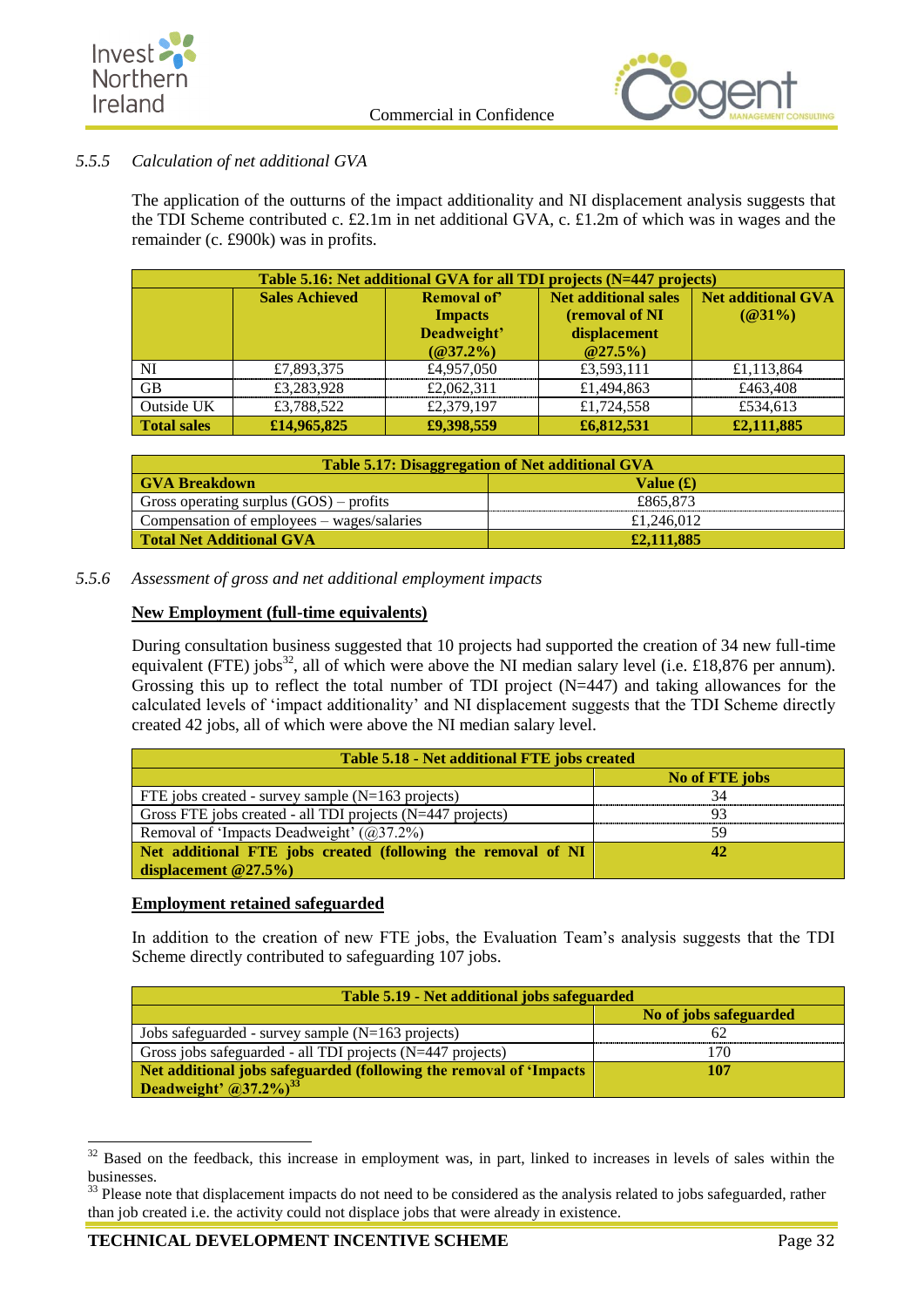



## *5.5.7 Assessment of productivity impacts*

Based on the calculated level of gross and net additional GVA and employment impacts, the Evaluation Team's analysis suggests that the gross and net additional productivity derived is £49,762.

| Table 5.20 – Gross and net additional productivity               |            |            |  |
|------------------------------------------------------------------|------------|------------|--|
| <b>Net additional productivity</b><br><b>Gross productivity</b>  |            |            |  |
| Gross / Net GVA                                                  | £4,639,406 | £2,111,885 |  |
| Gross / Net FTE employment created<br>93.24<br>42.44             |            |            |  |
| <b>Gross</b> / net additional productivity<br>£49,762<br>£49,762 |            |            |  |

Positively, the level of productivity (£49,762) was 29% higher than the average private sector level of productivity  $(\text{\textsterling}38,580^{34})$  for the period under review, suggesting that the Scheme has been successful in contributing to the closing of the productivity gap with the rest of the UK.

## *5.5.8 Assessment of other monetary impacts*

In addition to the impact of the Scheme on the aforementioned metrics, the Evaluation Team's analysis suggests that the Scheme also directly contributed to providing businesses with £594k of cost savings and encouraged business to undertake a further £6.3m in R&D.

| Table 5.21 – Impact on cost savings and expenditure on R&D                |          |            |  |
|---------------------------------------------------------------------------|----------|------------|--|
| <b>Expenditure on R&amp;D</b><br><b>Cost savings</b>                      |          |            |  |
| Survey sample $(N=163$ projects)                                          | £345,000 | £3,663,333 |  |
| £10,046,074<br>All TDI projects $(N=447$ projects)<br>£946,104            |          |            |  |
| £6,308,948<br>£594,155<br>Net additional impact (following the removal of |          |            |  |
| 'Impacts Deadweight' @37.2%) <sup>35</sup>                                |          |            |  |

## *5.5.9 Achievement of other impacts/outcomes*

Positively, businesses reported deriving a number of other key benefits. Specifically:

- 78% (N=136 businesses) of businesses agreed that the TDI support increased their business' understanding of technology and process development issues;
- Four-fifths  $(79\% N=136$  businesses) were in agreement that the support has increased their  $\bullet$ awareness of how technology and process development can deliver business benefits;
- Almost three-fifths  $(59\% N=136$  businesses) believed that the TDI scheme helped their business  $\bullet$ to access new export markets; and
- Almost two-thirds (64% N=136 businesses) feel that the TDI scheme has helped to increase their business' desire to engage in new/enhanced levels of innovation.

1

 $34$  Figure reflects the average level of private sector productivity from 2008-2012.

<sup>&</sup>lt;sup>35</sup> Please note that displacement impacts do not need to be considered as the analysis related to jobs safeguarded, rather than job created i.e. the activity could not displace jobs that were already in existence.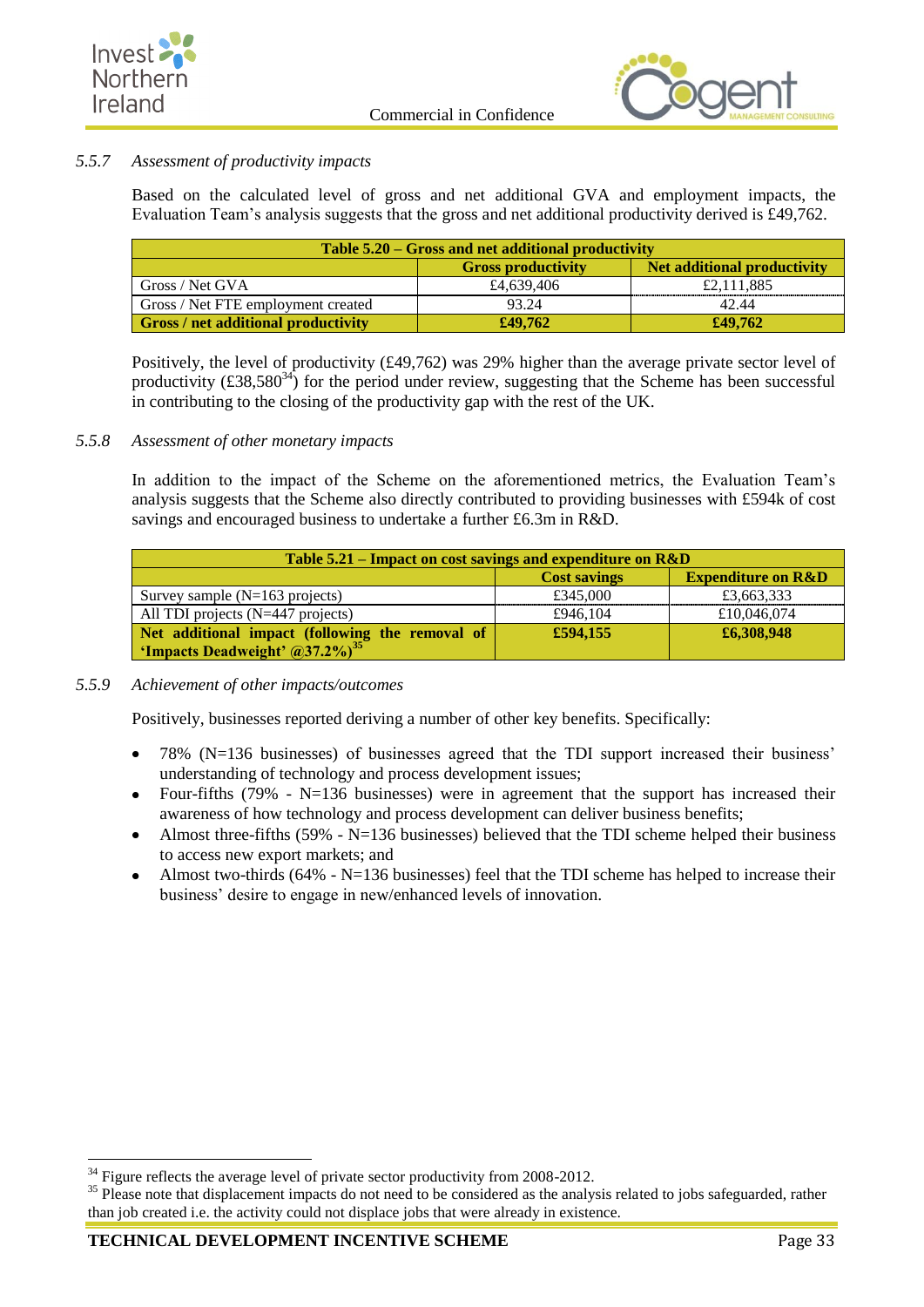







## <span id="page-41-0"></span>5.6 **Unexpected Impacts**

One-fifth (19%, N=136) of respondents indicated that they had received unexpected impacts or benefits as a result of the TDI support that they received. Specifically, these businesses cited the support had helped them access new markets, diversify their product range and increase their knowledge of how to address technical issues.





*"Being able to secure the patent protection makes the business more attractive to investors."*

*"As a result of gaining the TDI support we are looking at more sectors for our product and diversifying. New markets were also opened due to the patent."*

*"The knowledge provided through the expertise of the external technical service providers is invaluable."*

*"There was a cross pollination of research ideas to other products helping us to be more innovative."*

**TDI Recipients**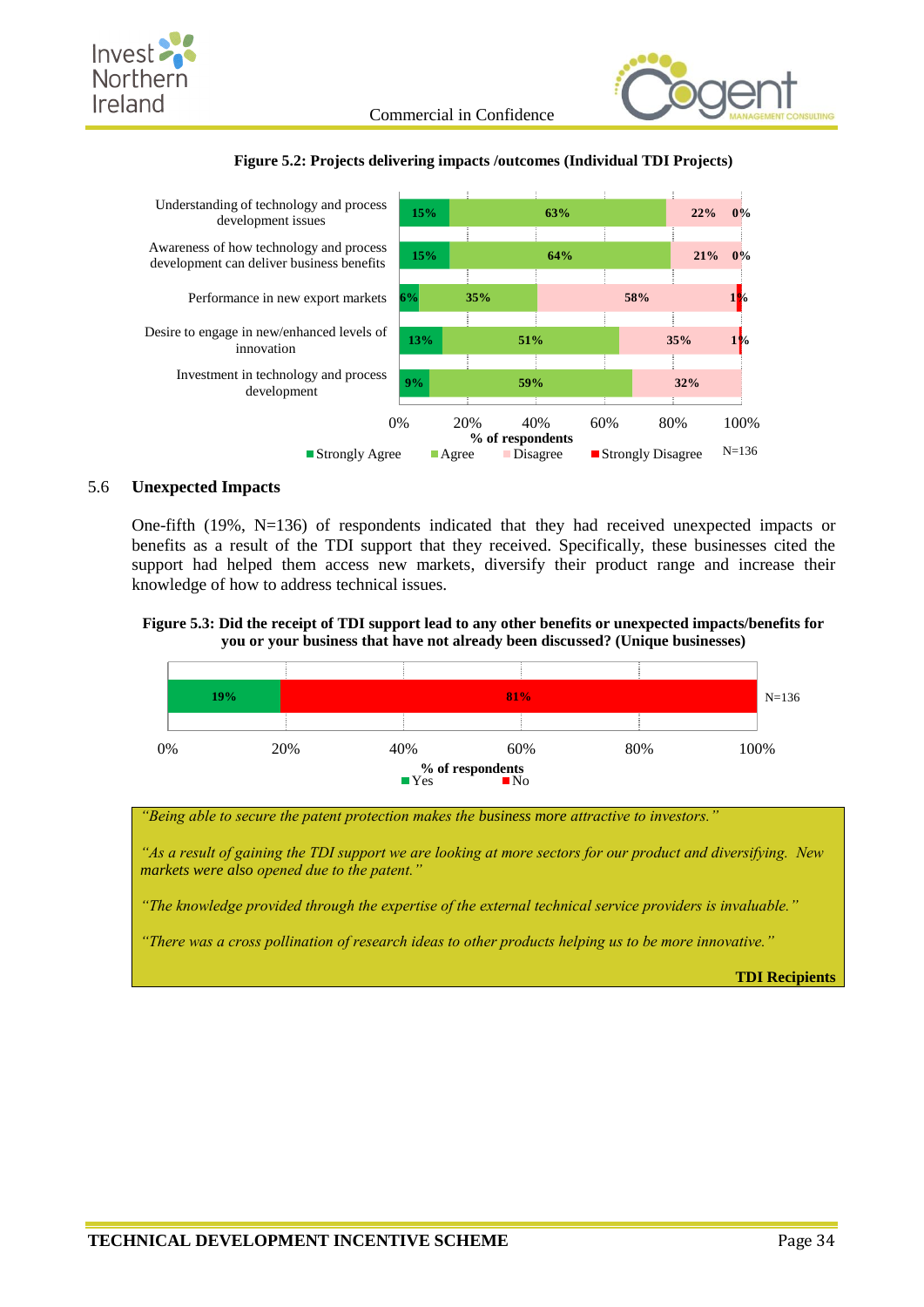



## <span id="page-42-0"></span>5.7 **Duplication and Complementarity**

Nearly all (96 - N=136 businesses) respondents indicates that, in the absence of the TDI Scheme, they would not have been able to get the same or similar support elsewhere.





The 5 respondents who suggested they may have got similar support from elsewhere suggested that this would have been in the form of a bank loan or private investor, rather than grant support.

| "I think that the business could have got a bank loan but the interest rates would have been exorbitant."<br>"Maybe an Angel or Private Investor would have been able to offer similar support, however I would not have<br>wanted to go down that path." |
|-----------------------------------------------------------------------------------------------------------------------------------------------------------------------------------------------------------------------------------------------------------|
|                                                                                                                                                                                                                                                           |
|                                                                                                                                                                                                                                                           |

During consultation, Invest NI Advisers suggested that the Scheme also plays a fundamental role in acting as a pump-primer to encourage businesses to avail of innovation support offerings further up the 'Innovation Escalator' which will support them in addressing their specific needs and increase the complexity of the innovation solutions which they embed within their business. It is anticipated that the application of measures of support at the top end of the escalator will encourage businesses to engage in a process of 'open' (rather than 'closed') innovation to generate ideas and bring them to market.

The importance of the Scheme as a pump primer in encouraging businesses to engage in other supports further up the Innovation Escalator is also confirmed by monitoring information retained by Invest NI, which suggests that a number of businesses that availed of TDI support went on to avail of support through other Invest NI programmes that enable them to engage in more substantive R&D&I activities e.g. Grant for R&D.

### <span id="page-42-1"></span>5.8 **Wider and Regional Benefits**

Based on the feedback from businesses the table below provides an overview of the contribution of the Scheme to delivering wider and regional benefits

| Table 5.22: Contribution of the TDI Scheme to wider and regional benefits |                                                                                                                                                                                                                                                                                                                                                                                                                                                                                                                                                                                                                                                           |
|---------------------------------------------------------------------------|-----------------------------------------------------------------------------------------------------------------------------------------------------------------------------------------------------------------------------------------------------------------------------------------------------------------------------------------------------------------------------------------------------------------------------------------------------------------------------------------------------------------------------------------------------------------------------------------------------------------------------------------------------------|
| <b>Wider benefits</b>                                                     |                                                                                                                                                                                                                                                                                                                                                                                                                                                                                                                                                                                                                                                           |
| Knowledge transfers                                                       | The TDI Scheme has supported the transfer of knowledge between TSPs<br>and 340 unique businesses with regards to the most appropriate means to<br>address technical issues that are inhibiting them from realising their<br>developmental and growth plans. Specific areas in which knowledge has<br>been transferred to business include, but are not limited to: protecting<br>and/or exploiting IP, implementing some process and/or quality<br>management schemes, gaining approval or technical compliance for a<br>product, improving product or process design and performance and<br>resolving a problem relating to some product and/or process. |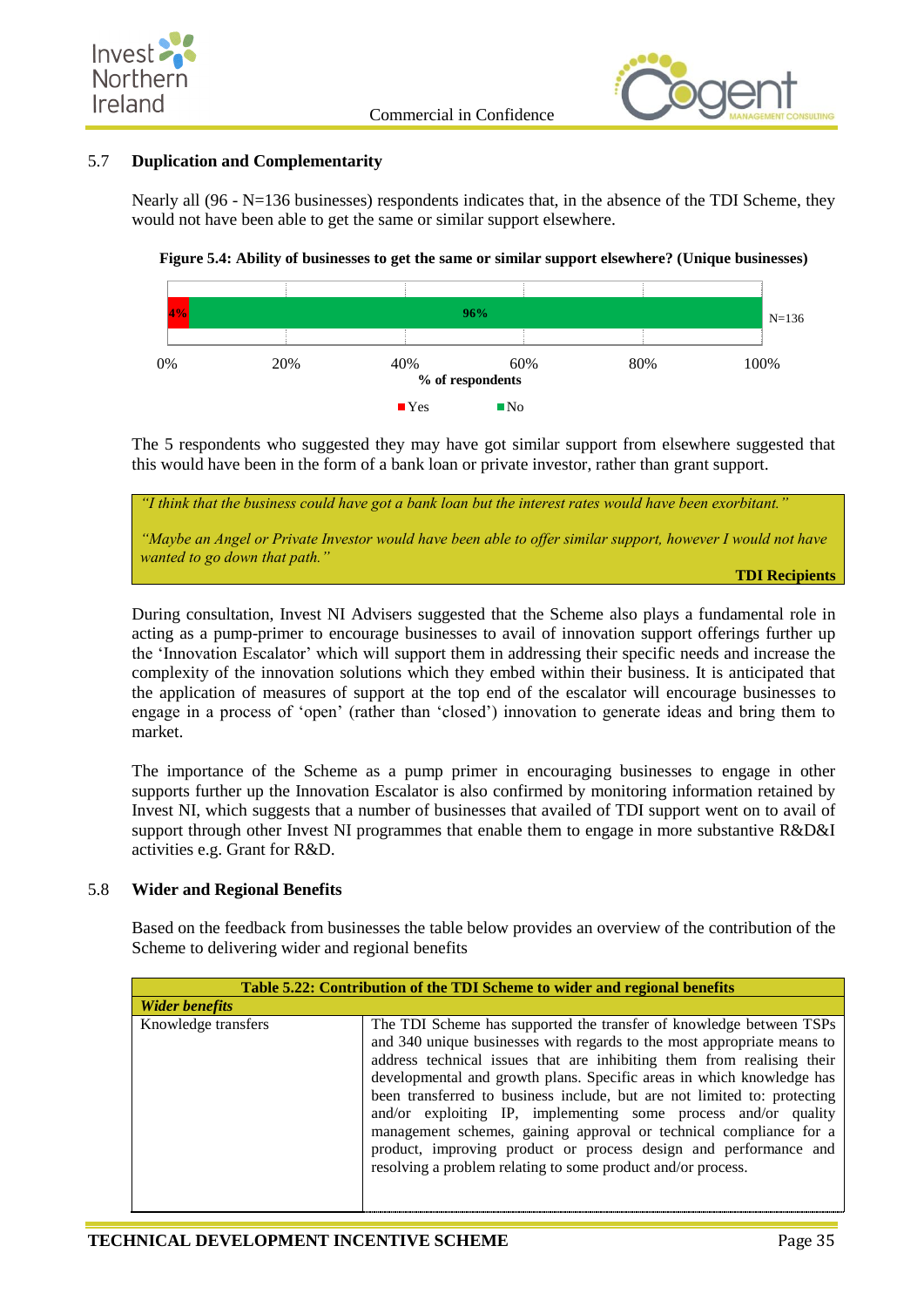

|                                  | Table 5.22: Contribution of the TDI Scheme to wider and regional benefits                                                                                                                                                                                                                                                                                                                                                                                                                                                                                                                                                                                                                                                                                                                                                                                                                                                                                           |
|----------------------------------|---------------------------------------------------------------------------------------------------------------------------------------------------------------------------------------------------------------------------------------------------------------------------------------------------------------------------------------------------------------------------------------------------------------------------------------------------------------------------------------------------------------------------------------------------------------------------------------------------------------------------------------------------------------------------------------------------------------------------------------------------------------------------------------------------------------------------------------------------------------------------------------------------------------------------------------------------------------------|
| Skills development               | Allied to the previous point, businesses suggested that the transfer of<br>knowledge and increase in the skills of their workforce has provided them<br>with the knowledge and capability to address similar technical issues in<br>the future.                                                                                                                                                                                                                                                                                                                                                                                                                                                                                                                                                                                                                                                                                                                     |
| <b>Regional benefits</b>         |                                                                                                                                                                                                                                                                                                                                                                                                                                                                                                                                                                                                                                                                                                                                                                                                                                                                                                                                                                     |
| Innovative nature of the project | The TDI Scheme, by its very nature, is a Scheme that seeks to provide NI<br>businesses with the opportunity to address technical issues inhibiting their<br>growth with the support of a TSP.<br>As detailed previously, the Scheme also plays a fundamental role in acting<br>as a pump-primer to encourage businesses to avail of innovation support<br>offerings further up the 'Innovation Escalator' which will support them in<br>addressing their specific needs and increase the complexity of the<br>innovation solutions which they embed within their business. It is<br>anticipated that the application of measures of support at the top end of the<br>escalator will encourage businesses to engage in a process of 'open'<br>(rather than 'closed') innovation to generate ideas and bring them to<br>market. As such, the TDI Scheme forms a vital initial 'building block' in<br>the construction and development of NI's 'Innovation Ecosystem'. |

## <span id="page-43-0"></span>5.9 **Summary Conclusions**

Based on the feedback from businesses in receipt of support, the following key conclusions can be drawn with regards to the monetary and non-monetary economic impact of the TDI Scheme during the period under review:

## **Monetary impact**

- The TDI Scheme contributed £4.6m in gross GVA and £2.1m in net additional GVA (£1.2m of which was in wages and the remainder (c. £900k) was in profits);
- The TDI Scheme directly created 42 jobs, all of which were above the NI median salary level. In  $\bullet$ addition to the creation of new FTE jobs, the Evaluation Team's analysis suggests that the TDI Scheme directly contributed to safeguarding 107 jobs;
- The derived level of productivity (£49,762) was 29% higher than the average private sector level of productivity  $(\text{\textsterling}38,580^{36})$  for the period under review, suggesting that the Scheme has been successful in contributing to the closing of the productivity gap with the rest of the UK; and
- The Scheme also directly contributed to providing businesses with £594k of cost savings and  $\bullet$ encouraged businesses to undertake a further £6.3m in R&D.

### **Non-monetary impact**

1

The Evaluation Team notes that 'impact additionality' (63%) is considerably higher than 'activity additionality' (46%) reflecting the fact that whilst some businesses may have undertaken similar development activities irrespective of the TDI Scheme, the support provided through the Scheme has played a vital role in businesses realising the outcomes and impact. Based on the feedback from businesses, it is the Evaluation Team's view that the high level of 'impacts additionality' is likely to reflect the high quality of support that has been delivered through the Scheme. Benchmarking of the Scheme's level of 'impact additionality' with other similar interventions shows that the Programme is performing significantly better than these;

<sup>&</sup>lt;sup>36</sup> Figure reflects the average level of private sector productivity from 2008-2012.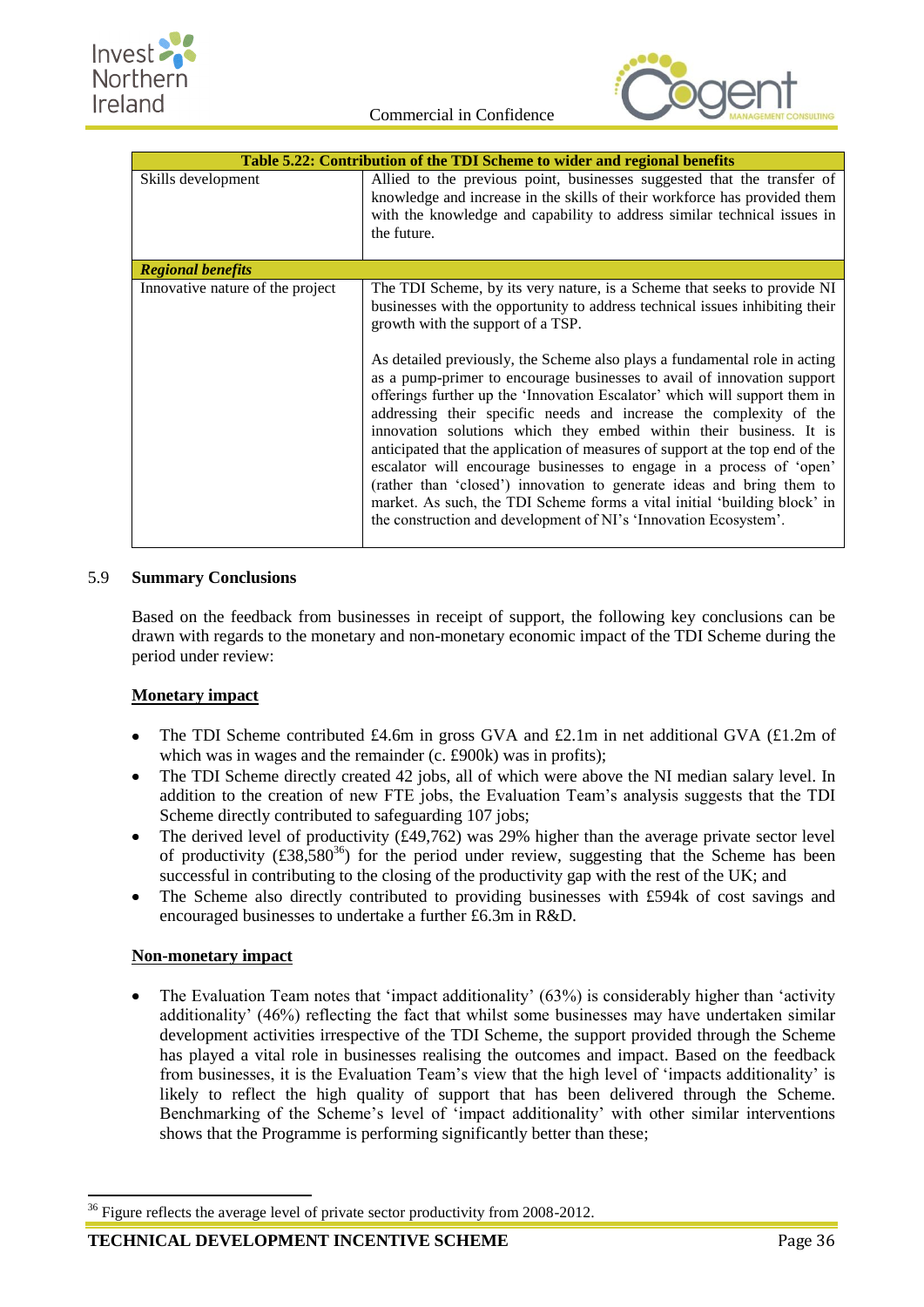





- Levels of 'activity additionality' amongst business respondents decrease with each additional TDI  $\bullet$ intervention provided. Specifically, the analysis suggests that activity additionality falls by 19% (i.e. from 48% to 29%) between the first and the third interventions;
- The Evaluation Team's analysis suggests that that the displacement factor at the NI level is 27.5%;  $\bullet$ whilst at the UK level it is 31.9%;
- The feedback from the majority of businesses suggests that they would not have been able to get similar support elsewhere;
- Positively, the feedback suggests that the TDI Scheme also plays a fundamental role in acting as a  $\bullet$ pump-primer to encourage businesses to avail of innovation support offerings further up the 'Innovation Escalator' which will support them in addressing their specific needs and increase the complexity of the innovation solutions which they embed within their business;
- Businesses reported deriving a number of other non-monetary benefits including increased understanding of technology and process development issues and greater awareness of how technology and process development can deliver business benefits. Businesses also suggested that the Scheme had helped their business to access new export markets and had contributed to increasing their business' desire to engage in new/enhanced levels of innovation; and
- The Scheme has contributed to providing the NI economy with a number of other wider (including knowledge transfers and skills development) and regional (including the innovative nature of the project) benefits.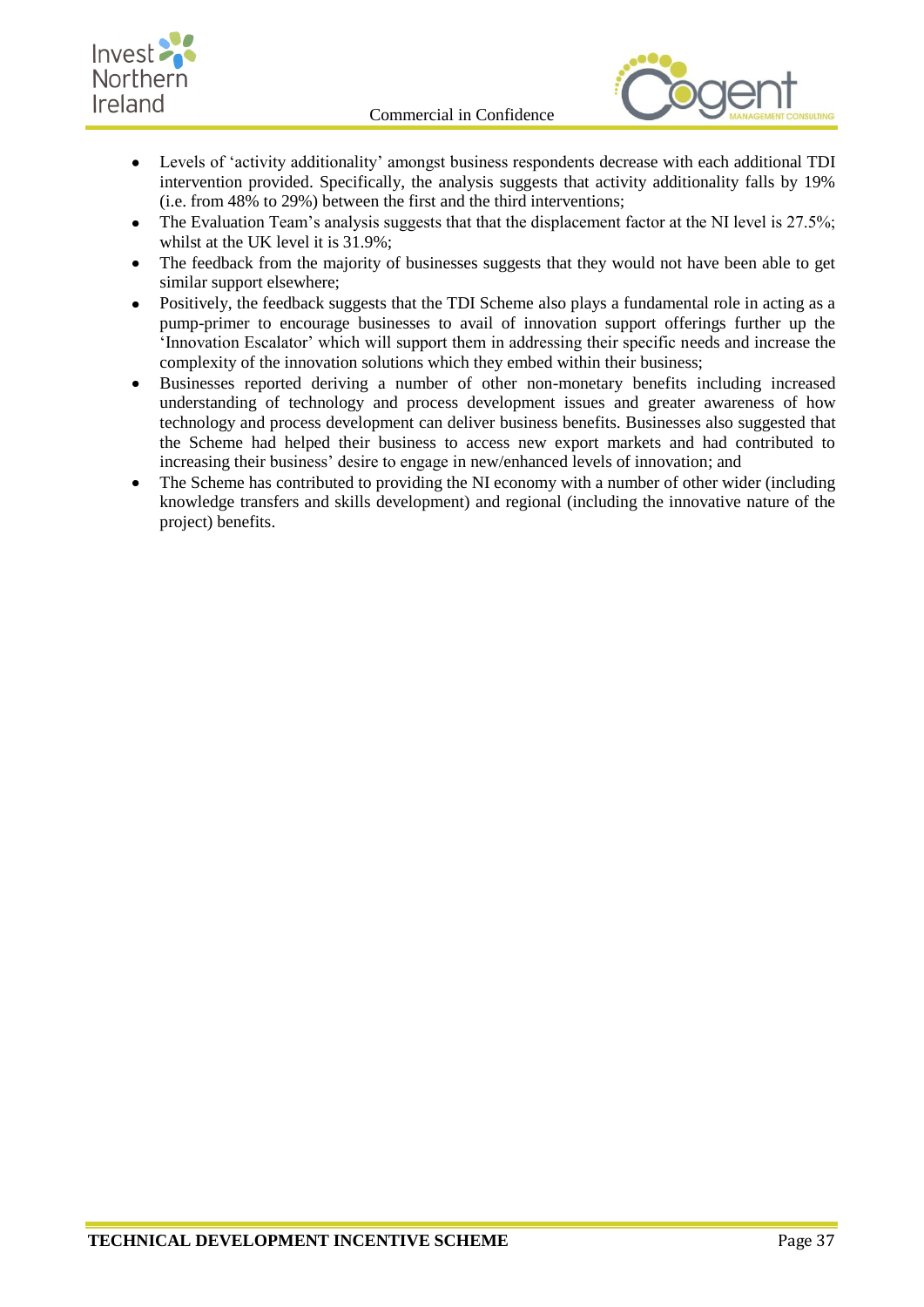



### <span id="page-45-0"></span>6. **PROGRAMME FINANCE**

### <span id="page-45-1"></span>6.1 **Introduction**

Section 6 examines the costs associated with administering the TDI Scheme over the period under review. In doing so, the Section also examines the return-on-investment that has been delivered by the Scheme to date.

#### <span id="page-45-2"></span>6.2 **Financial Awards and Drawdown**

In total, c. £1.3m of TDI support was offered to 465 businesses to undertake 655 projects. The level of support offered represented 44% of the total cost of these TDI projects.

| Table 6.1: TDI assistance offered |                 |                                                            |                                 |  |  |
|-----------------------------------|-----------------|------------------------------------------------------------|---------------------------------|--|--|
| No. of unique businesses          | No. of projects | <b>Total project costs <math>(\mathbf{\hat{f}})</math></b> | <b>Total Assistance Offered</b> |  |  |
|                                   |                 |                                                            |                                 |  |  |
| 465                               | 655             | £2,874,436                                                 | £1,276,129                      |  |  |

340 businesses accepted c. £990k of support towards the completion of 447 projects. The level of support offered represented 45% of the total cost of these TDI projects. **To date, c. £750k (76%) of funding has been subsequently drawn down by these businesses**. Average drawdown per project that had wholly or partially claimed TDI support equated to £1,871 $37$ .

| <b>Table 6.2: TDI assistance accepted and drawdown</b> |                 |                                      |                                                           |                                  |                 |  |
|--------------------------------------------------------|-----------------|--------------------------------------|-----------------------------------------------------------|----------------------------------|-----------------|--|
| No. of unique<br><b>businesses</b>                     | No. of projects | <b>Total project</b><br><b>costs</b> | <b>Total</b><br><b>Assistance</b><br><b>Offered</b> $(f)$ | <b>Total Drawn</b><br>Down $(f)$ | % Drawn<br>Down |  |
| 340                                                    | 447             | £2,200,975                           | £989,881                                                  | £750,288                         | 76%             |  |

Given the difference (22% or £286,248) between the levels of support offered through the Scheme to all businesses (as per the LoO offered - £1,276,129) and the level of support that was accepted (as per the LoO accepted - £989,881), the Evaluation Team sought to ascertain the reason why businesses (N=10) who were provided with a LoO, did not accept the support that was on offer. Key factors cited by these businesses included:

- 5 businesses suggested that the downturn in the economy, and its associated adverse impact on business trading conditions, had meant that they were unable to afford to contribute towards the completion of the TDI project and hence the project did not proceed;
- 3 businesses suggested that, due to other business priorities, there were delays in taking the TDI project forward. These businesses suggested that, by the time they were able to prioritise the project, there was little/no time to claim the support within the stipulated timescales. As a result, the projects were not taken forward;
- 1 businesses suggested that the key employee that was responsible for developing the project, and would have ultimately been responsible for its implementation, had left the business and hence the project did not proceed;
- 1 business stopped trading and hence the project did not proceed; and
- In all cases, the activities being proposed as part of the TDI project were not taken forward by the businesses.

1

 $37$  Please note, at the time of analysis, businesses had drawn down funding (either partially or wholly) in relation to 401 of the 447 TDI projects (i.e. 90% of total project), with the remaining 46 projects (i.e. 10%) having not drawn down any support (but still eligible to). The final average draw down per project value may be higher following the completion of TDI projects and subsequent drawdown of all eligible funding relating to these projects.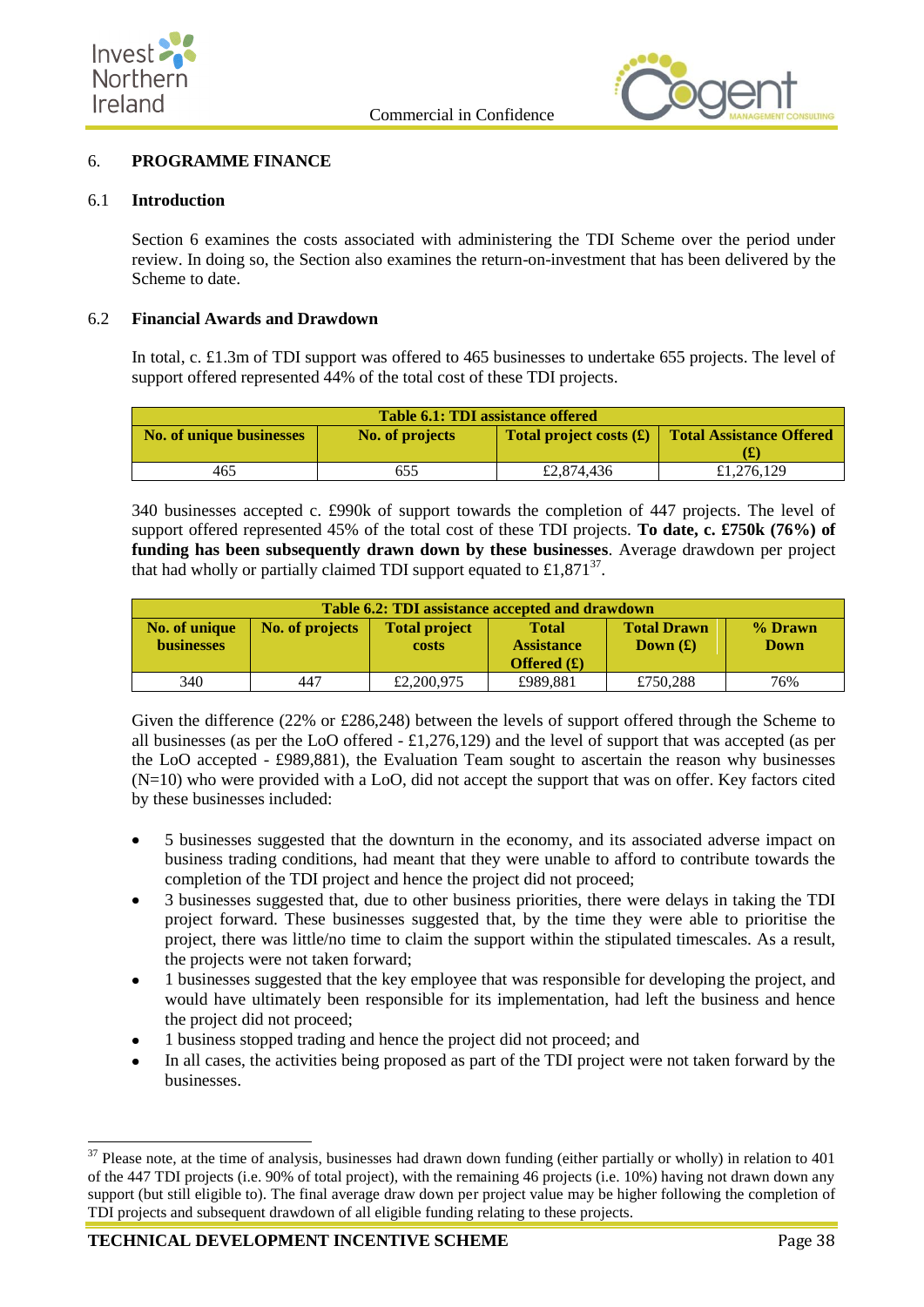



## 6.3 **Other Scheme Costs**

In addition to the £750,288 that was drawn down by the 340 TDI recipients (towards the 447 projects), two further costs<sup>38</sup> were incurred in implementing the Scheme. They included:

- 1. Invest NI staff time.
- 2. Evaluation costs;

## **Invest NI Staff Costs**

An estimate of Invest NI staff time (by staff grade and FTE days) required to implement the TDI Scheme has been provided by Invest NI.

The Evaluation Team has used the estimated staff time provided and calculated the full economic cost of the staff time including ERNI plus Superannuation, and loadings. These costs are based on the DETI Ready Reckoner of Staff Costs, the 2008/09 salary costs have been uplifted to 2009/10 prices by applying 3.03% and 2010/11 prices by applying a further 3%. The superannuation and loadings have been uplifted using HMT's GDP deflators. An overview of the full economic staffing costs is provided below:

<span id="page-46-0"></span>

| <b>Table 6.3: Invest NI Staff Costs</b>   |                           |         |           |                                                  |         |         |           |                                                        |          |         |         |           |              |
|-------------------------------------------|---------------------------|---------|-----------|--------------------------------------------------|---------|---------|-----------|--------------------------------------------------------|----------|---------|---------|-----------|--------------|
| <b>Staff Grade</b>                        | <b>Annual staff costs</b> |         |           | % of time apportioned to Programme <sup>39</sup> |         |         |           | <b>TDI Scheme Cost <math>(\mathbf{\pounds})</math></b> |          |         |         |           |              |
|                                           | 08-09                     | $09-10$ | $10 - 11$ | $11 - 12$                                        | 08-09   | $09-10$ | $10 - 11$ | $11 - 12$                                              | $08-09$  | $09-10$ | 10-11   | $11 - 12$ | <b>Total</b> |
| Deputy Principal                          | £60,521                   | £62,001 | £63,854   | £65,631                                          | 15%     | 20%     | 25%       | 35%                                                    | £9,078   | £12,400 | £15,964 | £22,971   | £60,413      |
| Deputy Principal <sup>40</sup>            | £60,521                   | £62,001 | £63.854   | £65.631                                          | 15%     | 20%     | 25%       | 30%                                                    | £9,078   | £12,400 | £15,964 | £19,689   | £57,131      |
| <b>Staff Officer</b>                      | £50,607                   | £51,806 | £53,353   | £54,844                                          | 15%     | 15%     | 45%       | 55%                                                    | £7,591   | £7.771  | £24,009 | £30,164   | £69,535      |
| <b>Executive Officer II</b>               | £39,501                   | £40.388 | £41.593   | £42,762                                          | 15%     | 25%     | 40%       | 70%                                                    | £5,925   | £10,097 | £16.637 | £29,933   | £62,593      |
| Administrative Officer                    | £37,826                   | £38,665 | £39,818   | £40.939                                          | 2%      | 3%      | 5%        | 12%                                                    | £757     | £1.160  | £1.991  | £4,913    | £8,820       |
| Total internal 'fully loaded' staff costs |                           |         |           |                                                  | £32,429 | £43,828 | £74.564   | £107.670                                               | £258,492 |         |         |           |              |

The total staff cost associated with delivering the TDI Scheme was c. £258,492 over the four-year period.

l  $38$  During consultation Invest NI confirmed that that no marketing costs (external or internal) were incurred during the period under review.

 $39$  Costs are calculated based on a proportion of an average of 216 working days per annum.

<sup>&</sup>lt;sup>40</sup> Time input relates to the combined support provided by 4 Technical Advisers to, amongst other things, negotiate and appraise potential TDI projects.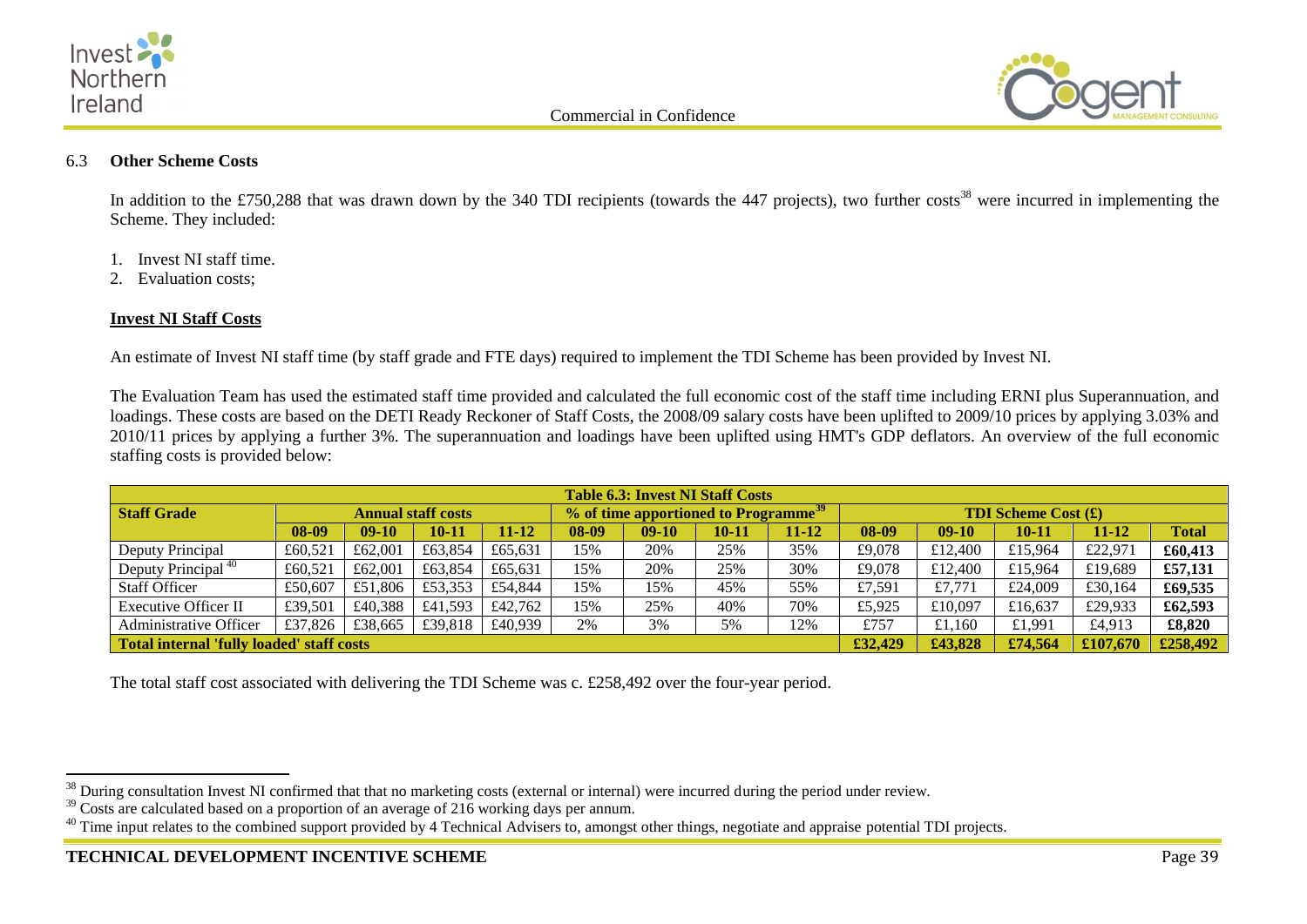



## **Evaluation Costs**

The cost of undertaking the current Evaluation of the TDI scheme is £12,600 (inclusive of VAT).

### <span id="page-47-0"></span>6.4 **Full Economic Costs**

The **full economic cost of delivering the TDI scheme during the period under review was £1,021,380** (inclusive of all support drawn down by participant businesses, internal Invest NI staff costs and external Evaluation costs).

## <span id="page-47-1"></span>6.5 **Comparison of actual and anticipated costs**

It is the Evaluation Team's view that caution should be expressed in undertaking and comparison of actual and proposed costs. This relates to the fact that, as detailed in Section 1, anticipated costs were only formally quantified and approved for a three-year period. However, as detailed previously, due to ongoing demand for the Scheme's support, an internal decision was taken by Invest NI to extend the Scheme for an additional year (i.e. for a 4 year period).

Withstanding this concern, it is clear that actual Scheme drawdown costs (i.e. £750k to date) were substantially in excess (c. three times more) of anticipated costs (£240k).

## <span id="page-47-2"></span>6.6 **GVA Return-on-investment**

Given the level of net additional GVA (i.e. £2,111,885) that has been provided by the Scheme and the full economic cost of delivering support (i.e. £1,021,380), then **the GVA return on investment was £1:£2.07**. Given the levels of support provided through the Scheme to businesses and the focus of the support (i.e. at a lower level on the 'Innovation Escalator'), it is the Appraisal Team's view that this return-on-investment level should be viewed positively.

### <span id="page-47-3"></span>6.7 **Cost Effectiveness**

Indicators of cost effectiveness include:

- Cost per TDI project supported is £2,285; and
- Cost per net additional job created is £24,318.

### <span id="page-47-4"></span>6.8 **Value-for-Money**

Based on the preceding analysis, it is the Evaluation Team's view that the TDI Scheme delivered value-for-money during the period under review. More specifically, this view is based on each of the following related factors.

|                                            | <b>Table 6.4: Summary of Value for Money</b>                                                                                                                                                                                                                                                                                                                                                                                                                                                                                                                                          |
|--------------------------------------------|---------------------------------------------------------------------------------------------------------------------------------------------------------------------------------------------------------------------------------------------------------------------------------------------------------------------------------------------------------------------------------------------------------------------------------------------------------------------------------------------------------------------------------------------------------------------------------------|
| <b>VFM</b> Indicator                       | <b>Conclusion</b>                                                                                                                                                                                                                                                                                                                                                                                                                                                                                                                                                                     |
| <b>Strategic Fit</b>                       | During the period under review, the NI Government had placed (and continues to place) a<br>strong emphasis on encouraging NI businesses (particularly SMEs) to engage in R&D&I<br>activities and embed a culture of innovation in order to move them up the value chain and<br>deliver significant benefits to the NI economy. The model of support implemented by the<br>TDI Scheme was aligned to providing support to NI's SMEs to deliver upon these<br>strategic imperatives and, as detailed in Section 5, the Scheme has made a significant<br>contribution to the NI economy. |
| <b>Need &amp; Market</b><br><b>Failure</b> | The research suggests that there was a clearly defined need for Invest NI to provide<br>support to assist NI SMEs to address the technical issues that were inhibiting the<br>achievement of the their developmental and growth plans. Specifically, the barriers<br>preventing businesses from engaging in similar business activities, independently from the                                                                                                                                                                                                                       |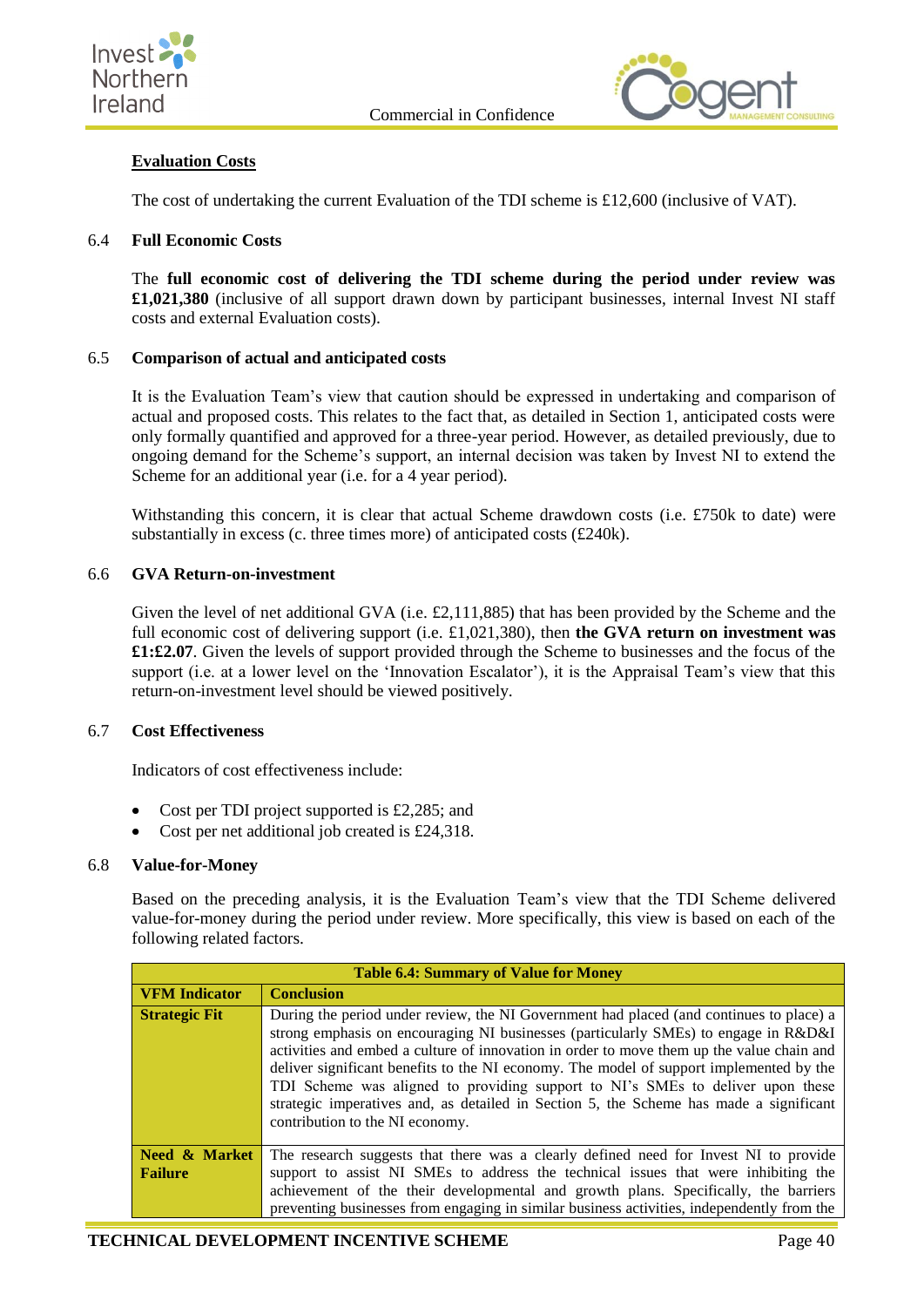



| <b>Table 6.4: Summary of Value for Money</b> |                                                                                                                                                                                                                                                                                                                                                                                                                                                                                                                                                                                                                                                                                                                                                                                                                                                                            |                                                                                                                                                                                                                                                                                                                                                                                                                                                                                                                                                                                                                 |  |  |  |  |  |
|----------------------------------------------|----------------------------------------------------------------------------------------------------------------------------------------------------------------------------------------------------------------------------------------------------------------------------------------------------------------------------------------------------------------------------------------------------------------------------------------------------------------------------------------------------------------------------------------------------------------------------------------------------------------------------------------------------------------------------------------------------------------------------------------------------------------------------------------------------------------------------------------------------------------------------|-----------------------------------------------------------------------------------------------------------------------------------------------------------------------------------------------------------------------------------------------------------------------------------------------------------------------------------------------------------------------------------------------------------------------------------------------------------------------------------------------------------------------------------------------------------------------------------------------------------------|--|--|--|--|--|
| <b>VFM</b> Indicator                         | <b>Conclusion</b>                                                                                                                                                                                                                                                                                                                                                                                                                                                                                                                                                                                                                                                                                                                                                                                                                                                          |                                                                                                                                                                                                                                                                                                                                                                                                                                                                                                                                                                                                                 |  |  |  |  |  |
|                                              | economic downturn).                                                                                                                                                                                                                                                                                                                                                                                                                                                                                                                                                                                                                                                                                                                                                                                                                                                        | TDI Scheme included a mixture of market failure (e.g. asymmetric information, risk<br>aversion) and non-market failure factors (affordability, especially during the ongoing                                                                                                                                                                                                                                                                                                                                                                                                                                    |  |  |  |  |  |
| <b>Additionality</b>                         | The results of this analysis suggests that 46% of the business development activities (i.e.<br>activity additionality) that were ultimately taken forward would not have gone ahead (or<br>would not have gone ahead in the same timescale and/or manner) without the support<br>provided through the TDI Scheme.                                                                                                                                                                                                                                                                                                                                                                                                                                                                                                                                                          |                                                                                                                                                                                                                                                                                                                                                                                                                                                                                                                                                                                                                 |  |  |  |  |  |
|                                              |                                                                                                                                                                                                                                                                                                                                                                                                                                                                                                                                                                                                                                                                                                                                                                                                                                                                            | The Evaluation Team notes that 'impact additionality' (63%) is considerably higher than<br>'activity additionality' (46%) reflecting the fact that whilst some businesses may have<br>undertaken similar development activities irrespective of the TDI Scheme, the support<br>provided through the Scheme has played a vital role in businesses realising the outcomes<br>and impacts. Based on the feedback from businesses, it is the Evaluation Team's view that<br>the high level of impacts additionality is likely to reflect the high quality of support that<br>has been delivered through the Scheme. |  |  |  |  |  |
|                                              |                                                                                                                                                                                                                                                                                                                                                                                                                                                                                                                                                                                                                                                                                                                                                                                                                                                                            | Positively, the Evaluation Team's benchmarking of the Scheme's level of 'impact<br>additionality' with other similar interventions shows that the Programme is performing<br>significantly better than these. For example, the level of TDI impact additionality is 12.1<br>percentage points higher than for 'Promotion & development of science, R&D and<br>innovation infrastructure' interventions across the UK regions (where it is 50.9%).                                                                                                                                                               |  |  |  |  |  |
| Duplication and<br>complementarity           | Nearly all respondents were in agreement that, in the absence of the TDI Scheme, they<br>would not have been able to get the same or similar support elsewhere.                                                                                                                                                                                                                                                                                                                                                                                                                                                                                                                                                                                                                                                                                                            |                                                                                                                                                                                                                                                                                                                                                                                                                                                                                                                                                                                                                 |  |  |  |  |  |
|                                              | It was the view of stakeholders, and shared by the Evaluation Team, that the Scheme also<br>plays a fundamental role in acting as a pump-primer to encourage businesses to avail of<br>innovation support offerings further up the 'Innovation Escalator' which will support them<br>in addressing their specific needs and increase the complexity of the innovation solutions<br>which they embed within their business. It is anticipated that the application of measures<br>of support at the top end of the escalator will encourage businesses to engage in a process<br>of 'open' (rather than 'closed') innovation to generate ideas and bring them to market. As<br>such, the TDI Scheme complements other Invest NI programmes/initiatives and forms a<br>vital initial 'building block' in the construction and development of NI's 'Innovation<br>Ecosystem'. |                                                                                                                                                                                                                                                                                                                                                                                                                                                                                                                                                                                                                 |  |  |  |  |  |
| <b>Economy</b>                               |                                                                                                                                                                                                                                                                                                                                                                                                                                                                                                                                                                                                                                                                                                                                                                                                                                                                            |                                                                                                                                                                                                                                                                                                                                                                                                                                                                                                                                                                                                                 |  |  |  |  |  |
| <b>Efficiency</b><br>and                     | <b>Indicator</b>                                                                                                                                                                                                                                                                                                                                                                                                                                                                                                                                                                                                                                                                                                                                                                                                                                                           | <b>Evaluation Team's Commentary</b>                                                                                                                                                                                                                                                                                                                                                                                                                                                                                                                                                                             |  |  |  |  |  |
| <b>Effectiveness</b>                         | <b>Economy</b> measures<br>are<br>concerned with showing<br>that the appropriate inputs<br>(i.e. the resources used in<br>carrying out the project)<br>have been obtained at least<br>cost                                                                                                                                                                                                                                                                                                                                                                                                                                                                                                                                                                                                                                                                                 | As detailed in Section 1, Invest NI has implemented a<br>robust application and appraisal process to assess,<br>amongst other things, the need for support and the<br>reasonableness of support being requested. Invest NI will<br>also ensure that only the minimum level of support is<br>provided to enable to project to proceed to the scale and<br>within the timescales required by the business.<br>As such, it is the Evaluation Team's view that Invest NI                                                                                                                                            |  |  |  |  |  |
|                                              |                                                                                                                                                                                                                                                                                                                                                                                                                                                                                                                                                                                                                                                                                                                                                                                                                                                                            | has made appropriate efforts to ensure that projects were<br>obtained at least cost to NI.                                                                                                                                                                                                                                                                                                                                                                                                                                                                                                                      |  |  |  |  |  |
|                                              | <b>Efficiency</b><br>relates<br>to<br>that<br>measures<br>are<br>concerned with achieving<br>the maximum output from<br>a given set of inputs                                                                                                                                                                                                                                                                                                                                                                                                                                                                                                                                                                                                                                                                                                                              | As noted above, the individual projects that were funded<br>through TDI Scheme were subject to a robust application<br>and appraisal process. Both processes sought to ensure<br>that projects were obtained at least cost, but also<br>maximum benefit, to NI.                                                                                                                                                                                                                                                                                                                                                 |  |  |  |  |  |
|                                              |                                                                                                                                                                                                                                                                                                                                                                                                                                                                                                                                                                                                                                                                                                                                                                                                                                                                            | Therefore, we consider that Invest NI has achieved the<br>maximum output from a given set of inputs.                                                                                                                                                                                                                                                                                                                                                                                                                                                                                                            |  |  |  |  |  |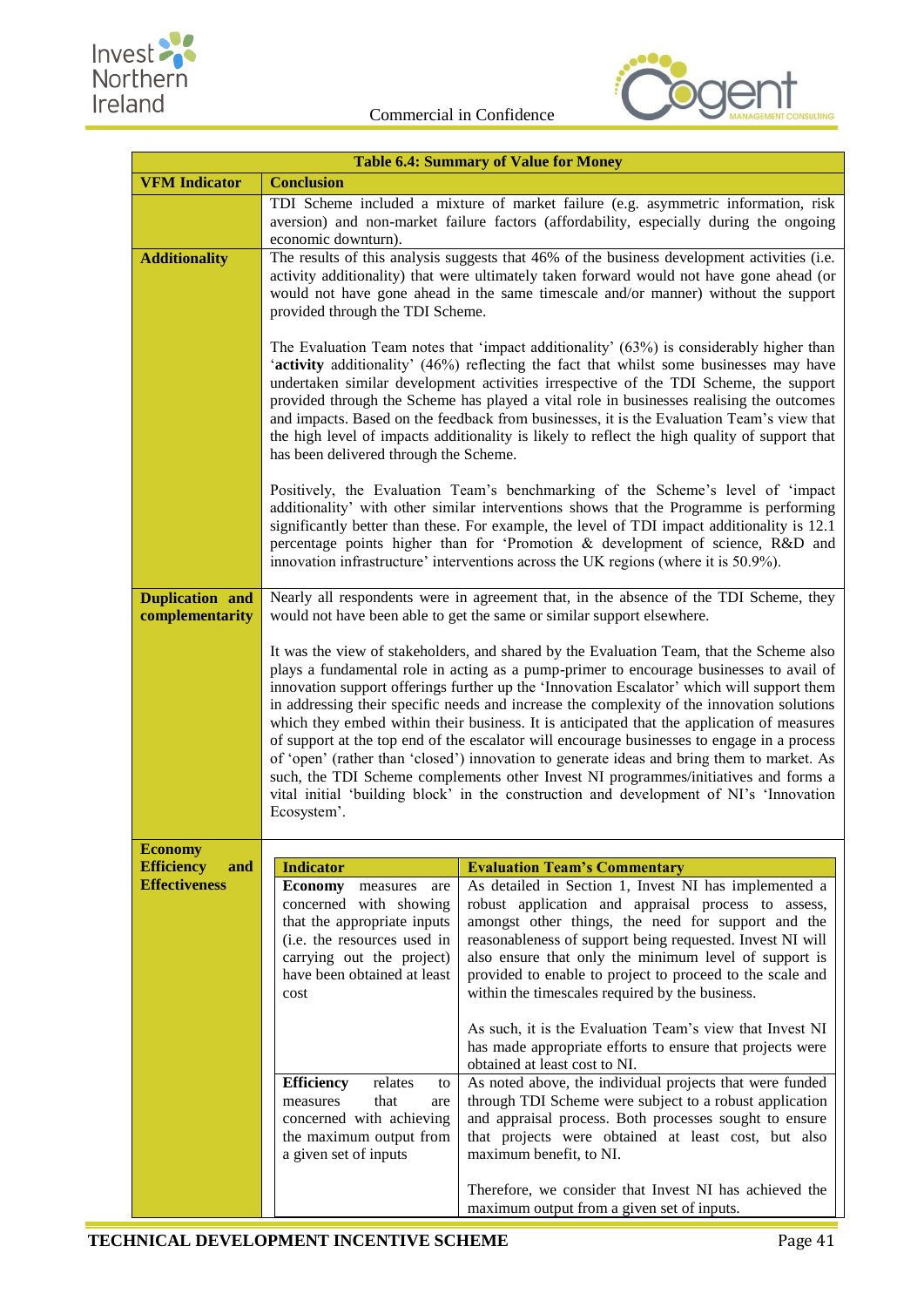



| <b>Table 6.4: Summary of Value for Money</b>            |                                                                                                                                                                                                                                                                                                                                                                                                                                                                                                                                                                                                                                                                                                                                                                                                                     |  |  |  |  |
|---------------------------------------------------------|---------------------------------------------------------------------------------------------------------------------------------------------------------------------------------------------------------------------------------------------------------------------------------------------------------------------------------------------------------------------------------------------------------------------------------------------------------------------------------------------------------------------------------------------------------------------------------------------------------------------------------------------------------------------------------------------------------------------------------------------------------------------------------------------------------------------|--|--|--|--|
| <b>VFM Indicator</b>                                    | <b>Conclusion</b>                                                                                                                                                                                                                                                                                                                                                                                                                                                                                                                                                                                                                                                                                                                                                                                                   |  |  |  |  |
|                                                         | <b>Effectiveness</b><br>As detailed previously, both SMART objectives that<br>measures<br>with<br>were established for the Scheme were achieved, thus the<br>concerned<br>are<br>effectiveness measure of VFM was achieved.<br>showing the<br>extent to<br>which aims,<br>objectives<br>and targets of the project<br>are being achieved                                                                                                                                                                                                                                                                                                                                                                                                                                                                            |  |  |  |  |
| <b>Cost</b><br>effectiveness                            | Anticipated cost effectiveness indicators were not provided within the Business Cases for<br>the TDI Scheme. However actual indicators of cost effectiveness include:<br>Cost per TDI project supported is $£2,285$ ; and<br>٠<br>Cost per net additional job created is £24,318.<br>Given the level of net additional GVA (i.e. $£2,111,885)$ that has been provided by the<br>Scheme and the full economic cost of delivering support (i.e. $£1,021,380$ ), then the GVA<br>return on investment was £1:£2.07.                                                                                                                                                                                                                                                                                                    |  |  |  |  |
| <b>Economic</b><br><b>Efficiency</b><br>test<br>results | The Evaluation Team's analysis suggests that the TDI Scheme has made a marked<br>contribution to supporting businesses to address the technical issues that were inhibiting<br>their growth plans. In doing do, the Scheme has made a positive contribution to their<br>growth and competitiveness. More specifically, the analysis suggests that the Scheme has<br>contributed to:<br>Delivering £2,111,885 in net additional GVA to the NI economy;<br>٠<br>Delivering £49,762 in net additional productivity gains;<br>٠<br>Creating 42 net additional jobs; and<br>٠<br>Safeguarding 107 jobs<br>In addition to this, the Scheme has delivered a range of other wider (e.g. Knowledge<br>transfers and skills development) and regional benefits (e.g. Innovative nature of the<br>projects) to the NI economy. |  |  |  |  |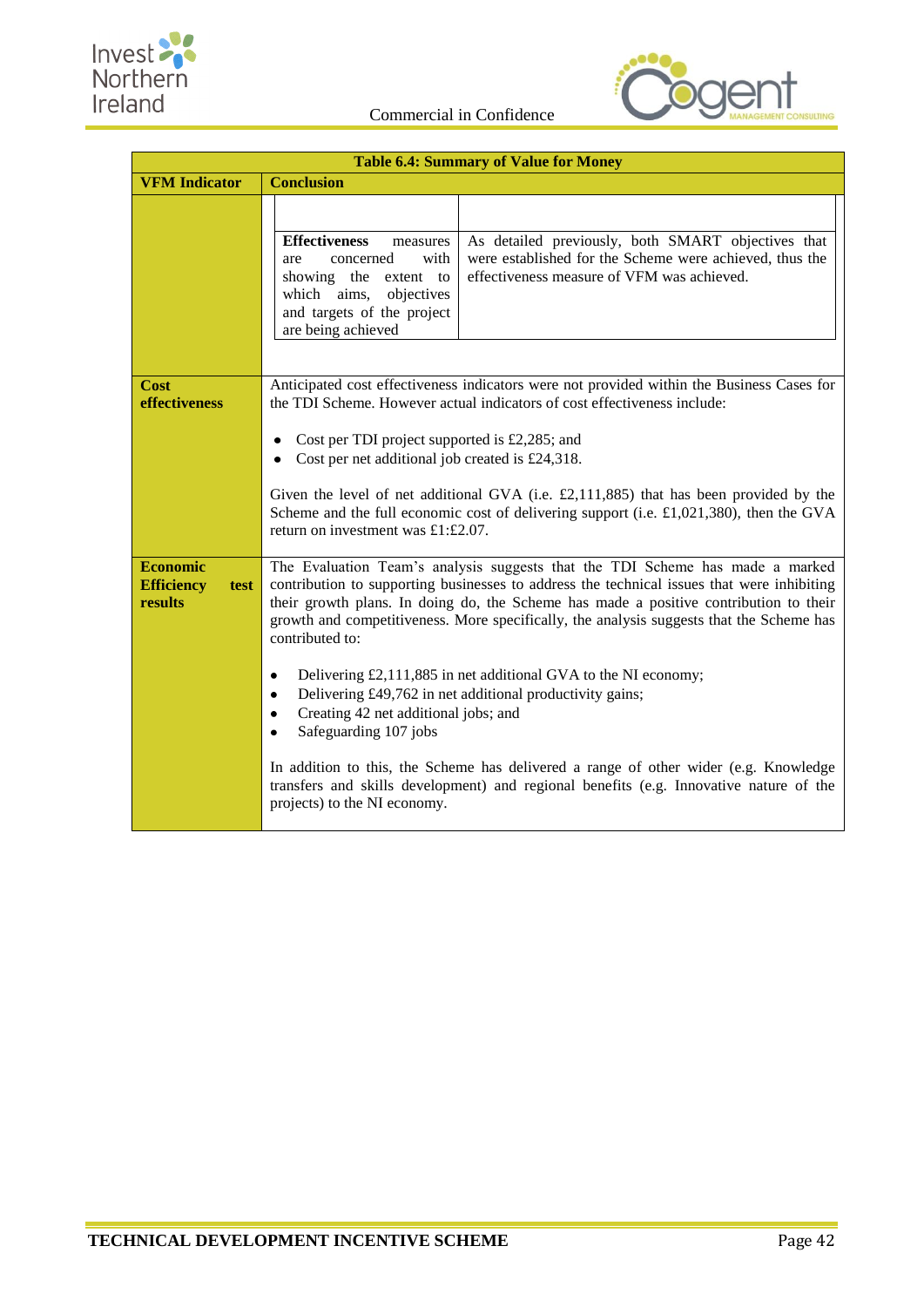



## <span id="page-50-0"></span>7. **CONCLUSIONS & RECOMMENDATIONS**

## <span id="page-50-1"></span>7.1 **Introduction**

The section presents the Evaluation Team's key conclusions and recommendations arising from the evaluation process.

#### <span id="page-50-2"></span>7.2 **Conclusions**

#### *7.2.1 Strategic Context and Rationale (TOR Points 15b and 15c)*

During the period under review, the NI Government (including DETI and Invest NI) had placed a strong emphasis on encouraging NI businesses (particularly SMEs) to engage in R&D&I activities and embed a culture of innovation in order to move them up the value chain and deliver significant benefits to the NI economy. The model of support implemented by the TDI Scheme was aligned to providing support to NI's SMEs to deliver upon these strategic imperatives.

Moving forward, DETI and Invest NI's Corporate Plan continues to place focus on stimulating and embedding R&D&I within NI's business base so that they can realise their true potential, hence there continues to be clear alignment between the aims and objectives of the Scheme and the strategic imperatives of DETI and Invest NI.

In addition to the strategic need, the research suggests that there was a clearly defined market need for Invest NI to provide support to assist NI SMEs to address the technical issues that were inhibiting the achievement of their developmental and growth plans. Specifically, the barriers preventing businesses from engaging in similar business activities, independently from the TDI Scheme included a mixture of market failure (e.g. asymmetric information, risk aversion – suggested in relation to 46% of projects) and non-market failure factors (affordability, especially during the ongoing economic downturn). Based upon the feedback from businesses, the TDI Scheme was successful in responding to the technical and business challenges facing SMEs seeking to compete in global markets.

In terms of demand, the Evaluation Team's analysis suggests that Invest NI provided support to 340 businesses to undertake 447 TDI projects over the four year period. Whilst the vast majority (78% - N=340) of businesses received 1 intervention from the TDI Scheme during the period, just over onefifth (22% - N=340) of businesses received multiple interventions. The most common focus of the TDI projects was to protect and/or exploit the Intellectual Property (IP) that had been developed by the business (41% - N=447). No further information is available to suggest that the level of latent demand was above that supported through the Scheme.

### *7.2.2 Operation and Delivery (TOR Points 15d-15h)*

The Scheme was managed internally within Invest NI (by the TAU) with the availability of support promoted through awareness raising activities by Invest NI staff (i.e. Client Executives, Innovation, Technical and R&D Advisers). Businesses were provided with financial support to avail of the advice and expertise of a TSP to address the specific technical issue that was inhibiting them for realising their developmental and growth plans.

Based upon the feedback from businesses, we consider that the Scheme was, in general, managed in a proactive and efficient manner by Invest NI, utilising a streamlined application and appraisal process. This enabled support to be channelled in an effective and efficient manner to eligible projects. Similarly, the model of delivery adopted to address business' needs has been fit-for-purpose.

The feedback from businesses in receipt of TDI support during the period under review also suggests that (amongst other things):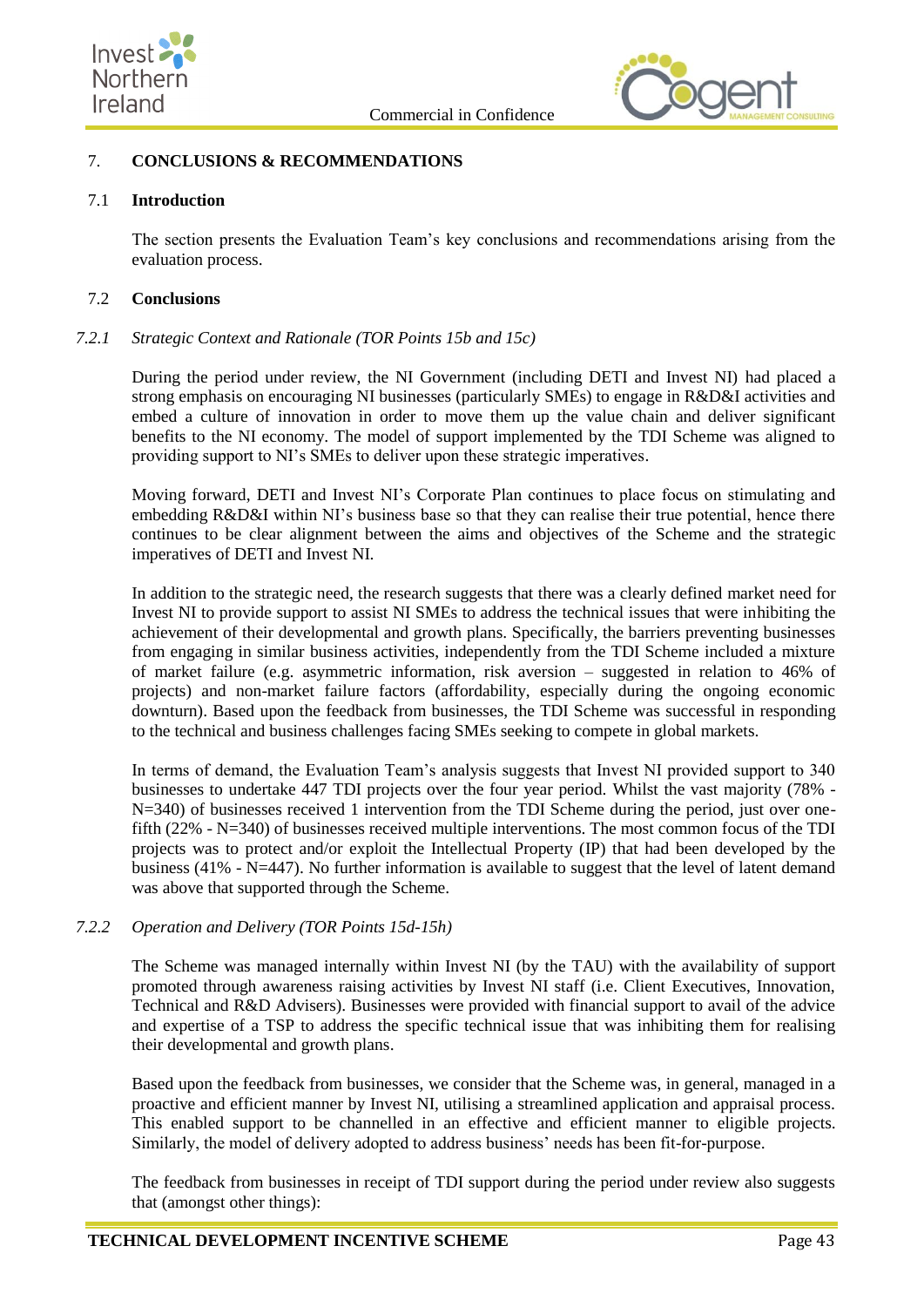



- The support that was provided by the TSP was fit-for-purpose in terms of addressing businesses' needs;
- The Scheme was appropriate to address the technical issues facing NI's SME. As such we would  $\bullet$ conclude that the internal process to refer businesses to the intervention was appropriate;
- There is a high level of complementarity between the support provided through the TDI scheme and other Invest NI supports including the Innovation Voucher Programme. Specifically, the feedback suggests that the TDI Scheme plays a fundamental role in acting as a pump-primer to encourage businesses to avail of innovation support offerings further up the 'Innovation Escalator' which will support them in addressing their specific needs and increase the complexity of the innovation solutions which they embed within their business; and
- The Scheme's characteristics (in terms of the types of businesses supported, the levels and rates of  $\bullet$ funding, and types of costs eligible for funding) were appropriate.

We note that the 2008 Business Case did not identify any risks that could negatively impact upon the administration of the Scheme during the period under review. However, based on levels of demand for the Scheme, business' high levels of satisfaction with the Scheme and the positive contribution of the Scheme to the NI economy, the Evaluation Team would suggest that Invest NI's overall approach to risk management was robust and proportionate.

The full economic cost of delivering the TDI scheme during the period under review was  $\text{\pounds}1,021,380$ (inclusive of all support drawn down by participant businesses, internal Invest NI staff costs and external Evaluation costs). It is the Evaluation Team's view that caution should be expressed in undertaking any comparison of actual and proposed costs. This relates to the fact that anticipated costs were only formally quantified and approved for a three-year period. However, due to ongoing demand for the Scheme's support, an internal decision was taken by Invest NI to extend the Scheme for an additional year (i.e. for a 4 year period). Withstanding this point, actual Scheme drawdown costs (i.e. £750k to date) were substantially in excess (c. three times more) of anticipated costs (£240k).

In terms of improving the management of the Scheme moving forward, the Evaluation Team has made a number of specific recommendations (see Section 7.3) relating to (amongst other things) approval and monitoring procedures, the setting of SMART targets, as well ensuring that an appropriate process is in place to robustly challenge the level of additionality/deadweight associated with providing TDI support at the application stage.

## *7.2.3 Performance and Impact (TOR Points 15i-15k)*

The 2008 business case identified two SMART objectives for the TDI Scheme both of which were activity-focused targets (as opposed to outcome-focused). Whilst there is ambiguity with regards to the assumptions underpinning the objectives and they were not amended in light of Scheme's extension (into a fourth year), both targets were nonetheless achieved.

Based on the feedback from businesses in receipt of support, the following key conclusions can be drawn with regards to the monetary and non-monetary economic impact of the TDI Scheme during the period under review:

### **Monetary impact**

- The TDI Scheme contributed £4.6m in gross GVA and £2.1m in net additional GVA (£1.2m of  $\bullet$ which was in wages and the remainder (c. £900k) was in profits);
- The TDI Scheme directly created 42 jobs, all of which were above the NI median salary level. In  $\bullet$ addition to the creation of new FTE jobs, the Evaluation Team's analysis suggests that the TDI Scheme directly contributed to safeguarding 107 jobs;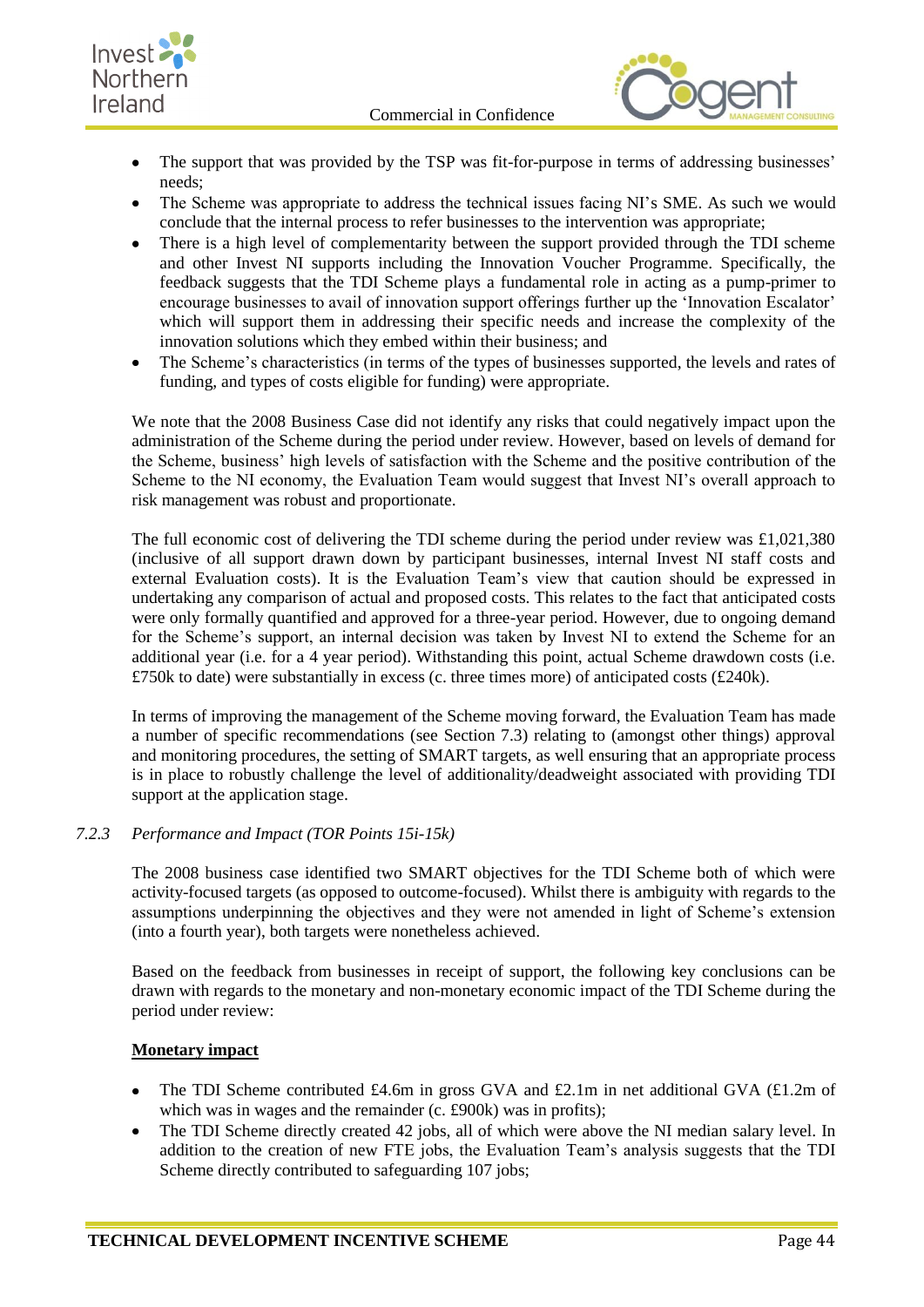



- The derived level of productivity (£49,762) was 29% higher than the average private sector level of productivity (£38,580) for the period under review, suggesting that the Scheme has been successful in contributing to the closing of the productivity gap with the rest of the UK; and
- The Scheme also directly contributed to providing businesses with £594k of cost savings and  $\bullet$ encouraged business to undertake a further £6.3m in R&D.

## **Non-monetary impact**

- The Evaluation Team notes that 'impact additionality' (63%) is considerably higher than 'activity additionality' (46%) reflecting the fact that whilst some businesses may have undertaken similar development activities irrespective of the TDI Scheme, the support provided through the Scheme has played a vital role in businesses realising the outcomes and impact. Based on the feedback from businesses, it is the Evaluation Team's view that the high level of 'impacts additionality' is likely to reflect the high quality of support that has been delivered through the Scheme. Benchmarking of the Scheme's level of 'impact additionality' with other similar interventions shows that the Programme is performing significantly better than these;
- Levels of 'activity additionality' amongst business respondent's decrease with each additional TDI  $\bullet$ intervention provided. Specifically, the analysis suggests that activity additionality falls by 19% (i.e. from 48% to 29%) between the first and the third interventions;
- The Evaluation Team's analysis suggests that the displacement factor at the NI level is 27.5%; whilst at the UK level it is 31.9%;
- The feedback from the majority of businesses suggests that they would not have been able to get similar support elsewhere;
- Businesses reported deriving a number of other non-monetary benefits including increased understanding of technology and process development issues and greater awareness of how technology and process development can deliver business benefits. Businesses also suggested that the Scheme had helped their business to access new export markets and had contributed to increasing their business' desire to engage in new/enhanced levels of innovation; and
- The Scheme has contributed to providing the NI economy with a number of other wider (including  $\bullet$ knowledge transfers and skills development) and regional (including the innovative nature of the project) benefits.

### *7.2.4 Return-on-investment and Value-for-money (TOR Points 15l-15m)*

Given the level of net additional GVA (i.e. £2,111,885) that has been provided by the Scheme and the full economic cost of delivering support (i.e.  $\pounds$ 1,021,380), then the GVA return on investment was  $£1:£2.07$ . Given the levels of support provided through the Scheme to businesses and the focus of the support (i.e. at a lower level on the 'Innovation Escalator'), it is the Appraisal Team's view that this return-on-investment level should be viewed positively.

It is the Evaluation Team's view, based upon all available evidence, that the TDI Scheme delivered VFM in respect of the costs incurred, during the period under review.

### *7.2.5 Equality Considerations (TOR Points 15n)*

The Evaluation Team has identified no negative equality impacts, and considers the Scheme to be accessible to all Section 75 groupings and people with disabilities.